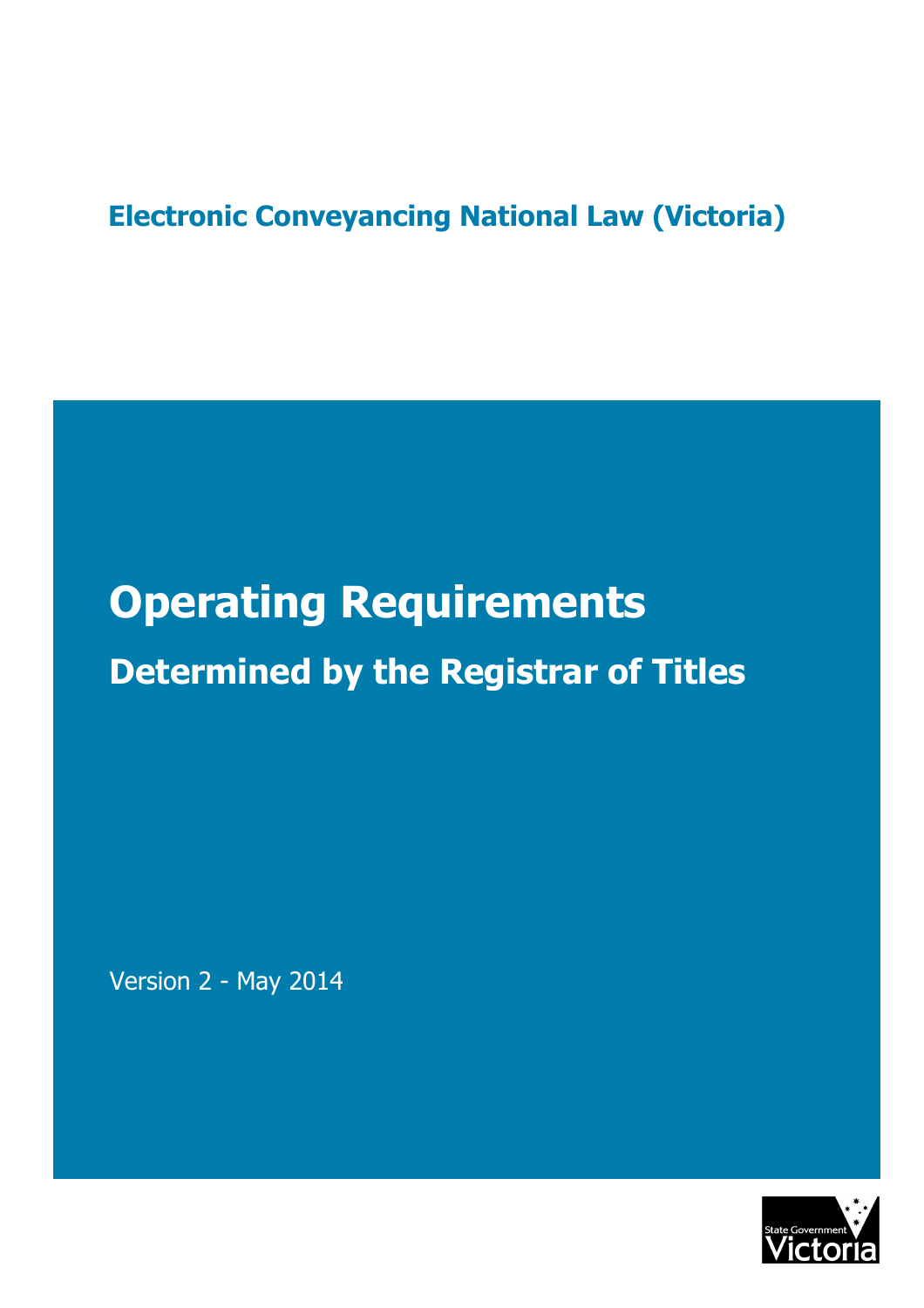# **Contents**

| 1.  |       |                                                                          |  |  |  |  |
|-----|-------|--------------------------------------------------------------------------|--|--|--|--|
| 2.  |       |                                                                          |  |  |  |  |
|     | 2.1.  |                                                                          |  |  |  |  |
|     | 2.2.  |                                                                          |  |  |  |  |
| 3.  |       |                                                                          |  |  |  |  |
| 4.  |       |                                                                          |  |  |  |  |
|     | 4.1.  |                                                                          |  |  |  |  |
|     | 4.2.  |                                                                          |  |  |  |  |
|     | 4.3.  |                                                                          |  |  |  |  |
|     | 4.4.  |                                                                          |  |  |  |  |
|     | 4.5.  |                                                                          |  |  |  |  |
|     | 4.6.  |                                                                          |  |  |  |  |
|     | 4.7.  |                                                                          |  |  |  |  |
| 5.  |       |                                                                          |  |  |  |  |
|     | 5.1.  |                                                                          |  |  |  |  |
|     | 5.2.  |                                                                          |  |  |  |  |
|     | 5.3.  |                                                                          |  |  |  |  |
| 6.  |       |                                                                          |  |  |  |  |
| 7.  |       |                                                                          |  |  |  |  |
|     | 7.1.  |                                                                          |  |  |  |  |
|     | 7.2.  |                                                                          |  |  |  |  |
|     | 7.3.  |                                                                          |  |  |  |  |
|     | 7.4.  |                                                                          |  |  |  |  |
|     | 7.5.  |                                                                          |  |  |  |  |
|     | 7.6.  |                                                                          |  |  |  |  |
|     | 7.7.  |                                                                          |  |  |  |  |
|     | 7.8.  |                                                                          |  |  |  |  |
|     | 7.9.  |                                                                          |  |  |  |  |
|     | 7.10. | Obligations in relation to Notification of Compromised Security Items 21 |  |  |  |  |
| 8.  |       |                                                                          |  |  |  |  |
| 9.  |       |                                                                          |  |  |  |  |
|     | 9.1.  |                                                                          |  |  |  |  |
|     | 9.2.  |                                                                          |  |  |  |  |
| 10. |       |                                                                          |  |  |  |  |
|     | 10.1. |                                                                          |  |  |  |  |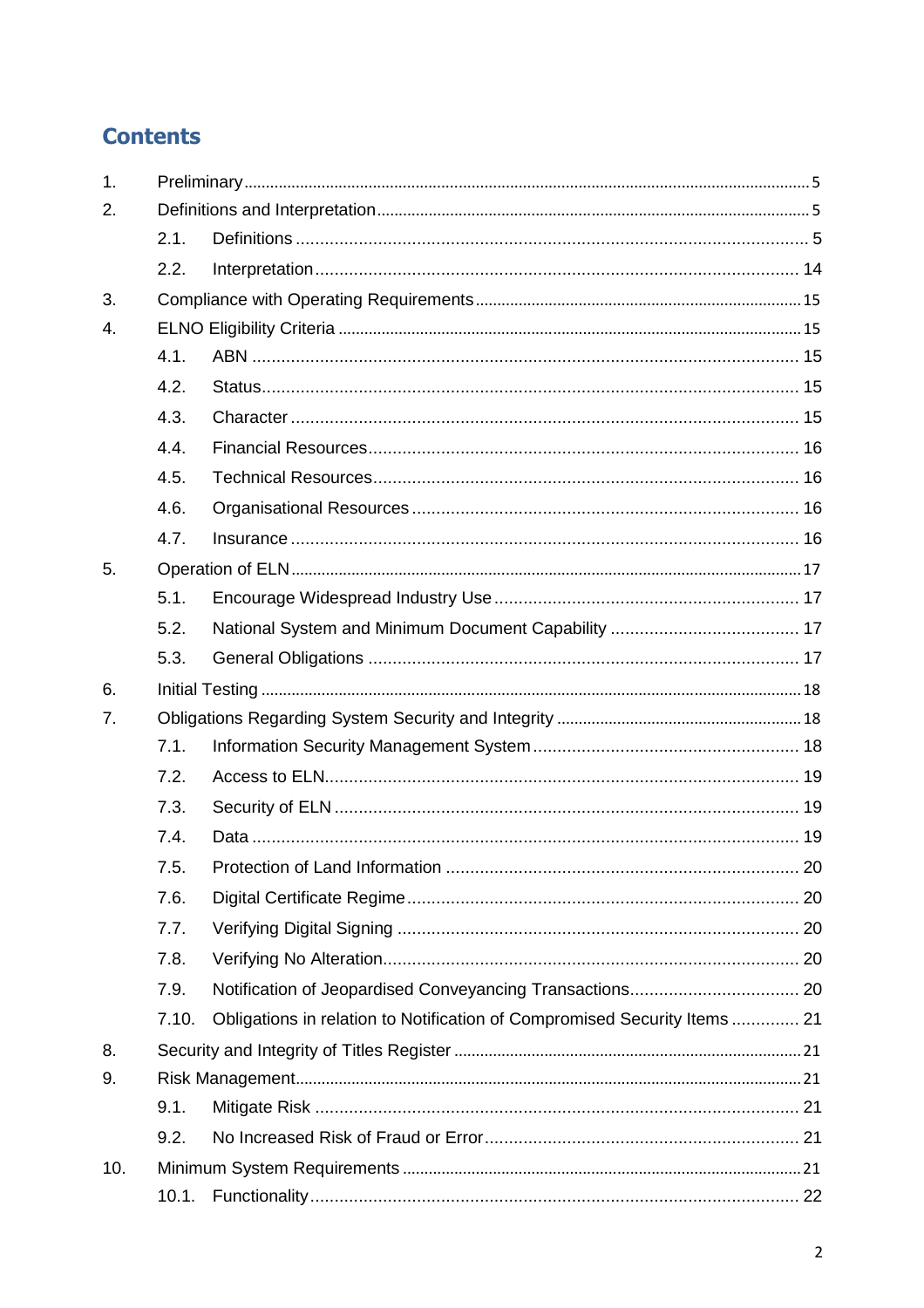| 10.3.<br>10.4.<br>10.5.<br>10.6.<br>10.7.<br>10.8.<br>10.9.<br>11.<br>12.<br>Business Continuity and Disaster Recovery Management Program 23<br>12.1.<br>12.2.<br>13.<br>13.1.<br>No Changes other than in accordance with Change Management Framework 24<br>13.2.<br>14.<br>14.1.<br>14.2.<br>14.3.<br>14.4.<br>14.5.<br>14.6.<br>14.7.<br>ELNO must Restrict, Suspend or Terminate Subscriber if Directed by Registrar<br>14.8.<br>14.9.<br>15.<br>15.1.<br>15.2.<br>15.3. |  |
|------------------------------------------------------------------------------------------------------------------------------------------------------------------------------------------------------------------------------------------------------------------------------------------------------------------------------------------------------------------------------------------------------------------------------------------------------------------------------|--|
|                                                                                                                                                                                                                                                                                                                                                                                                                                                                              |  |
|                                                                                                                                                                                                                                                                                                                                                                                                                                                                              |  |
|                                                                                                                                                                                                                                                                                                                                                                                                                                                                              |  |
|                                                                                                                                                                                                                                                                                                                                                                                                                                                                              |  |
|                                                                                                                                                                                                                                                                                                                                                                                                                                                                              |  |
|                                                                                                                                                                                                                                                                                                                                                                                                                                                                              |  |
|                                                                                                                                                                                                                                                                                                                                                                                                                                                                              |  |
|                                                                                                                                                                                                                                                                                                                                                                                                                                                                              |  |
|                                                                                                                                                                                                                                                                                                                                                                                                                                                                              |  |
|                                                                                                                                                                                                                                                                                                                                                                                                                                                                              |  |
|                                                                                                                                                                                                                                                                                                                                                                                                                                                                              |  |
|                                                                                                                                                                                                                                                                                                                                                                                                                                                                              |  |
|                                                                                                                                                                                                                                                                                                                                                                                                                                                                              |  |
|                                                                                                                                                                                                                                                                                                                                                                                                                                                                              |  |
|                                                                                                                                                                                                                                                                                                                                                                                                                                                                              |  |
|                                                                                                                                                                                                                                                                                                                                                                                                                                                                              |  |
|                                                                                                                                                                                                                                                                                                                                                                                                                                                                              |  |
|                                                                                                                                                                                                                                                                                                                                                                                                                                                                              |  |
|                                                                                                                                                                                                                                                                                                                                                                                                                                                                              |  |
|                                                                                                                                                                                                                                                                                                                                                                                                                                                                              |  |
|                                                                                                                                                                                                                                                                                                                                                                                                                                                                              |  |
|                                                                                                                                                                                                                                                                                                                                                                                                                                                                              |  |
|                                                                                                                                                                                                                                                                                                                                                                                                                                                                              |  |
|                                                                                                                                                                                                                                                                                                                                                                                                                                                                              |  |
|                                                                                                                                                                                                                                                                                                                                                                                                                                                                              |  |
|                                                                                                                                                                                                                                                                                                                                                                                                                                                                              |  |
|                                                                                                                                                                                                                                                                                                                                                                                                                                                                              |  |
|                                                                                                                                                                                                                                                                                                                                                                                                                                                                              |  |
|                                                                                                                                                                                                                                                                                                                                                                                                                                                                              |  |
|                                                                                                                                                                                                                                                                                                                                                                                                                                                                              |  |
| 15.4.                                                                                                                                                                                                                                                                                                                                                                                                                                                                        |  |
| 15.5.                                                                                                                                                                                                                                                                                                                                                                                                                                                                        |  |
| 15.6.                                                                                                                                                                                                                                                                                                                                                                                                                                                                        |  |
| 15.7.                                                                                                                                                                                                                                                                                                                                                                                                                                                                        |  |
| 15.8.                                                                                                                                                                                                                                                                                                                                                                                                                                                                        |  |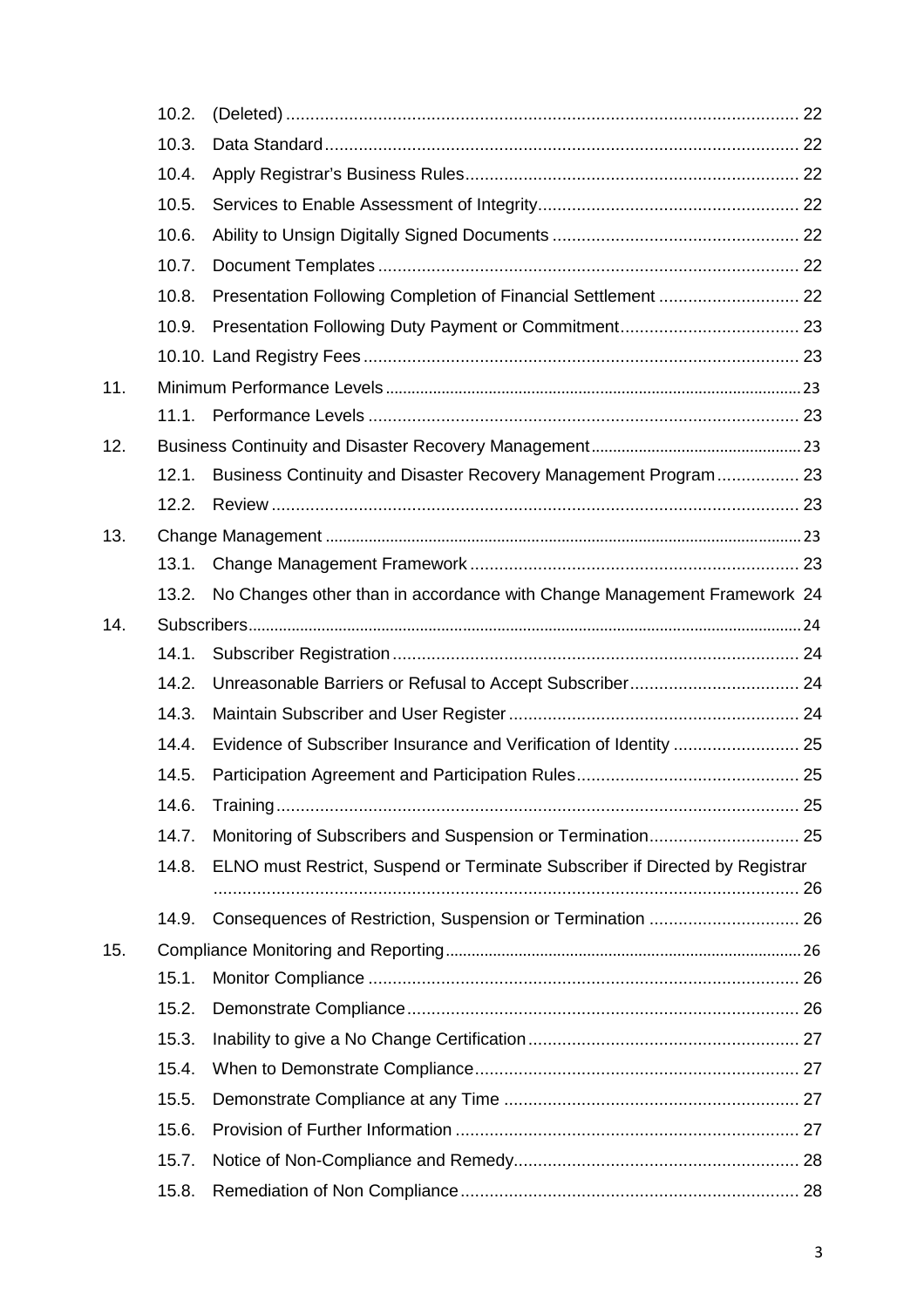|     | 15.9. |                                                                                             |  |
|-----|-------|---------------------------------------------------------------------------------------------|--|
|     |       | 15.10. ELNO may provide certified copies of original documents 28                           |  |
| 16. |       |                                                                                             |  |
|     | 16.1. |                                                                                             |  |
|     | 16.2. |                                                                                             |  |
|     | 16.3. |                                                                                             |  |
|     | 16.4. | Inclusion of Essential Recommendations in Independent Expert's Certification 29             |  |
| 17. |       |                                                                                             |  |
| 18. |       |                                                                                             |  |
|     | 18.1. |                                                                                             |  |
|     | 18.2. |                                                                                             |  |
| 19. |       |                                                                                             |  |
|     | 19.1. |                                                                                             |  |
|     | 19.2. |                                                                                             |  |
|     | 19.3. |                                                                                             |  |
|     | 19.4. |                                                                                             |  |
|     | 19.5. |                                                                                             |  |
| 20. |       |                                                                                             |  |
|     |       |                                                                                             |  |
| 21. |       |                                                                                             |  |
|     | 21.1. |                                                                                             |  |
|     | 21.2. |                                                                                             |  |
|     | 21.3. |                                                                                             |  |
|     |       |                                                                                             |  |
| 22. |       |                                                                                             |  |
| 23. |       |                                                                                             |  |
|     |       |                                                                                             |  |
|     |       |                                                                                             |  |
|     |       |                                                                                             |  |
|     |       |                                                                                             |  |
|     |       |                                                                                             |  |
|     |       |                                                                                             |  |
|     |       | Schedule 7 - Standard for the Verification of Identity of Potential Subscribers (Subscriber |  |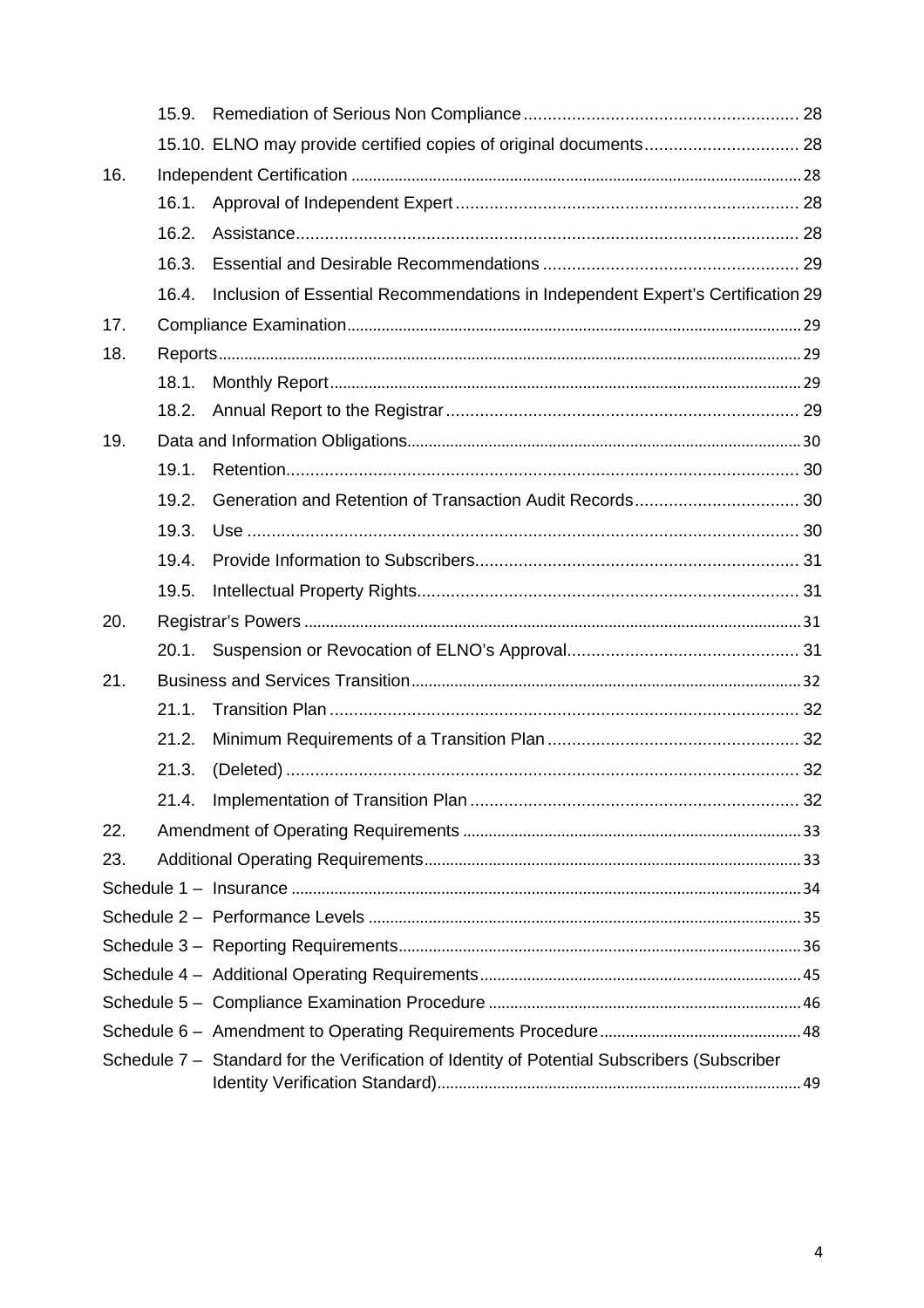# **Operating Requirements**

# **1. Preliminary**

These Operating Requirements constitute the Operating Requirements determined by the Registrar pursuant to section 22 of the ECNL.

# **2. Definitions and Interpretation**

## **2.1. Definitions**

- 2.1.1. A term used in these Operating Requirements and also in the ECNL has the same meaning in these Operating Requirements as it has in that legislation (unless the term is defined in these Operating Requirements). Terms defined in the ECNL have been capitalised in these Operating Requirements.
- 2.1.2. In these Operating Requirements capitalised terms have the meanings set out below:

**ABN** means an Australian Business Number and has the same meaning given to it in the A New Tax System (Australian Business Number) Act 1999  $(Cth)$ .

**Access Credentials** means a User identification and password, and any other details, required for a Person to access the ELN.

**Additional Operating Requirements** means the additional Operating Requirements specific to the Registrar's Jurisdiction, if a n y, set out in Schedule 4, as amended from time to time.

**Amendment to Operating Requirements Procedure** means the procedure set out in Schedule 6, as amended from time to time.

**Annual Report to the Registrar** means the report referred to in clause 18.2 of these Operating Requirements.

**Application Law** has the meaning given to it in the ECNL.

**Approval** means, in respect of an ELNO, the ELNO's approval by the Registrar pursuant to section 15 of the ECNL to provide and operate an ELN.

**APRA** means the Australian Prudential Regulatory Authority.

**Australian Business Register** means the register established under the A New Tax System (Australian Business Number) Act 1999 (Cth).

**Business Continuity and Disaster Recovery Management Program** means the program referred to in clause 12.1 of these Operating Requirements.

**Business Continuity and Disaster Recovery Plan (BCDRP)** means a documented plan forming part of the Business Continuity and Disaster Recovery Management Program setting out how an ELNO will respond to an Incident to restore continuity and enable recovery.

**Business Day** has the meaning given to it in the ECNL.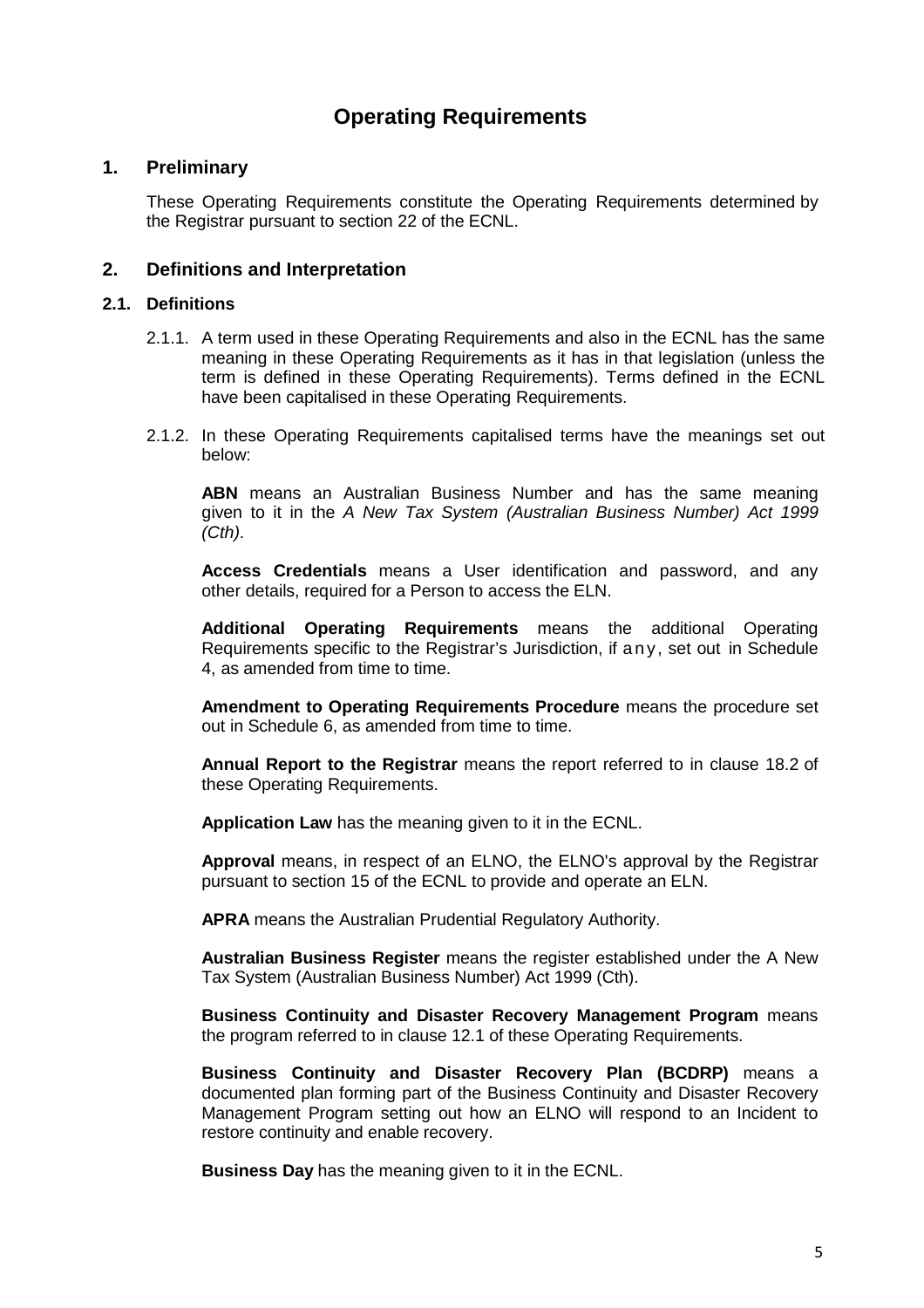**Business Rules** means the documented statements of a Land Registry's business requirements and practices that define or constrain:

- (a) the preparation of Registry Instruments, Information Reports and other Documents or information provided to a Land Registry; and
- (b) the presentation for Lodgment or providing of Registry Instruments, Information Reports and other Documents or information with or to a Land Registry;

provided by the Registrar to the ELNO from time to time.

**Category One** means the clauses of these Operating Requirements set out under the heading "Category One" in Schedule 3.

**Category Two** means the clauses of these Operating Requirements set out under the heading "Category Two" in Schedule 3.

**Category Three** means the clauses of these Operating Requirements set out under the heading "Category Three" in Schedule 3.

**Category Four** means the clauses of these Operating Requirements set out under the heading "Category Four" in Schedule 3.

**Caveat** means a Document under the Land Titles Legislation giving notice of a purported claim to an interest in land that may have the effect of an injunction to stop the registration of a Registry Instrument in the Titles Register.

**Certificate Profile** means the specification of the fields to be included in a Digital Certificate and the contents of each.

**Certification Authority** means a Gatekeeper Accredited Service Provider that issues Digital Certificates that have been Digitally Signed using the Certification Authority's Private Key and provides certificate verification and revocation services for the Digital Certificates it issues.

**Change Management Framework (CMF)** means the Framework referred to in clause 13.1 of these Operating Requirements.

**Certificate Policy** means a named set of rules that indicates the applicability of a Digital Certificate to a particular community and/or class of applications with common security requirements, approved or reviewed by the Gatekeeper Competent Authority.

**Client** means a Person who has or Persons who have appointed a Subscriber as their Representative pursuant to a Client Authorisation.

**Client Authorisation** has the meaning given to it in the ECNL.

**Compliance Examination** has the meaning given to it in the ECNL.

**Compliance Examination Procedure** means the obligations and procedures set out in Schedule 5 as amended from time to time.

**Compromised** means lost or stolen, or reproduced, modified, disclosed or used without proper authority.

**Conveyancing Transaction** has the meaning given to it in the ECNL.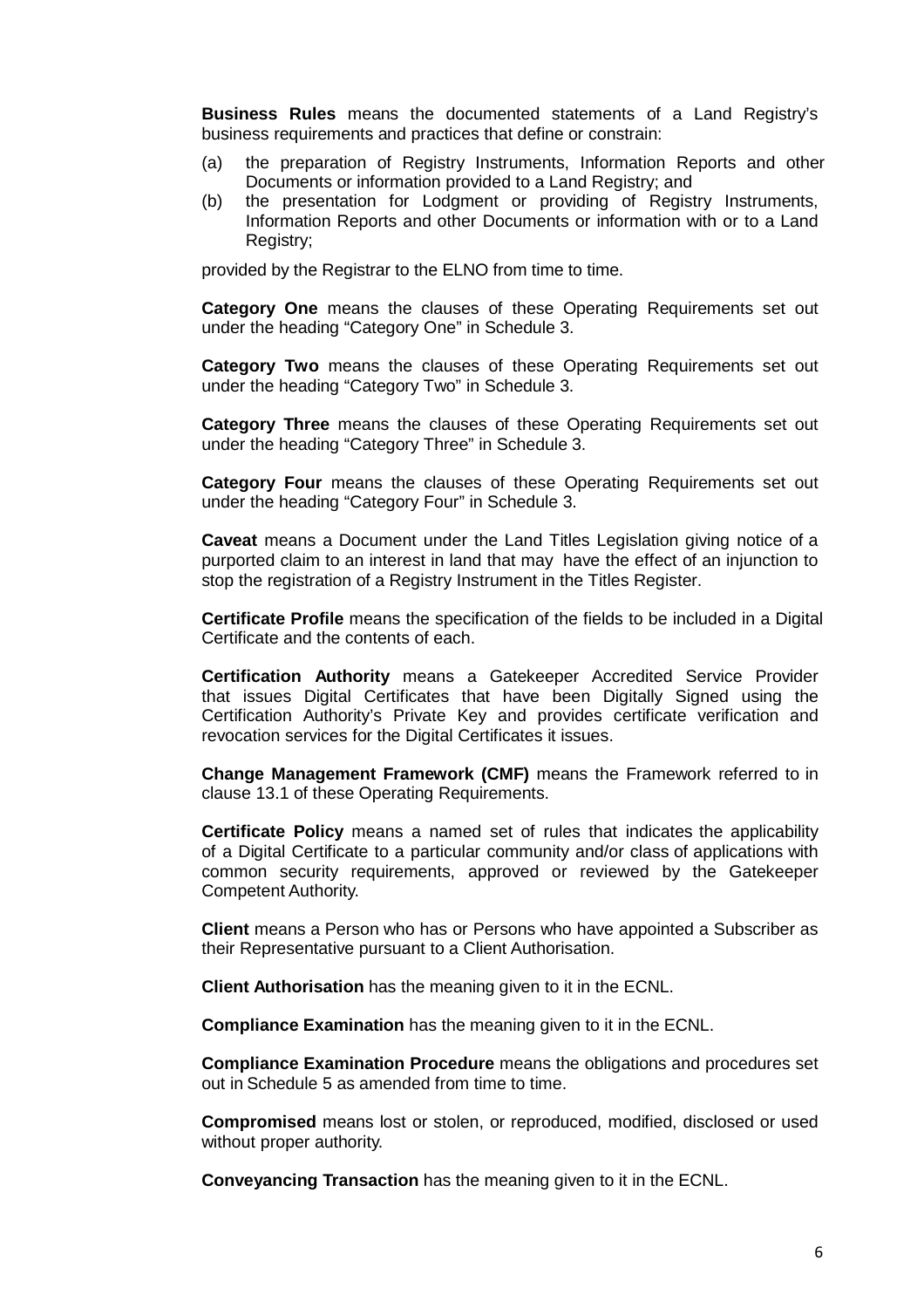**Core Hours** means the time from 6:00am to 10:00pm on each Business Day.

**Costs** includes costs, charges and expenses, including those incurred in connection with advisers.

**Data Standard** means the data standard specified by the Registrar.

**Desirable Recommendations** means those written recommendations of an Independent Expert which are not Essential Recommendations and which an ELNO may choose to implement.

**Digital Certificate** means an electronic certificate Digitally Signed by the Certification Authority which:

- (a) identifies either a Key Holder and/or the business entity that he/she represents; or a device or application owned, operated or controlled by the business entity;
- (b) binds the Key Holder to a Key Pair by specifying the Public Key of that Key Pair; and
- (c) contains the specification of the fields to be included in a Digital Certificate and the contents of each.

**Digitally Sign** has the meaning given to it in the ECNL.

**Digital Signature** has the meaning given to it in the ECNL.

**Discharge/Release of Mortgage** means a Registry Instrument that discharges or releases a Mortgage.

**Document** has the meaning given to it in the ECNL.

**Duty** means, for an electronic Registry Instrument, any taxes, levies, imposts, charges and duties in connection with the electronic Registry Instrument payable to the Duty Authority.

**Duty Authority** means the State Revenue Office of Victoria.

**ECNL** means the Electronic Conveyancing National Law as adopted or implemented in a Jurisdiction by the Application Law, as amended from time to time.

**Electronic Workspace** means a shared electronic workspace generated by the ELN.

**Electronic Workspace Document** means a defined data set and if necessary, associated text, assembled from the information collected in an Electronic Workspace. Without limitation, Lodgment Instructions, Registry Instruments and Information Reports are Electronic Workspace Documents.

**ELN** has the meaning given to it in the ECNL.

**ELNO** has the meaning given to it in the ECNL.

**ELNO System** means the ELNO's systems for facilitating the preparation of Electronic Workspace Documents relevant to a Conveyancing Transaction, the financial settlement of a Conveyancing Transaction (if any) and the presentation for Lodgment of electronic Documents at a Land Registry, and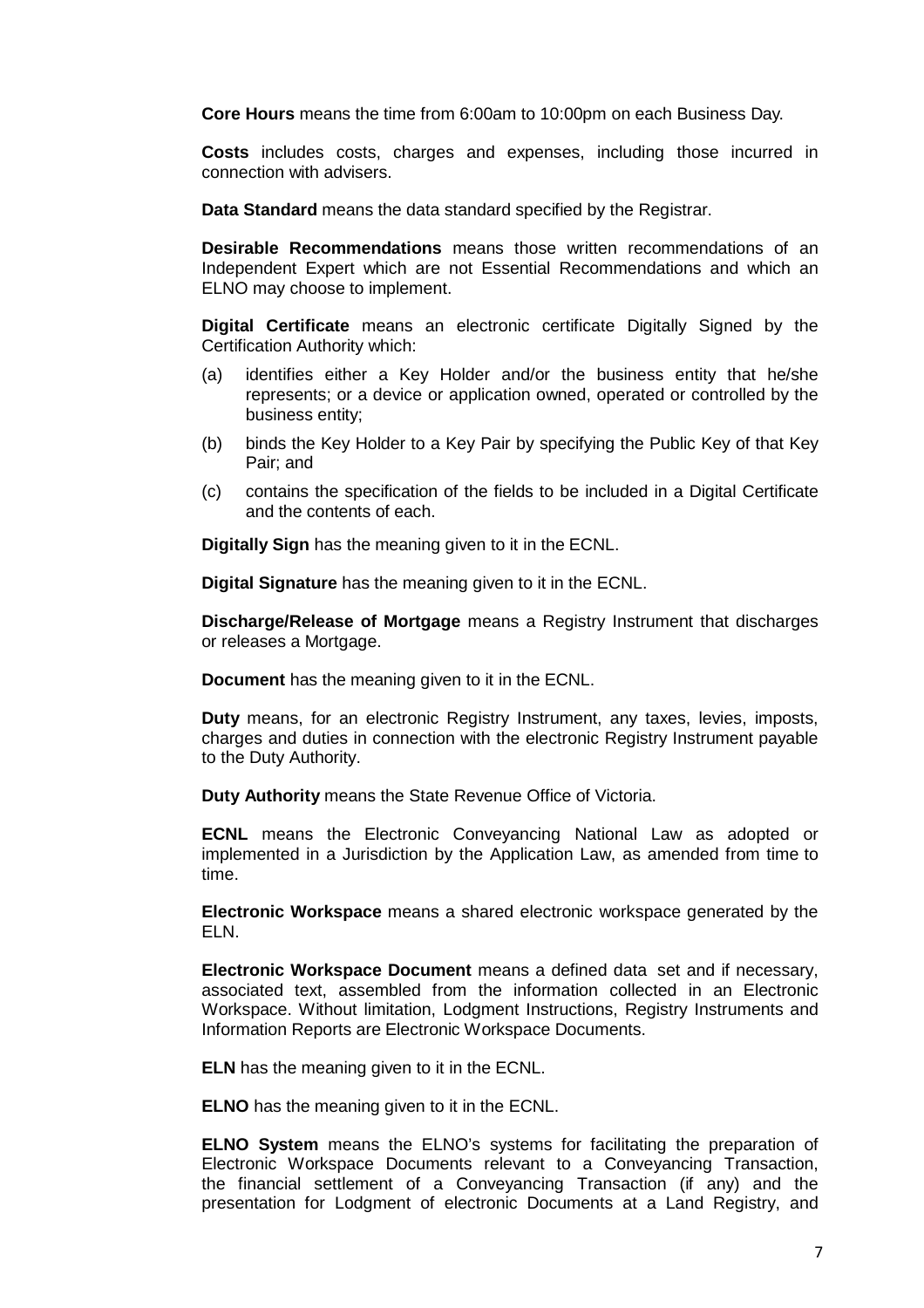includes the ELN.

**Essential Recommendations** means those written recommendations of an Independent Expert the implementation of which are expressed to be essential by the Independent Expert and which an ELNO is required to implement under these Operating Requirements.

**Financial Year** has the meaning given to it in the ECNL.

**Gatekeeper** means the Commonwealth Government strategy to develop PKI to facilitate Government online service delivery and e-procurement.

**Gatekeeper Accreditation Certificate** means the electronic Digital Certificate issued by the Gatekeeper Competent Authority to Gatekeeper Accredited Service Providers.

**Gatekeeper Accredited Service Provider** means a service provider accredited by the Gatekeeper Competent Authority.

**Gatekeeper Competent Authority** means the entity which approves an application for Gatekeeper accreditation. The Gatekeeper Competent Authority for PKI is the Australian Government Chief Information Officer, Australian Government Information Management Office, Department of Finance and Deregulation.

**GST** means the tax imposed under A New Tax System (Goods and Services Tax) Act 1999 (Cth).

**Incident** means any event which causes, or may cause, the providing or operation of the ELN by the ELNO to cease, be interrupted, or which causes or may cause a reduction in the service or the quality of the services provided by the ELNO.

**Independent Certification** means a written certification by an Independent Expert:

- (a) signed by the Independent Expert;
- (b) on the letterhead of the Independent Expert;
- (c) given for the benefit of the Registrar; and
- (d) annexing a report of the Independent Expert into the matters the subject of the Independent Certification

certifying that the ELNO has complied with the requirement of these Operating Requirements to which the certification relates.

**Independent Expert** means a Person who is appropriately qualified, competent and insured and is not, or is not related to or associated with the ELNO, a director, officer, employee, contractor or agent of the ELNO.

**Individual** has the meaning given to it in the ECNL.

**Information Fees** means fees for data provided by the Land Registry through the ELN.

**Information Report** means ancillary information about a Conveyancing Transaction delivered to a Land Registry or Duty Authority, or other government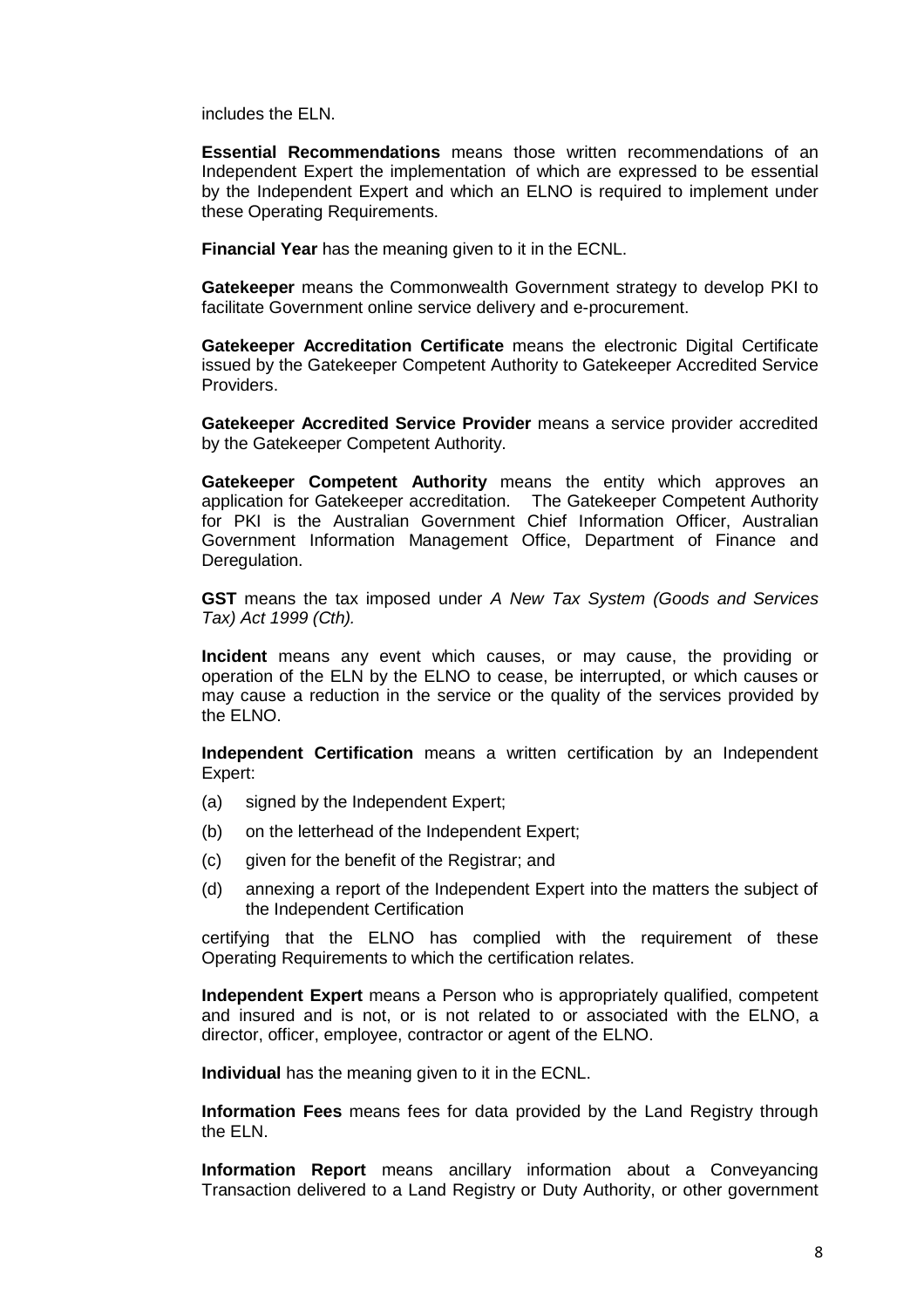taxing, valuing or rating authority.

**Information Security Management System** (**ISMS**) means the System referred to in clause 7.1 of these Operating Requirements.

**Insolvency Event** means, in relation to a Person, any of the following events:

- (a) the Person is, or states that they are, unable to pay from their own
- (b) the entrance into an arrangement, composition or compromise with, or assignment for the benefit of, all or any class of the Person's creditors or members or a moratorium involving any of them;
- (c) the appointment of a receiver, receiver and manager, controller, administrator, provisional liquidator or liquidator or the taking of any action to make such an appointment;
- (d) an order is made for the winding up or dissolution of the Person or a resolution is passed or any steps are taken to pass a resolution for its winding up or dissolution; or
- (e) something having a substantially similar effect to (a) to (d) happens in connections with the Person under the law of any Jurisdiction.

**Intellectual Property Rights** includes any:

- (a) copyright;
- (b) design, patent, trademark, semiconductor, or circuit layout (whether registered, unregistered or applied for);
- (c) trade, business, company or domain name;
- (d) know-how, inventions, processes, confidential information (whether in writing or recorded in any form);

and any other proprietary, licence or personal rights arising from intellectual activity in the business, industrial, scientific or artistic fields.

**Jeopardised** means put at risk the integrity of the Titles Register by fraud or other means.

**Jurisdiction** has the meaning given to it in the ECNL.

**Key** means a string of characters used with a cryptographic algorithm to encrypt and decrypt.

**Key Holder** means an Individual who holds and uses Keys and Digital Certificates on behalf of a Subscriber, or in his/her own right in the case of a Key Holder who is also a Subscriber.

**Key Pair** means a pair of asymmetric cryptographic Keys (one decrypting messages which have been encrypted using the other) consisting of a Private Key and a Public Key.

**Land Information** means information provided by the Land Registry or information used to complete electronic Documents to be Lodged at the Land Registry.

**Land Registry** means the agency of a State or Territory responsible for maintaining the Jurisdiction's Titles Register(s).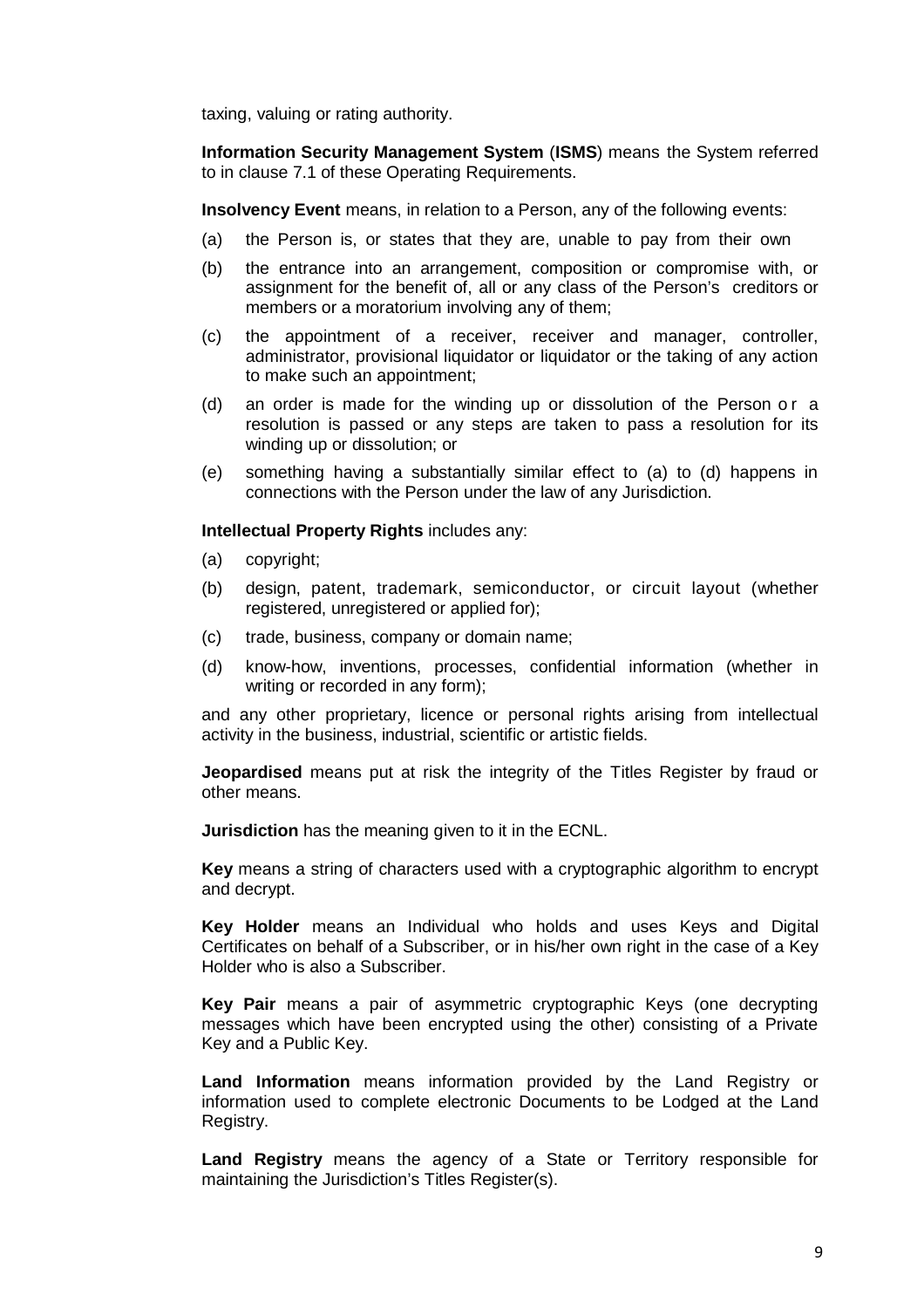**Land Registry Fees** means Information Fees and Lodgment Fees.

**Land Registry System** means the Land Registry system for accepting and processing electronic Documents presented for Lodgment using an ELN.

**Land Titles Legislation** has the meaning given to it in the ECNL.

**Land Title Reference Verification** means a service to verify that a certificate of title or folio of the Titles Register (as applicable) the subject of a Conveyancing Transaction is valid and can be dealt with electronically through the ELN.

**Lodge** has the meaning given to it in the ECNL.

**Lodgment Case** means a Registry Instrument or related Registry Instruments which are or will be presented for Lodgment at the same time together with the relevant Lodgment Instructions.

**Lodgment Fees** means fees due to a Land Registry for Registry Instruments and other electronic Documents presented for Lodgment with the Land Registry by the ELNO on behalf of the Participating Subscribers.

**Lodgment Instructions** means a statement in electronic form which sets out all information required by the Registrar to accept an electronic Registry Instrument for Lodgment.

**Lodgment Verification** means a service to verify that an electronic Registry Instrument will be accepted for Lodgment by the Registrar or Land Registry if the Registry Instrument data remains unchanged.

**Monthly Report** means the report referred to in clause 18.1 of these Operating Requirements.

**Mortgage** means a Registry Instrument by which a Person charges an estate or interest in land as security.

## **Notifications** means:

- (a) all alerts, notifications and information received by the ELNO from the Registrar, the Land Registry, Subscriber or any other Person; and
- (b) all alerts, notifications and information sent by the ELNO to the Registrar, the Land Registry, Subscriber or any other Person,

in connection with a Conveyancing Transaction.

#### **No Change Certification** means:

- (a) where an ELNO was required to produce to the Registrar a Specified Document to demonstrate compliance with a requirement of these Operating Requirements, a written certification made by the ELNO for the benefit of the Registrar that there has been no change to the Specified Document since the date it was produced to the Registrar and no occurrence or any thing that would render the Specified Document incorrect, incomplete, false or misleading;
- (b) where an ELNO was required to give to the Registrar a Self-Certification to demonstrate compliance with a requirement of these Operating Requirements, a written certification made by the ELNO for the benefit of the Registrar that there has been no occurrence since the date the Self-Certification was made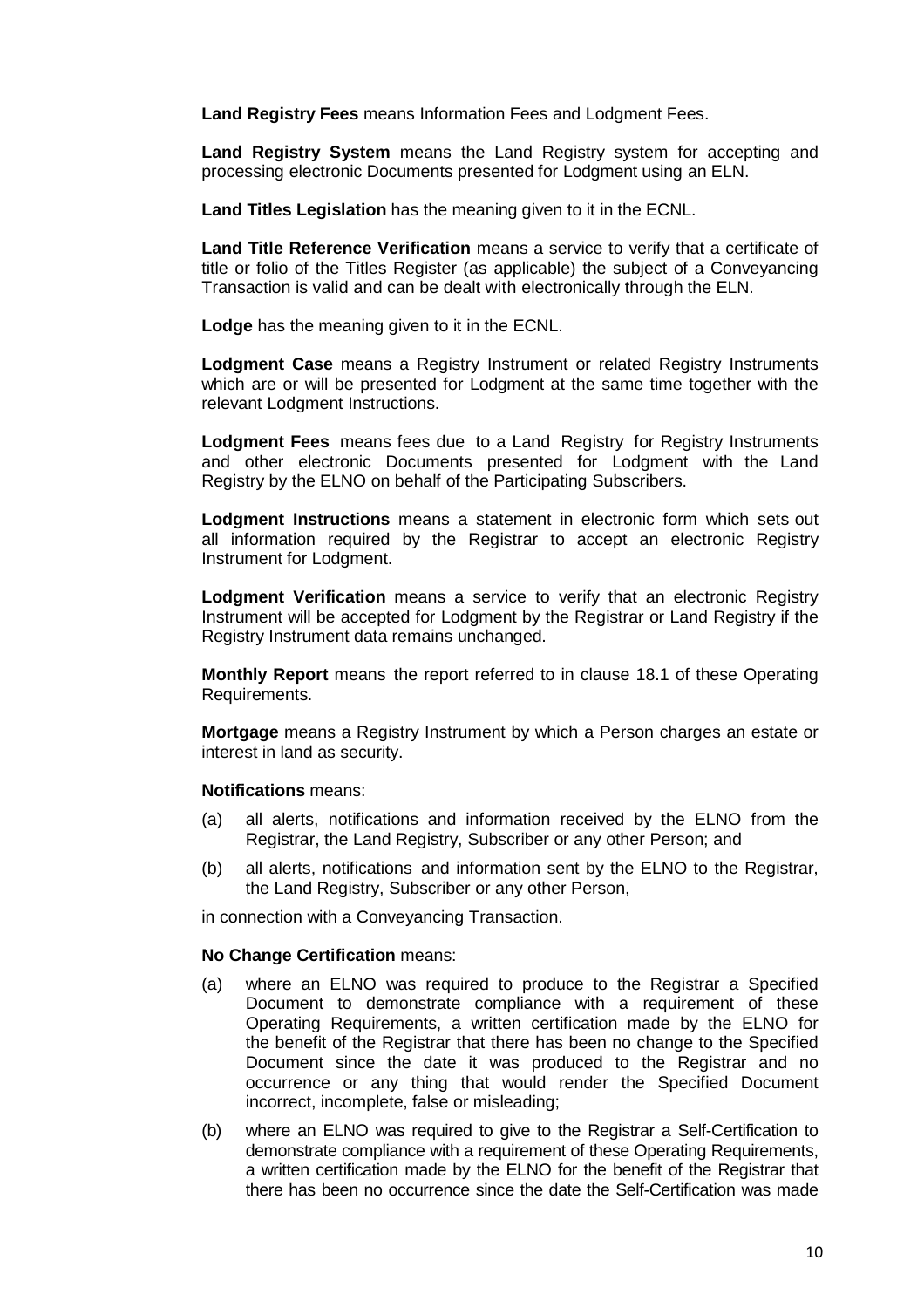that would render the Self-Certification incorrect, incomplete, false or misleading; or

(c) where an ELNO was required to obtain and provide to the Registrar an Independent Certification to demonstrate compliance with a requirement of these Operating Requirements, a written certification made by the ELNO for the benefit of the Registrar that there has been no occurrence since the date the Independent Certification was made that would render the Independent Certification incorrect, incomplete, false or misleading.

**Non-Core Hours** means any time outside of Core Hours.

**Participating Subscriber** means, for a Conveyancing Transaction, each Subscriber who is involved in the Conveyancing Transaction either directly because it is a Party or indirectly because it is a Representative of a Party.

**Participation Agreement** has the meaning given to it in the ECNL.

**Participation Rules** has the meaning given to it in the ECNL.

**Party** means each Person who is a party to an electronic Registry Instrument in the Electronic Workspace for the Conveyancing Transaction, but does not include a Representative.

**Performance Levels** means the performance levels the ELNO is required to meet as set out in Schedule 2.

**Person** has the meaning given to it in the ECNL.

**Personal Information** has the meaning given to it in the *Privacy Act 1988 (Cth)*.

**PKI** or **Public Key Infrastructure** means Gatekeeper compliant technology, policies and procedures based on public key cryptography used to create, validate, manage, store, distribute and revoke Digital Certificates.

**Priority Notice/Settlement Notice** means a notice (other than a Caveat) under the Land Titles Legislation which prevents (subject to specified exceptions) registration or recording in the Titles Register of a Registry Instrument or other Document affecting land or an interest in land until the notice lapses or is withdrawn, removed or cancelled.

**Privacy Laws** means all legislation, principles and industry codes relating to the collection, use, disclosure, storage or granting of access rights to Personal Information, including the Privacy Act 1988 (Cth) and any State-based privacy legislation such as the Information Privacy Act 2000.

**Private Key** means the Key in an asymmetric Key Pair that must be kept secret to ensure confidentiality, integrity, authenticity and non-repudiation.

**Public Key** means the Key in an asymmetric Key Pair which may be made public.

**Record** has the meaning given to it in the ECNL.

**Registrar** has the meaning given to it in the ECNL.

**Registry Information Supply** means a service to supply data from the Land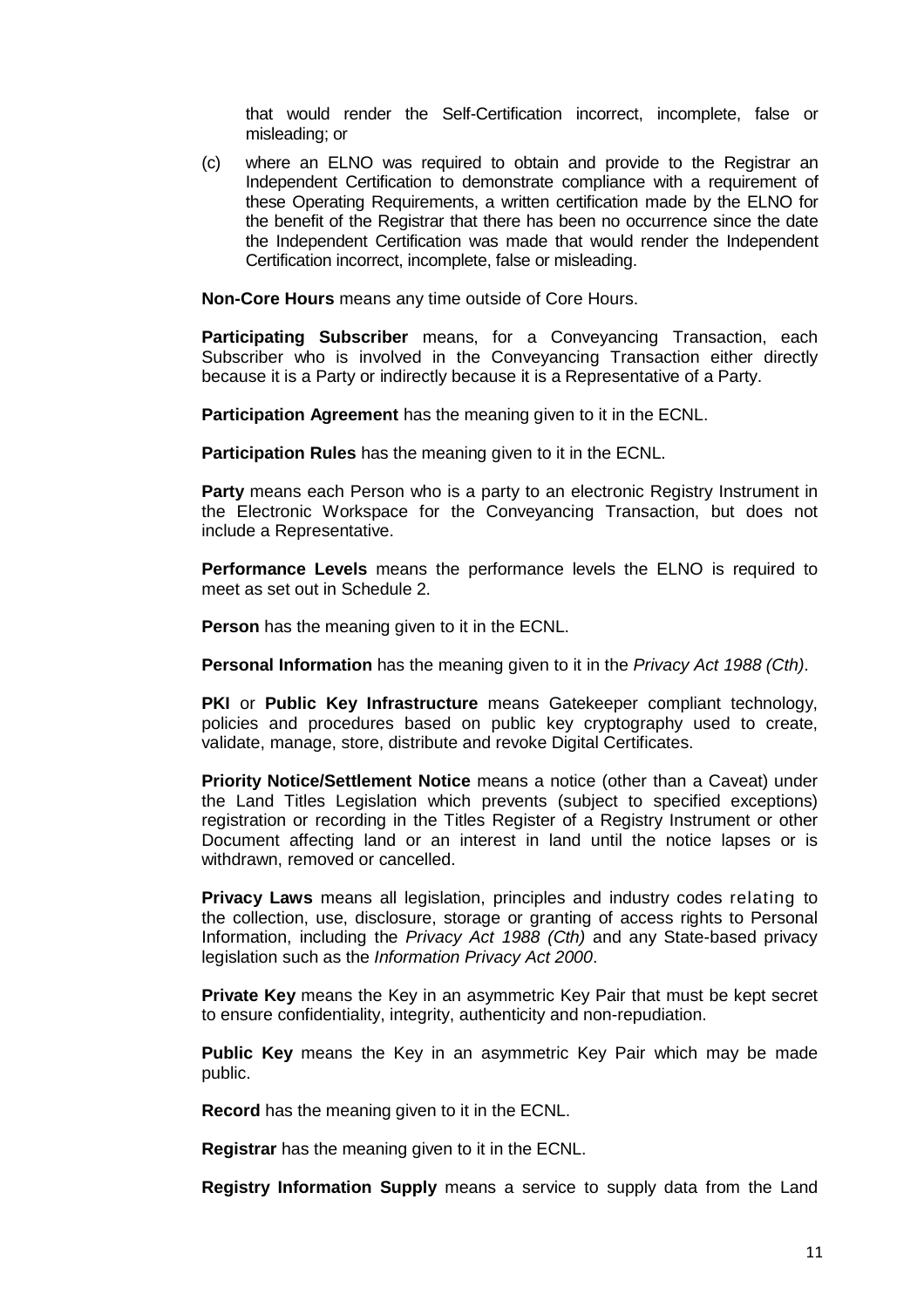Registry.

**Registry Instrument** has the meaning given to it in the ECNL.

**Replacement Cost Value** means an amount calculated as the actual cost to replace the total assets of an ELNO, disclosed in the ELNO's audited financial statements and reports for the last Financial Year, at their pre-loss condition.

**Representative** means a Subscriber who acts on behalf of a Client in the ELN.

**Responsible Subscriber** means a Subscriber that, following Lodgment, is liable for Lodgment Fees incurred and is responsible for the resolution of requisitions issued by the Registrar for a Lodgment Case.

**Risk Assessment** means a Document identifying, analysing and evaluating risks to an ELNO in its operation of the ELN.

**Risk Management Framework (RMF)** means the framework referred to in clause 9.1 of these Operating Requirements and includes, without limitation, a Risk Assessment and a Risk Treatment Plan.

**Risk Treatment Plan** means a Document setting out the process by which an ELNO will mitigate the risks identified in the Risk Assessment.

**Schedule 1** means the table headed "Schedule 1 – Insurance" attached to these Operating Requirements**.** 

**Schedule 2** means the table headed "Schedule 2 – Performance Levels" attached to these Operating Requirements.

**Schedule 3** means the table headed "Schedule 3 – Reporting Requirements" attached to these Operating Requirements.

**Scheduled Maintenance** means those scheduled periods of time during Non-Core Hours during which an ELNO can perform maintenance to the ELNO's System.

**Security Item** means User Access Credentials, passphrases, Private Keys, Digital Certificates, Electronic Workspace identifiers and other items as specified from time to time.

**Self-Certification** means a written certification made by the ELNO for the benefit of the Registrar certifying that the ELNO has complied with the requirement of these Operating Requirements to which the certification relates and including a description of what the ELNO has done to enable it to give the Self-Certification.

**Settlement Transaction** means a Conveyancing Transaction that involves a financial settlement.

**Signer** means a User authorised by the Subscriber to Digitally Sign, and where it is required, certify, Registry Instruments and other electronic Documents on behalf of the Subscriber.

**Specified Document** means a Document set out in Schedule 3 under the column heading "Document to be Produced".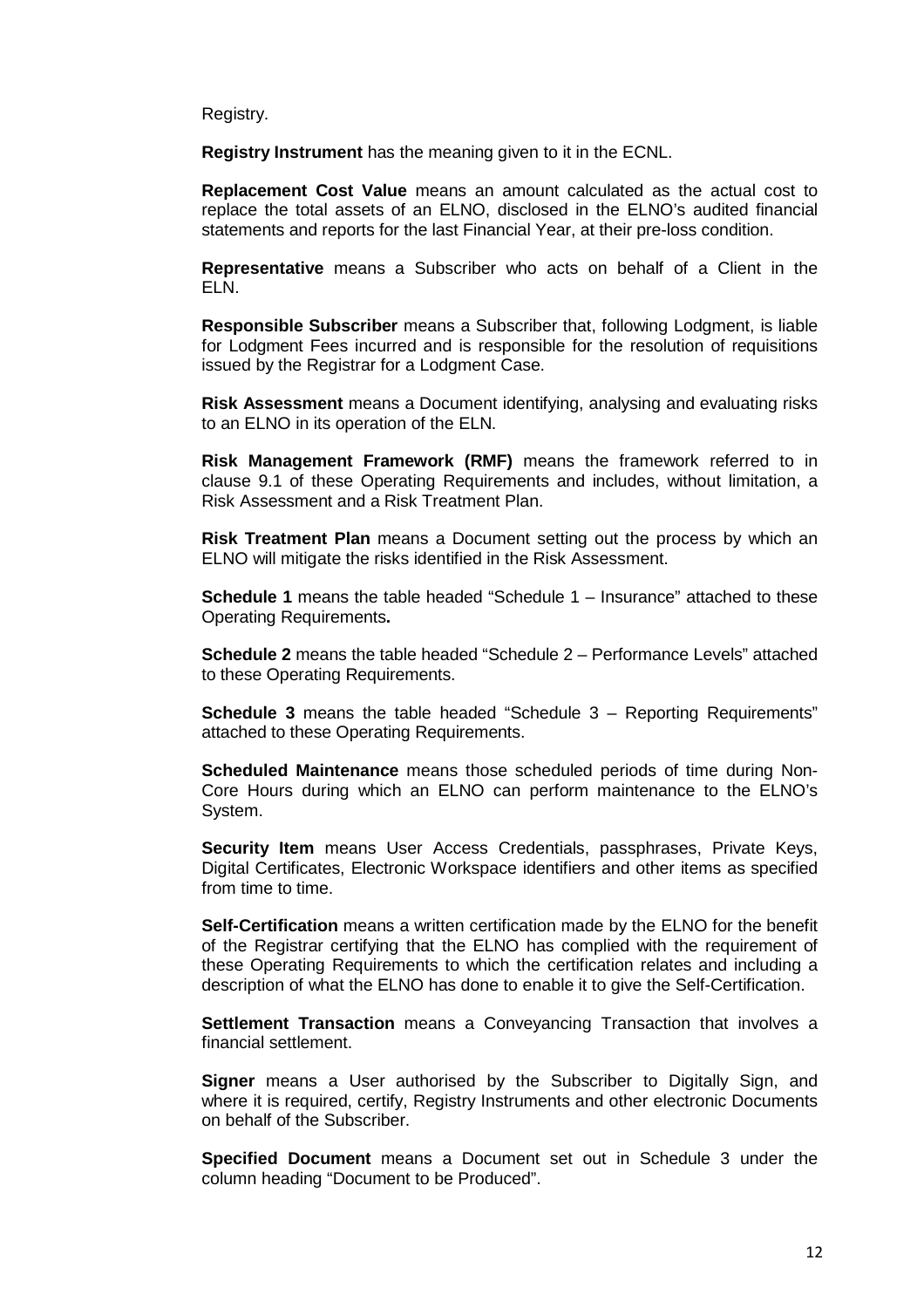#### **Standard** means:

- (a) a current standard, (or in the absence of a standard, a handbook) published by Standards Australia Ltd, its successor or any national body having a similar function; or
- (b) where there is no current relevant standard published by Standards Australia Ltd, a current standard published by the International Organisation for Standardisation (ISO).

**State** has the meaning given to it in the ECNL.

**Subscriber** has the meaning given to it in the ECNL.

**Subscriber Registration Process** means a documented process for creating and managing the registration of Subscribers, including, without limitation, processes relating to:

- (a) a Subscriber's registration;
- (b) a Subscriber's ongoing eligibility to be a Subscriber; and
- (c) any restriction, suspension, termination and resignation of a Subscriber.

**Subscriber Identity Verification Standard** means the standard for the verification of identity of potential Subscribers set out in Schedule 7.

**Test Plan** means a plan acceptable to the Registrar for the testing of the ELN.

**Title Activity Check** means, for a Conveyancing Transaction, a check conducted to determine whether the information in the Titles Register relating to the land the subject of the Conveyancing Transaction has changed since the Registry Information Supply was supplied.

**Titles Register** has the meaning given to it in the ECNL.

**Transaction Audit Records** means a comprehensive Record of key transactions occurring in or associated with an Electronic Workspace or the ELN including, without limitation:

- (a) changes made in an Electronic Workspace and which Subscriber made which changes to an Electronic Workspace;
- (b) administrative action taken by or for a Subscriber in relation to its use of the ELN;
- (c) other actions of Subscribers in an Electronic Workspace;
- (d) changes in the status of an Electronic Workspace, Registry Instruments or other electronic Documents within the Electronic Workspace; and
- (e) events relating to the security and integrity of the ELN.

**Transfer** means a Registry Instrument that transfers an estate or interest in land.

**Transition Plan (TP)** means the Plan referred to in clause 21.1 of these Operating Requirements.

**User** means an Individual authorised by a Subscriber to access and use the ELN on behalf of the Subscriber.

**Valid Digital Certificate** means a Digital Certificate issued by a Certification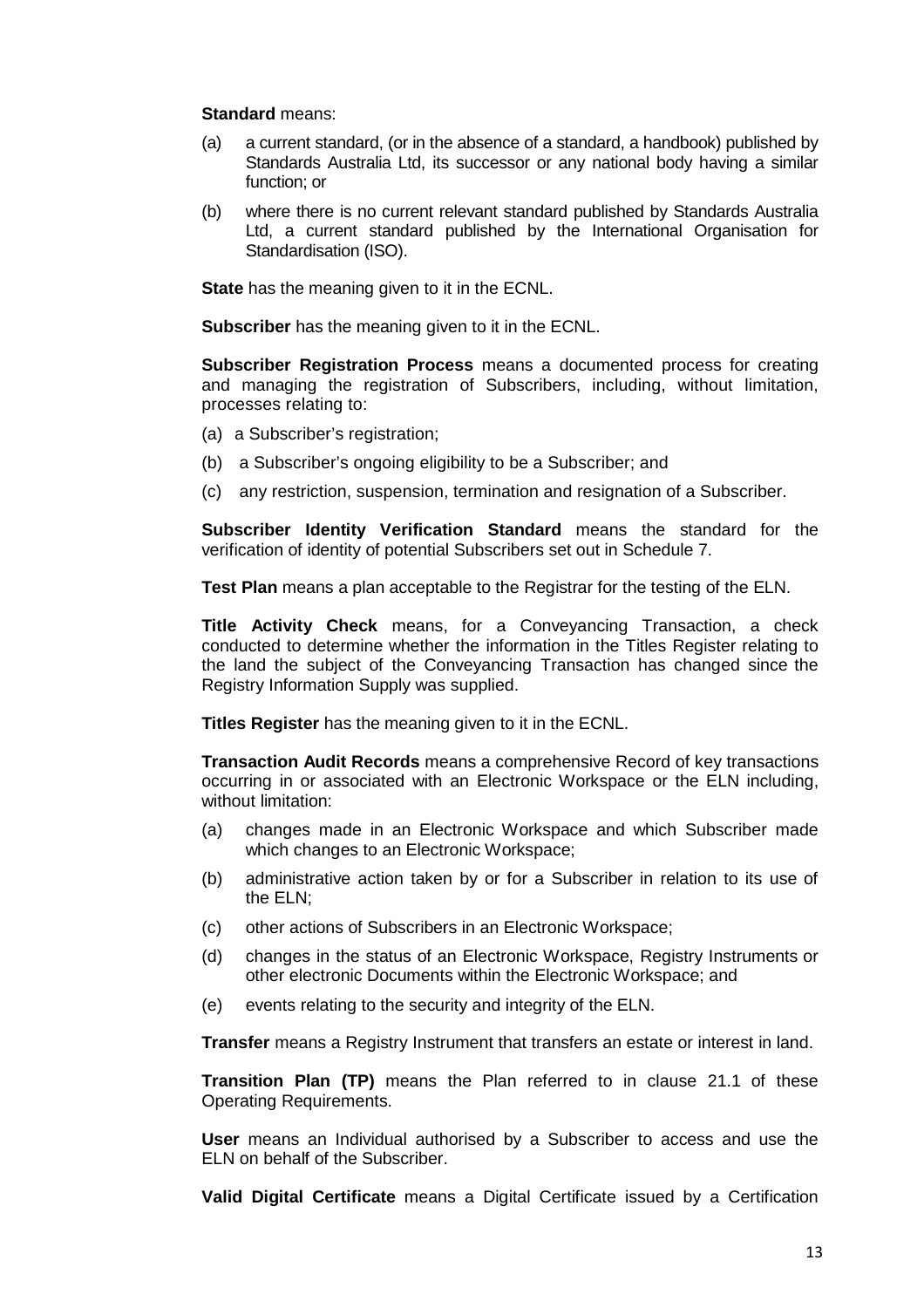Authority that has not been revoked or suspended by the Certification Authority and remains operational.

**Verification of Identity Standard** means the standard of that name set out as a schedule to the Participation Rules, as amended from time to time.

**Withdrawal of Caveat** means a Document under the Land Titles Legislation which removes a Caveat.

**Workspace Data** means data in an Electronic Workspace.

#### **2.2. Interpretation**

In these Operating Requirements, unless a contrary intention is evident:

- 2.2.1. A reference to these Operating Requirements is a reference to these Operating Requirements as amended, varied or substituted from time to time;
- 2.2.2. A reference to any legislation or to any provision of any legislation includes:
	- (a) all legislation, regulations, proclamations, ordinances, by-laws and instruments issued under that legislation or provision; and
	- (b) any modification, consolidation, amendment, re-enactment or substitution of that legislation or provision;
- 2.2.3. A word importing:
	- (a) the singular includes the plural;
	- (b) the plural includes the singular; and
	- (c) a gender includes every other gender;
- 2.2.4. If any act pursuant to these Operating Requirements would otherwise be required to be done on a day which is not a Business Day then that act may be done on the next Business Day, and when an action is required by a party within a specified period of Business Days, the period will be deemed to commence on the Business Day immediately following the day on which the obligation is incurred;
- 2.2.5. Where a word or phrase is given a defined meaning, any other part of speech or grammatical form in respect of that word or phrase has a corresponding meaning;
- 2.2.6. A reference to two or more Persons is a reference to those Persons jointly and severally;
- 2.2.7. A reference to a clause or schedule is a reference to a clause of, or a schedule to, these Operating Requirements:
- 2.2.8. A reference to a clause includes a reference to all of its sub-clauses;
- 2.2.9. A reference to dollars is to Australian dollars;
- 2.2.10. Where general words are associated with specific words which define a class, the general words are not limited by reference to that class;
- 2.2.11. The clause headings are for convenience only and they do not form part of these Operating Requirements;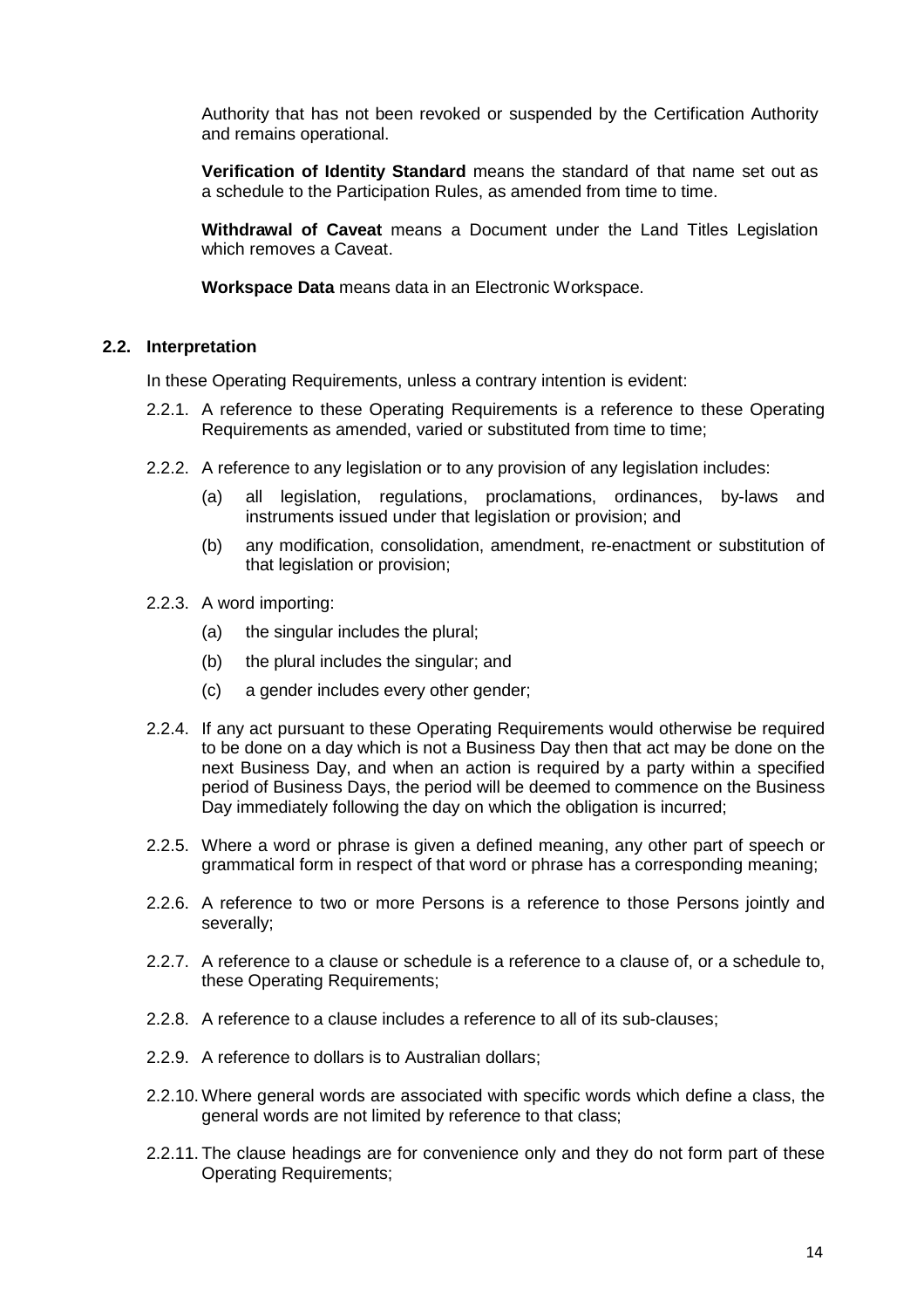- 2.2.12. The word "or" is not exclusive; and
- 2.2.13. Where there is any inconsistency between the description of an ELNO's obligations in a clause of these Operating Requirements and in an annexure attached to these Operating Requirements, the clause will prevail to the extent of the inconsistency.

# **3. Compliance with Operating Requirements**

The ELNO must:

- (a) as a qualification for approval, be able to comply with these Operating Requirements at the time the ELNO applies for Approval;
- (b) comply with these Operating Requirements and any conditions on the Approval whilst an Approval is held by the ELNO; and
- (c) continue to comply with clauses 19 and 21. after the ELNO ceases to hold an Approval

unless the Registrar, in his or her absolute discretion, waives compliance by the ELNO with any part of these Operating Requirements in accordance with section 27 of the ECNL.

# **4. ELNO Eligibility Criteria**

#### **4.1. ABN**

The ELNO must have an ABN and be registered for GST.

#### **4.2. Status**

The ELNO must:

- (a) be a corporation registered under the Corporations Act 2001 (Cth);
- (b) if it is a foreign body corporate, be registered under Division 2 of Part 5B.2 of the Corporations Act 2001 (Cth) and obtain any necessary approvals under the Foreign Acquisitions and Takeovers Act 1975 (Cth); and
- (c) ensure that the constituting Documents of the ELNO empower the ELNO to assume the obligations set out in these Operating Requirements and to do all things that it can reasonably contemplate will be required by these Operating Requirements.

## **4.3. Character**

- 4.3.1. The ELNO must be of good corporate character and reputation and, without limitation, must:
	- (a) ensure that the ELNO and the ELNO's principals, directors or officers are not and have not been subject to any of the matters listed in 4.3.1(b)(i) to (vii) below; and
	- (b) take reasonable steps to ensure that the ELNO's employees, agents or contractors are not and have not been subject to any of the matters listed in (i) to (vii) below:
		- (i) an Insolvency Event within the last 5 years;
		- (ii) a conviction for fraud or an indictable offence or any offence for dishonesty against any law in connection with business, professional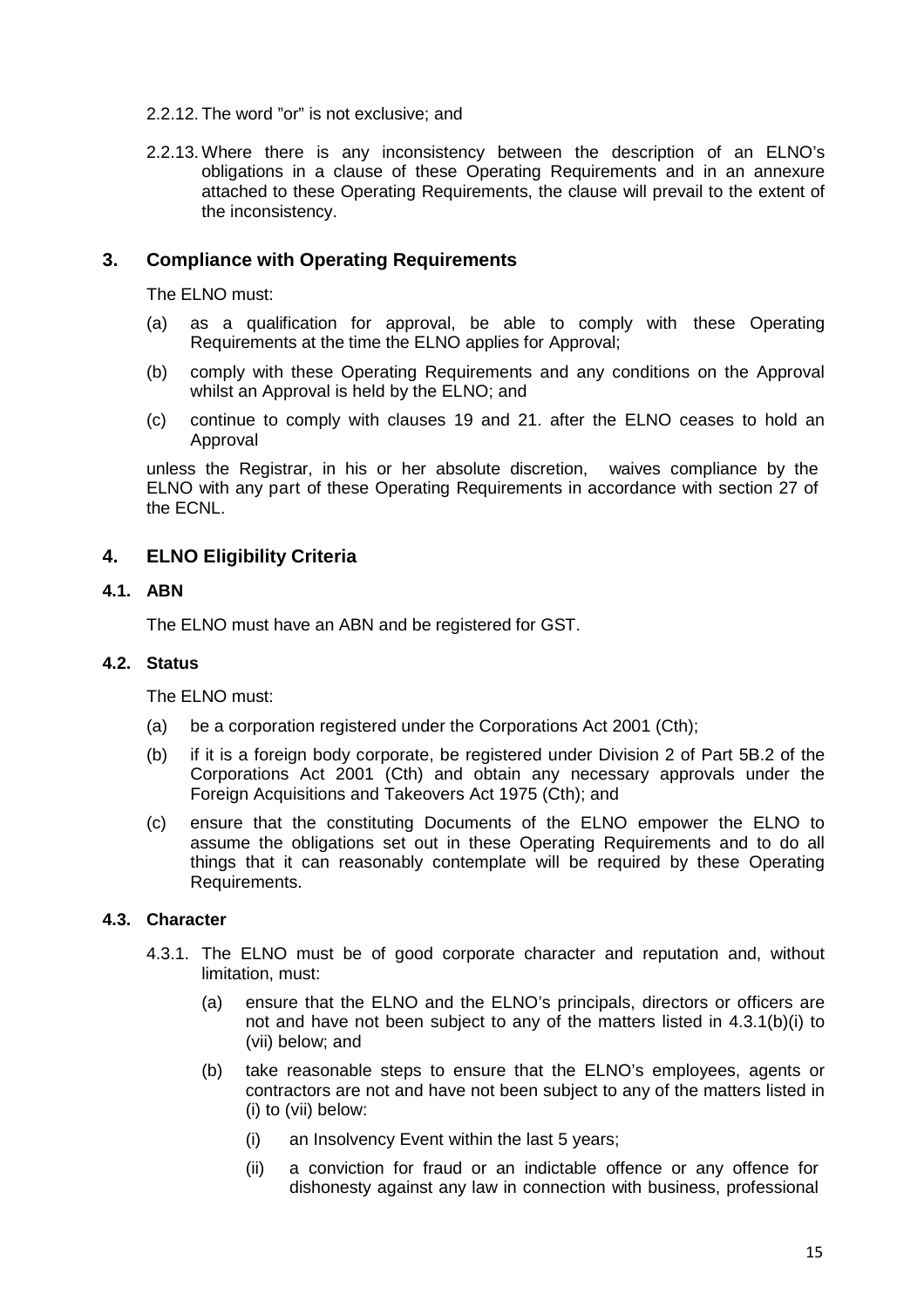or commercial activities;

- (iii) disqualification from managing a body corporate under the Corporations Act 2001 (Cth);
- (iv) any fine, banning, suspension or other disciplinary measure for financial or professional misconduct;
- (v) any disciplinary action or adverse mention in a report made by, or at the request of, any government or governmental authority or agency, or any regulatory authority of a financial market or a profession;
- (vi) any refusal of membership or revocation of membership of any financial markets, legal or accounting professional organisation or body on the grounds of financial or professional misconduct, fraud or dishonesty; and
- (vii) any refusal of an application to provide an electronic Lodgment service.
- 4.3.2. The ELNO must maintain contemporary best practice governance arrangements that are regularly reviewed.

#### **4.4. Financial Resources**

The ELNO must demonstrate sufficient financial resources to meet its obligations under these Operating Requirements.

#### **4.5. Technical Resources**

The ELNO must demonstrate sufficient technical resources to meet its obligations under these Operating Requirements.

#### **4.6. Organisational Resources**

The ELNO must demonstrate sufficient organisational resources to meet its obligations under these Operating Requirements.

# **4.7. Insurance**

- 4.7.1. The ELNO must obtain the insurance policies required under these Operating Requirements on terms satisfactory to the Registrar in accordance with the following sub-clauses.
- 4.7.2. The ELNO must maintain a policy of:
	- (a) professional indemnity insurance in an amount of not less than that set out in Item 1 in Schedule 1;
	- (b) fidelity insurance in an amount of not less than that set out in Item 2 in Schedule 1;
	- (c) public and product liability insurance in an amount of not less than that set out in Item 3 in Schedule 1; and
	- (d) asset insurance in an amount of not less than that set out in Item 4 in Schedule 1.
- 4.7.3. The ELNO must obtain its insurance policies from insurers approved by APRA to offer general insurance in Australia.
- 4.7.4. The ELNO must obtain policies of professional indemnity and fidelity insurance that cover the acts and omissions of its principals, officers and employees.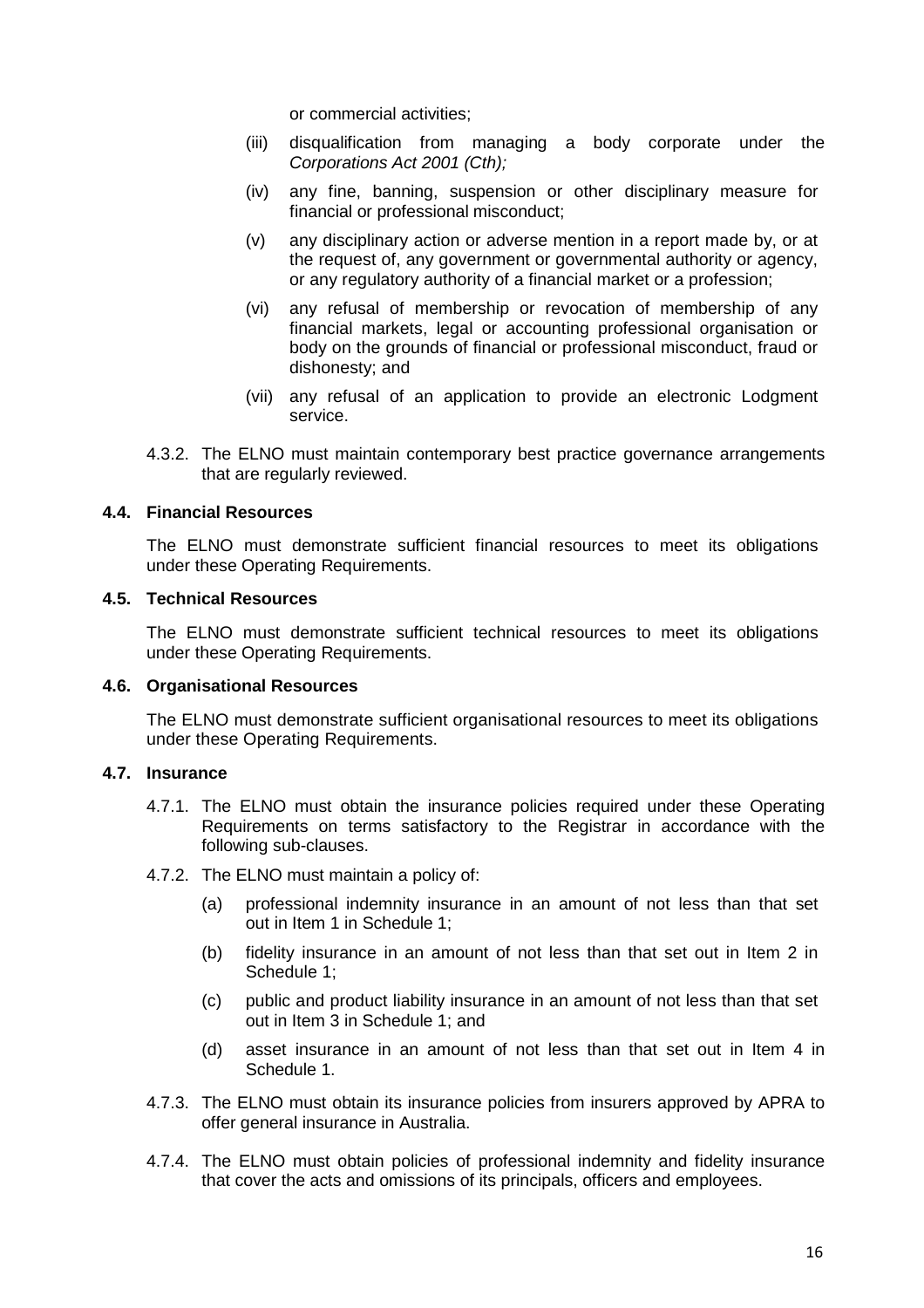- 4.7.5 The ELNO must ensure that any contractors to the ELNO maintain relevant and appropriate policies of insurance to adequately cover the services provided by the contractor.
- 4.7.6. The ELNO must, as soon as practicable, inform the Registrar in writing of the occurrence of an event that may give rise to a claim under a policy of insurance required to be maintained under these Operating Requirements and must ensure that the Registrar is kept fully informed of subsequent action and developments concerning the claim.

# **5. Operation of ELN**

#### **5.1. Encourage Widespread Industry Use**

The ELNO must have in place and implement a plan to encourage widespread industry use of the ELN and to achieve economic efficiencies for Subscribers. As a minimum, the plan must set out the ELNO's:

- (a) specific plans to encourage the use of the ELN nationally and in the Jurisdiction;
- (b) proposed service delivery model, including the proposed or actual customer base and anticipated market penetration; and
- (c) timings for the commencement of operations and the anticipated level of service, including matters such as ease of connection and access for different classes of users.

#### **5.2. National System and Minimum Document Capability**

Recognising that the implementation of the requirements in (a) and (b) below may be staged in accordance with the plan referred to in clause 5.1, the ELNO must ensure that:

- (a) the ELN is available to each Land Registry in Australia and to Subscribers in all States and Territories in Australia; and
- (b) the ELN enables, as a minimum, the Lodgment of those of the following Registry Instruments and other Documents which are capable of Lodgment under the Land Titles Legislation of the Jurisdiction in which the ELN is available:
	- (i) Transfer;
	- (ii) Mortgage;
	- (iii) Discharge/Release of Mortgage;
	- (iv) Caveat;
	- (v) Withdrawal of Caveat; and
	- (vi) Priority Notice/Settlement Notice.

# **5.3. General Obligations**

The ELNO must:

- (a) have adequate arrangements for operating the ELN in a proper, competent, sustainable and efficient manner;
- (b) exercise due skill, care and diligence in operating the ELN and in meeting its obligations under these Operating Requirements;
- (c) minimise any disruption of or interference to any systems connected to the ELN for the purpose of conducting Conveyancing Transactions;
- (d) obtain and maintain all necessary licences and regulatory approvals required by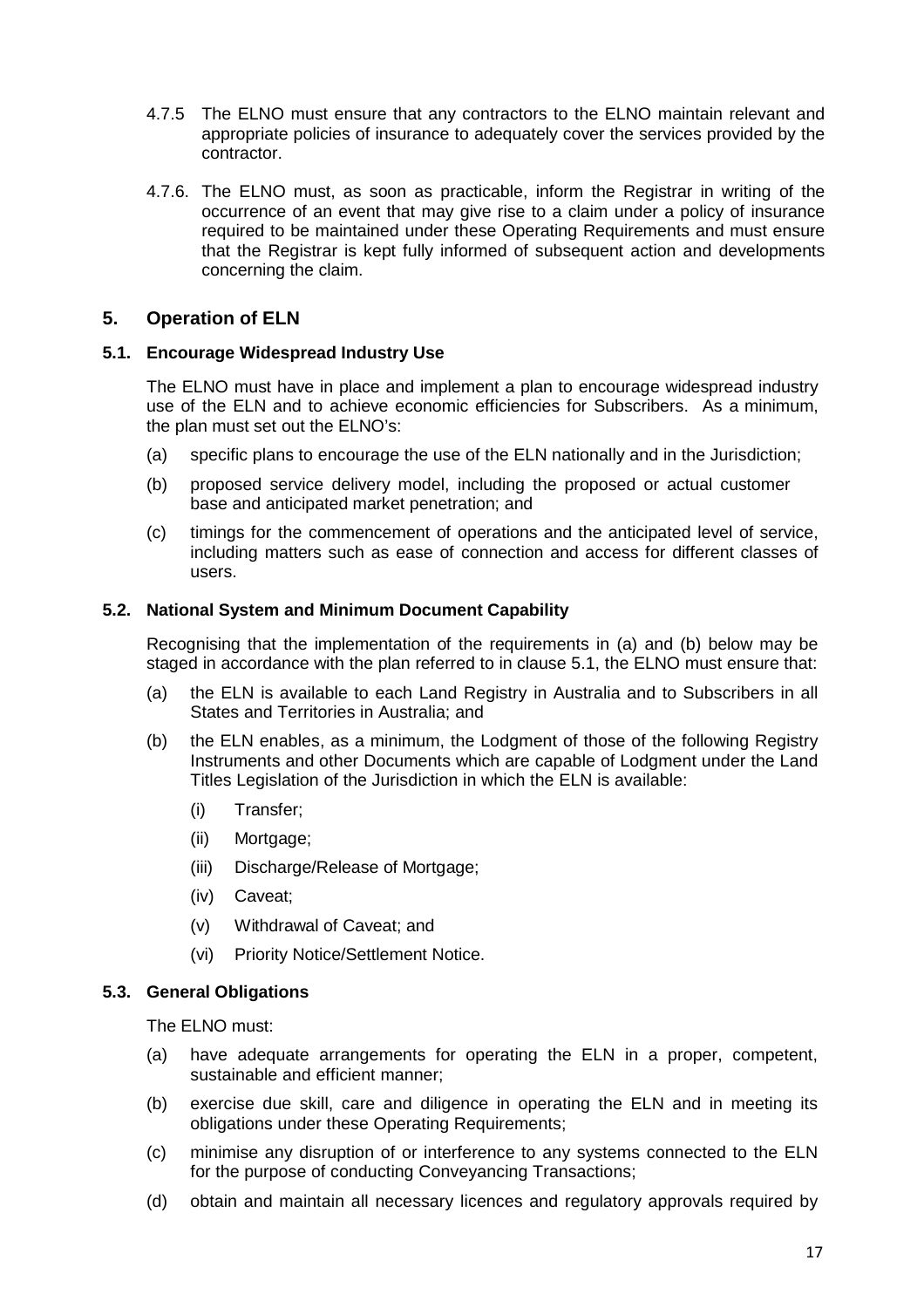any appropriate authority to provide and operate the ELNO System;

- (e) determine its fees according to a publicly available, equitable and transparent pricing policy which is kept current by the ELNO and includes the manner in and frequency of which prices will be reviewed by the ELNO;
- (f) ensure that all of the ELNO's officers, principals, employees, agents and contractors are:
	- (i) adequately trained to operate or access the ELN to the extent relevant in the manner authorised; and
	- (ii) aware of the ELNO's obligations under these Operating Requirements to the extent relevant;
- (g) comply with all:
	- (i) applicable laws (including any applicable Privacy Laws and laws relating to Document and information collection, storage and retention); and
	- (ii) government policies as notified to the ELNO in writing;
- (h) maintain confidentiality of all information provided to the ELNO in which the provider of the information would reasonably expect confidentiality to be maintained;
- (i) comply with any reasonable direction given by the Registrar for the purpose of these Operating Requirements;
- (j) notify the Registrar of all events relating to the ELNO or the ELN which have the potential to affect the integrity of the Titles Register; and
- (k) give such assistance to the Registrar, or a Person authorised by the Registrar, as the Registrar or the authorised Person reasonably requests in relation to the performance of the Registrar's functions and powers under the ECNL including, without limitation, reasonable access to the ELN and to the records of the ELNO.

# **6. Initial Testing**

The ELNO must not commence operating the ELN without first undertaking testing of the ELN in accordance with the Test Plan and otherwise to the satisfaction of the Registrar.

# **7. Obligations Regarding System Security and Integrity**

#### **7.1. Information Security Management System**

The ELNO must:

- (a) establish, implement, operate, monitor, review, maintain and keep current a documented Information Security Management System complying, as a minimum, with any relevant Standard, in relation to the ELNO's operations to ensure the security of the ELN;
- (b) ensure that its Information Security Management System:
	- (i) takes into account the obligations of the ELNO in these Operating Requirements; including without limitation the obligations in clauses 19.1 and 19.2; and
	- (ii) includes a comprehensive Subscriber security policy with which Subscribers and Users must comply, the purpose of which is to assist Subscribers and Users to understand their obligations in relation to the security of the ELN and which addresses, without limitation: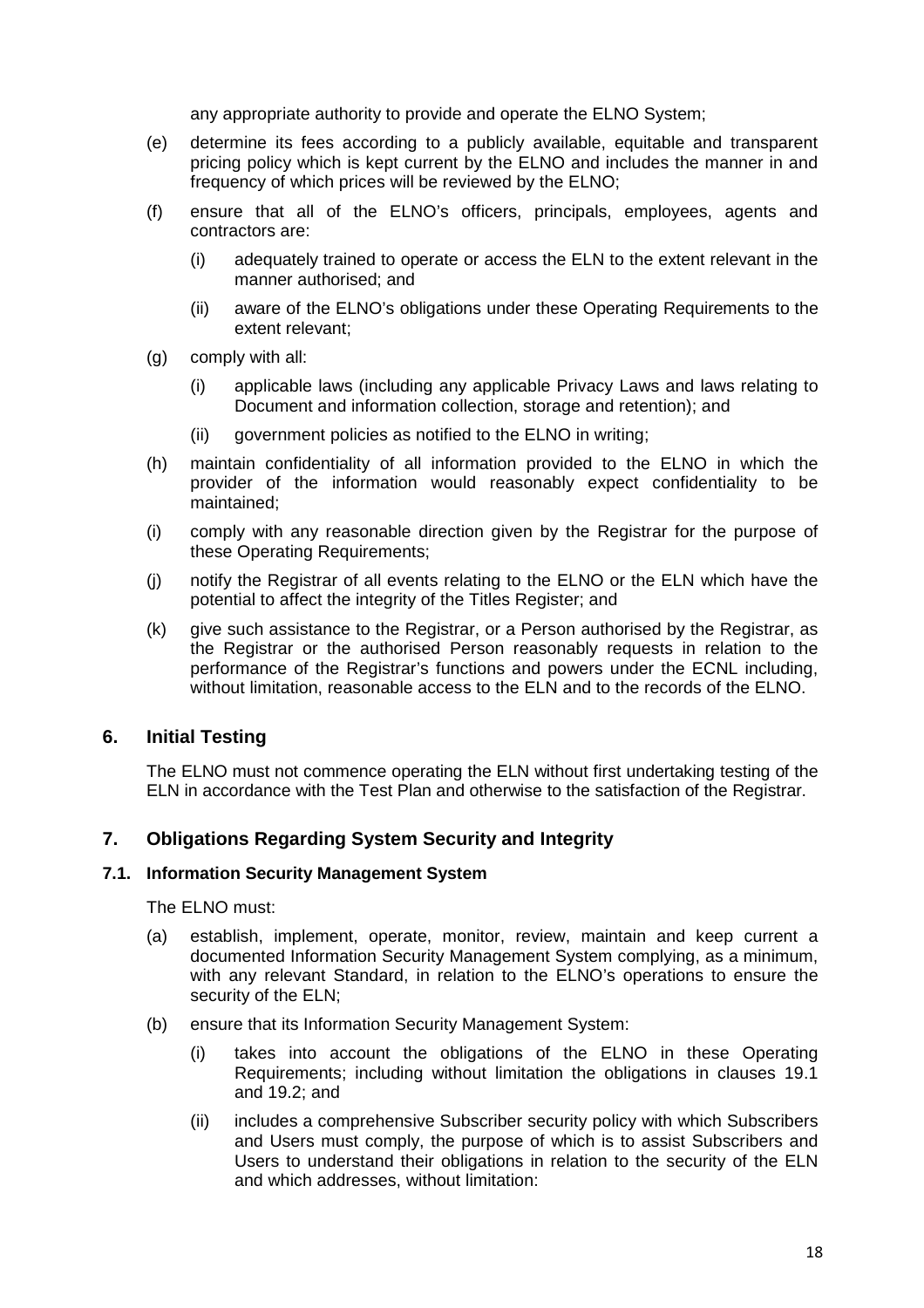- A. the technology required to enable Subscribers to access the ELN;
- B. the specification of virus protection software required to be installed on a Subscriber's computers;
- C. protection of Security Items; and
- D. training and monitoring of Users in relation to a Subscriber's security obligations;
- (c) have its Information Security Management System regularly reviewed by an Independent Expert and implement, as a minimum, any Essential Recommendations of that Independent Expert; and
- (d) before implementing any material change to its Information Security Management System, obtain an Independent Certification relating to the change that the Information Security Management System will, after the making of the change, continue to be suitable, adequate and effective and otherwise fit for purpose, and provide it to the Registrar.

## **7.2. Access to ELN**

- 7.2.1. Subject to clause 7.2.2, the ELNO must ensure that only Subscribers registered in accordance with these Operating Requirements and the Participation Rules or Persons properly authorised by Subscribers are able to access and use the ELN.
- 7.2.2. The ELNO must ensure that only Persons authorised by the ELNO have access to the ELN for administrative purposes.

#### **7.3. Security of ELN**

The ELNO must take reasonable steps to:

- (a) ensure that data supplied to any system connected to the ELN is free from viruses, corruption and any other condition that may compromise any of those systems or any data stored by, or passing into or out of, the Land Registry's System or any other systems connected to the ELN for the purposes of carrying out Conveyancing Transactions;
- (b) prevent, trap, detect and remove any viruses, corruption and any other condition from its systems and data that may damage the Land Registry System, damage any systems connected to the ELN for the purposes of carrying out Conveyancing Transactions, or damage any data stored by the Land Registry;
- (c) prevent unauthorised system use, intrusion and service denial and detect and remove unauthorised system additions or modifications;
- (d) monitor, and take appropriate action after receiving security alerts from the Land Registry;
- (e) do all things reasonably necessary to reduce systemic risk in the ELN and promote the overall stability of each system connected to the ELN for the purposes of carrying out Conveyancing Transactions; and
- (f) ensure that it does not do or omit to do anything that is likely to have an adverse effect on the operation, security, integrity or stability of the Land Registry System.

#### **7.4. Data**

The ELNO must ensure that the ELN:

(a) accurately presents and uses data received from a Land Registry or any other source;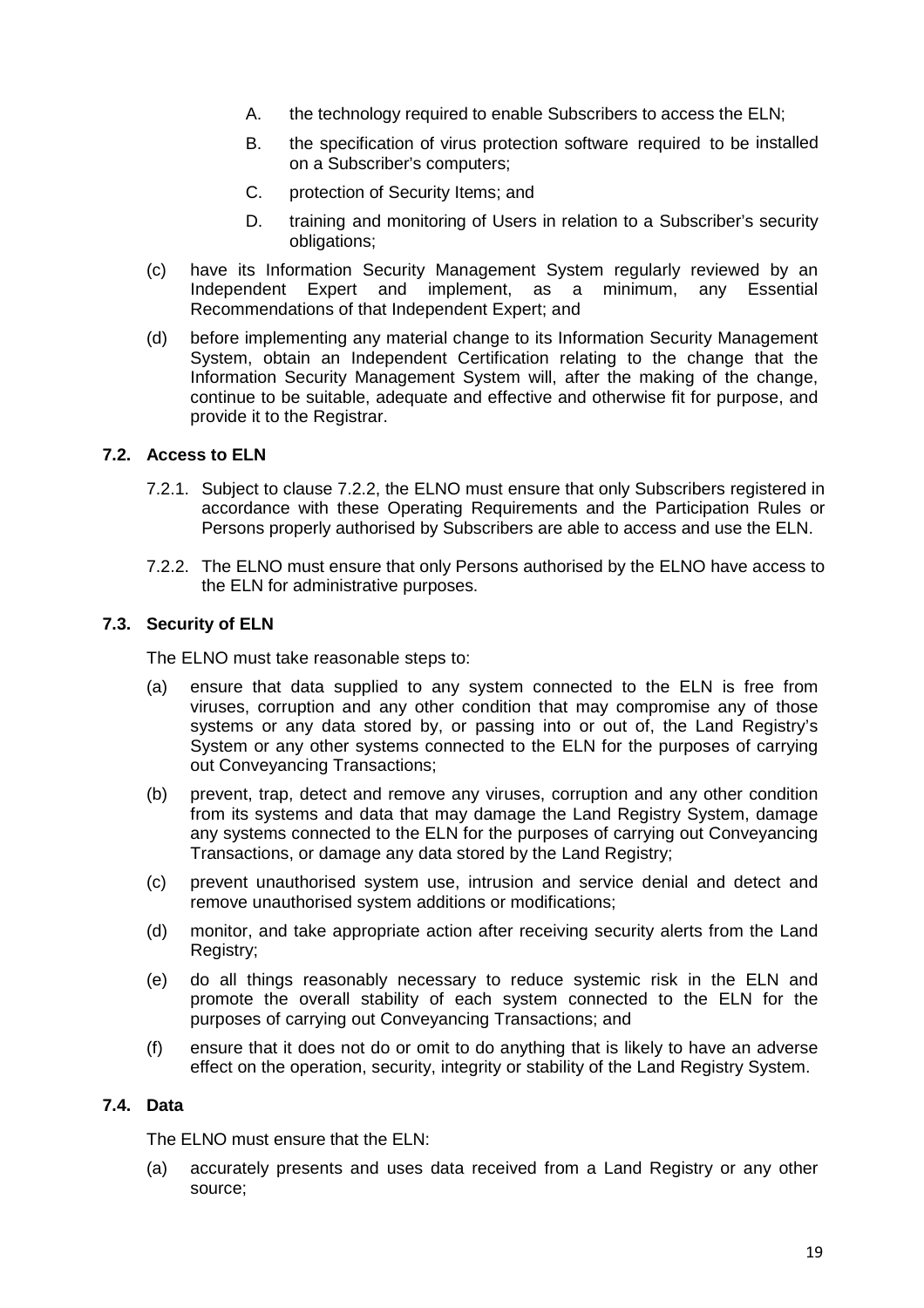- (b) does not change data received from a Land Registry other than in accordance with an approval granted under clause 19.3(b); and
- (c) where the ELN checks, collates or processes data from a Land Registry, accurately checks, collates or processes that data.

#### **7.5. Protection of Land Information**

The ELNO must ensure that any computer infrastructure forming part of the ELNO System and in which Land Information is entered, stored or processed is located within the Commonwealth of Australia.

#### **7.6. Digital Certificate Regime**

- 7.6.1. The ELNO must ensure that, where a Digital Certificate is used to Digitally Sign a Document, the Certification Authority is independent.
- 7.6.2. Without limiting clause 7.6.1 above, the ELNO must ensure that Digital Certificates used in the ELN:
	- (a) accord with the Gatekeeper PKI framework;
	- (b) are supplied by a Gatekeeper Accredited Service Provider;
	- (c) are issued under a Certificate Policy which:
		- (i) identifies the Subscriber and its ABN; and
		- (ii) binds the Subscriber's Signer as Key Holder to the Subscriber including, without limitation, by naming the Subscriber's Signer in the Certificate Profile.

## **7.7. Verifying Digital Signing**

The ELNO must ensure that the ELN has an effective means of:

- (a) verifying that any Document required to be Digitally Signed has been executed using a Valid Digital Certificate of the Subscriber authorised to execute the Document;
- (b) verifying that at the time of Digitally Signing the Subscriber's registration as a Subscriber has not expired or been restricted, suspended or terminated;
- (c) verifying that when a Document is Digitally Signed, the Signer:
	- (i) has the signing rights being exercised;
	- (ii) has not had their use of the ELN suspended or terminated or their signing rights suspended or terminated; and
- (d) providing the Registrar with data to verify the matters in paragraphs (a), (b) and (c) and the identity of the Signer.

## **7.8. Verifying No Alteration**

The ELNO must ensure that the ELN has an effective means of enabling the Registrar to verify that each Digitally Signed electronic Document presented to the Registrar has not been altered in any way since it was executed.

## **7.9. Notification of Jeopardised Conveyancing Transactions**

The ELNO must immediately notify the Registrar and those of its Subscribers involved in any Conveyancing Transaction which it has reason to believe has been Jeopardised.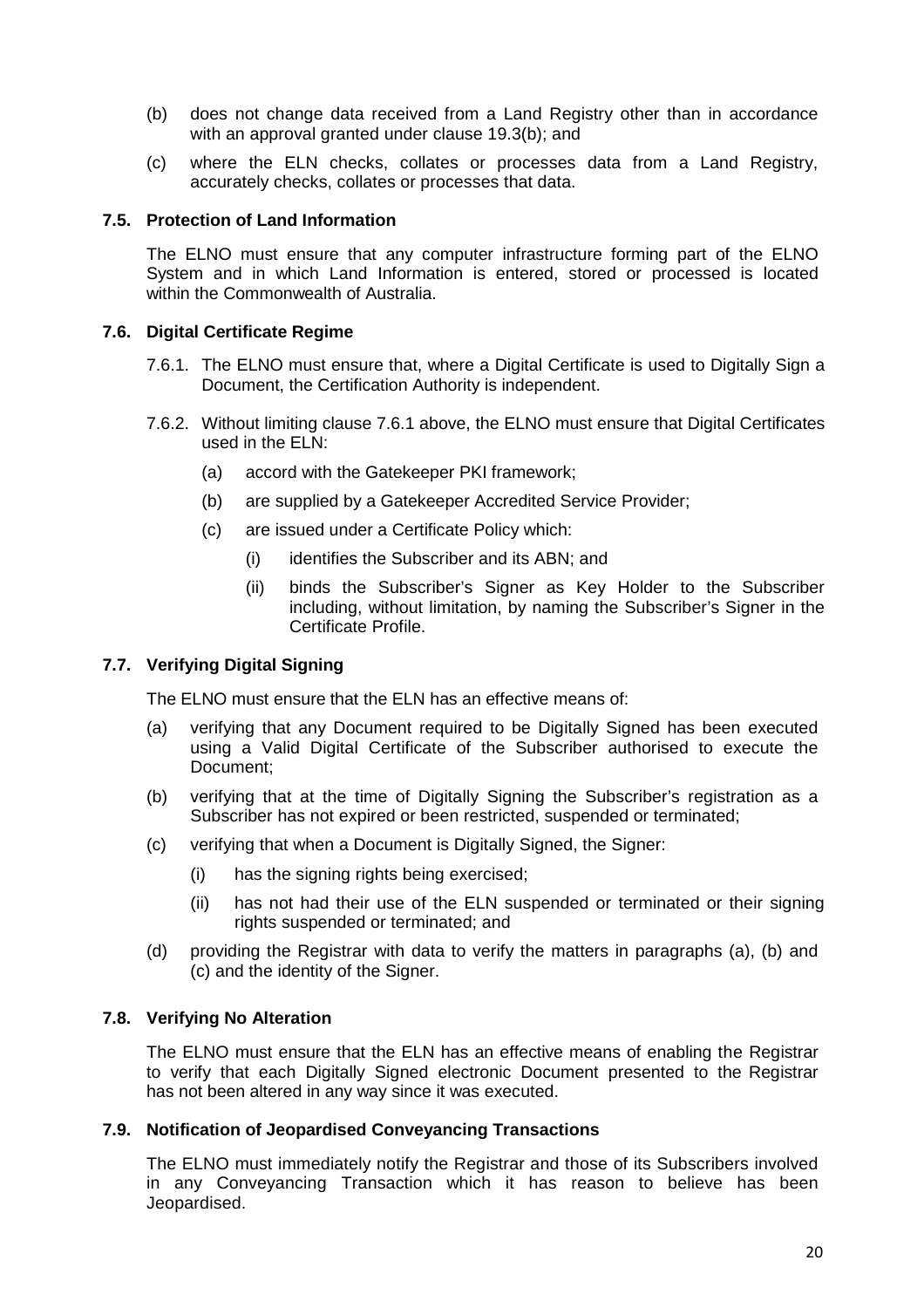## **7.10. Obligations in relation to Notification of Compromised Security Items**

Where a Subscriber notifies the ELNO that:

- (a) any of the Security Items of its Users have been or are likely to have been Compromised; or
- (b) the Subscriber is aware or suspects that any of its Private Keys have been used to Digitally Sign any Registry Instruments or other electronic Documents without its authorisation or the authorisation of any Client on whose behalf the Registry Instruments or other electronic Documents are purported to be Digitally Signed,

the ELNO must:

- (c) prevent the presentation for Lodgment with the Registrar or Land Registry of those Registry Instruments or other electronic Documents which the Subscriber advises the ELNO may be affected by the Compromise of the Security Items or Digitally Signed without the authority referred to in paragraph (b) above; or
- (d) if it is not possible to prevent the presentation for Lodgment, immediately notify the Registrar.

#### **8. Security and Integrity of Titles Register**

The ELNO must ensure that it does not do anything that is likely to diminish the overall security and integrity of the Titles Register or public confidence in the Titles Register.

#### **9. Risk Management**

#### **9.1. Mitigate Risk**

The ELNO must:

- (a) establish, implement, operate, monitor, review, maintain and keep current a documented Risk Management Framework complying, as a minimum, with any relevant Standard, to enable the identification, mitigation and management of risks in its operation of the ELN; and
- (b) have its Risk Management Framework regularly reviewed by an Independent Expert and implement, as a minimum, any Essential Recommendations of that Independent Expert.

# **9.2. No Increased Risk of Fraud or Error**

Without limiting any other obligation under these Operating Requirements, the ELNO must use reasonable endeavours to ensure that the use of the ELN for the presentation for Lodgment of Conveyancing Transactions with the Registrar does not result in a greater risk of fraud or error in those Conveyancing Transactions compared to the risk of fraud or error for comparable Conveyancing Transactions Lodged in a paper medium.

# **10. Minimum System Requirements**

The ELNO must ensure that the ELN meets the minimum requirements determined by the Registrar, which must include as a minimum the requirements set out in this clause.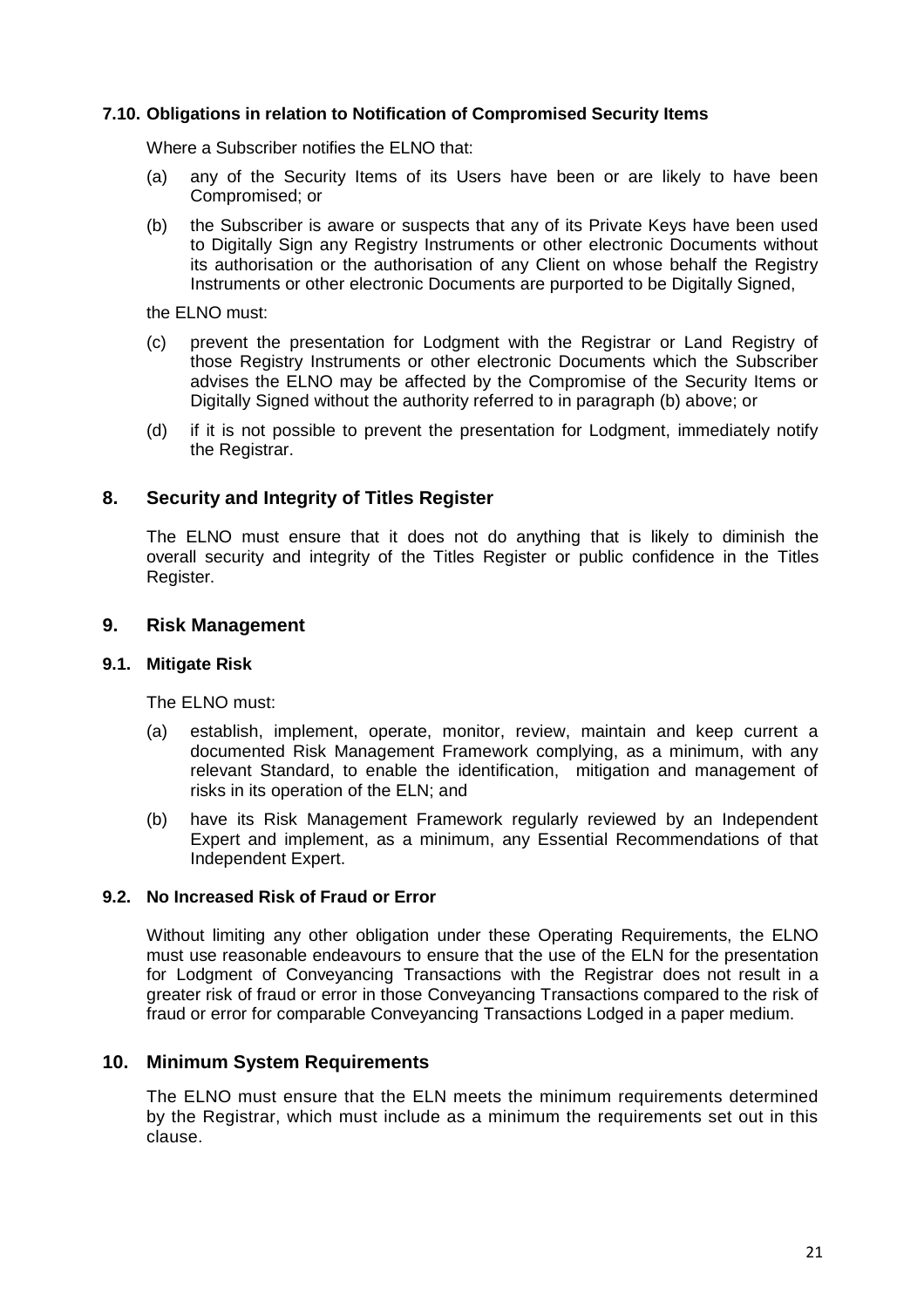# **10.1. Functionality**

The FLNO must ensure that the FLN:

- (a) provides sufficient functionality to enable:
	- (i) Subscribers to comply with the Participation Rules; and
	- (ii) the Registrar to comply with legislative obligations relevant to the service provided by the ELNO and policy requirements notified to the ELNO relevant to the service provided by the ELNO; and
- (b) is designed and provisioned:
	- (i) to be reliable, scalable and flexible;
	- (ii) to use software that is fully supported by the provider of that software;
	- (iii) so that it is architecturally sound with code design compliant with relevant industry standards; and
	- (iv) so that it is compliant with any relevant industry standards relating to usability and accessibility.

## **10.2. (Deleted)**

# **10.3. Data Standard**

The ELN must use the Data Standard to present:

- (a) electronic Documents, including all component data items, for Lodgment; and
- (b) all system messages exchanged with a Land Registry.

## **10.4. Apply Registrar's Business Rules**

The ELN must apply the Business Rules and must have an orderly means of implementing and testing the Business Rules.

#### **10.5. Services to Enable Assessment of Integrity**

The ELNO must make available to its Subscribers services which assist Subscribers to assess each Conveyancing Transaction's integrity including, but not limited to, Land Title Reference Verification, Registry Information Supply, Lodgment Verification, Title Activity Check and a facility to enable the determination of the applicable Lodgment Fees for each Registry Instrument in a Conveyancing Transaction.

#### **10.6. Ability to Unsign Digitally Signed Documents**

The ELNO must ensure that the ELN provides the functionality for an electronic Document Digitally Signed by a Subscriber to be unsigned by the Subscriber or its Signer up until the time the Electronic Workspace for the Conveyancing Transaction is locked in the ELN.

#### **10.7. Document Templates**

The ELNO must ensure that the correct document template supplied and determined by the Registrar is used by Subscribers.

## **10.8. Presentation Following Completion of Financial Settlement**

The ELNO must ensure that no Registry Instrument forming part of a Settlement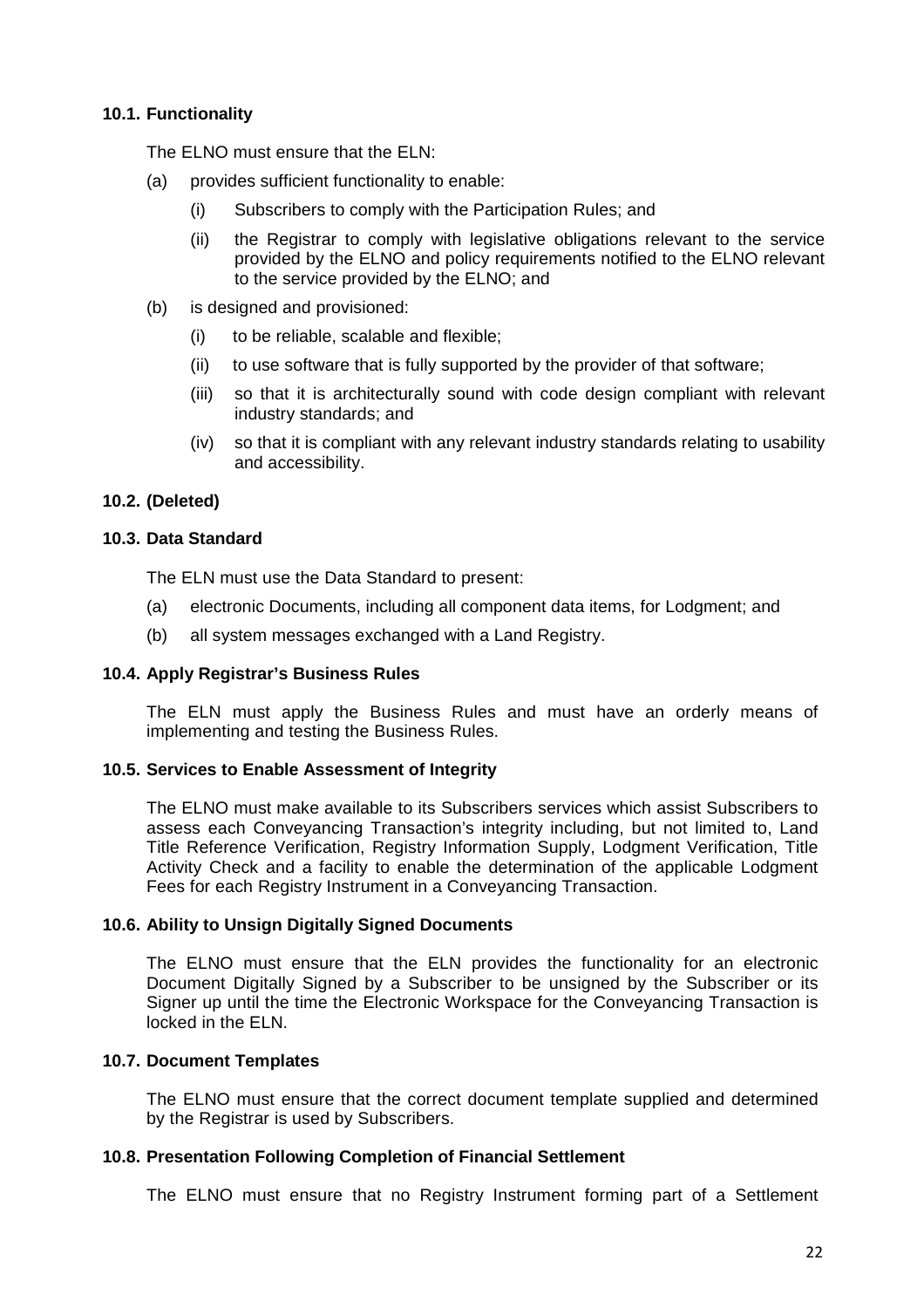Transaction is presented to the Registrar for Lodgment unless the financial settlement is irrevocable.

# **10.9. Presentation Following Duty Payment or Commitment**

The ELNO must ensure that no electronic Registry Instrument is presented to the Registrar for Lodgment unless the electronic Registry Instrument has been assessed for Duty and the Duty Authority is satisfied that, where applicable, the Duty has been paid or an irrevocable commitment to pay has been made to the Duty Authority.

## **10.10. Land Registry Fees**

The ELNO must:

- (a) ensure that no electronic Registry Instrument is presented to the Registrar for Lodgment unless the Lodgment Fees have been collected by the ELNO or an irrevocable commitment to pay has been made to the ELNO;
- (b) in the manner agreed with the Registrar, pay to the Registrar all Information Fees and remit to the Registrar all Lodgment Fees collected; and
- (c) provide all information required by the Registrar for the identification and reconciliation of all Land Registry Fees.

# **11. Minimum Performance Levels**

## **11.1. Performance Levels**

The ELNO must:

- (a) ensure that the ELNO System meets, as a minimum, the Performance Levels; and
- (b) monitor its performance against the Performance Levels and maintain records of that monitoring.

# **12. Business Continuity and Disaster Recovery Management**

## **12.1. Business Continuity and Disaster Recovery Management Program**

The ELNO must establish, implement, operate, monitor, review, maintain, test and keep current a documented, detailed and comprehensive Business Continuity and Disaster Recovery Management Program complying, as a minimum, with any relevant Standard to ensure that in the event of an Incident the ELNO can continue to provide and operate the ELN, or so that disruption to the provision of or operation of the ELN will be minimised.

# **12.2. Review**

The ELNO must have its Business Continuity and Disaster Recovery Management Program regularly reviewed by an Independent Expert and implement, as a minimum, any Essential Recommendations of that Independent Expert.

## **13. Change Management**

## **13.1. Change Management Framework**

The ELNO must establish, implement, operate, monitor, review, maintain and keep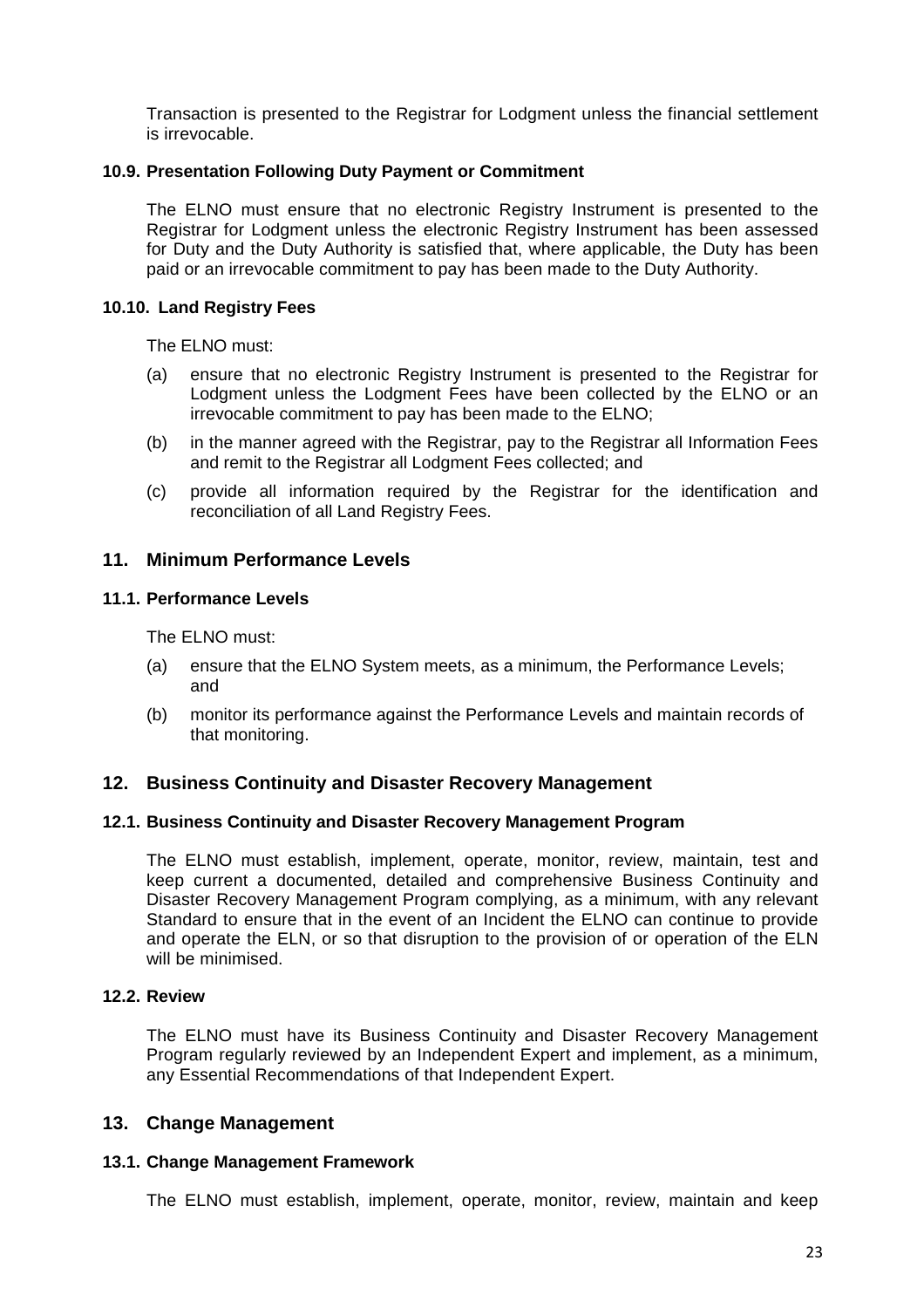current a documented, detailed and comprehensive Change Management Framework to manage the making of any changes:

- (a) relevant to the ELNO's obligations under these Operating Requirements or a Subscriber's obligations under the Participation Rules in relation to the Subscriber's use of the ELN; or
- (b) to the operation of the ELNO System,

in a planned and managed or systematic fashion.

#### **13.2. No Changes other than in accordance with Change Management Framework**

The ELNO must not make any changes other than in accordance with the Change Management Framework.

# **14. Subscribers**

#### **14.1. Subscriber Registration**

The ELNO must establish, review, implement and keep current a Subscriber Registration Process. The ELNO must only register a Subscriber:

- (a) if the applicant to become a Subscriber meets the eligibility criteria set out in the Participation Rules;
- (b) if the ELNO has verified:
	- (i) the identity of the applicant, or the Person(s) representing the applicant, to become a Subscriber in accordance with the Subscriber Identity Verification Standard; and
	- (ii) the authority of the applicant, or the Person(s) representing the applicant, to sign the Participation Agreement;
- (c) if the applicant to become a Subscriber has entered into a Participation Agreement with the ELNO which includes an obligation on the Subscriber to comply with the Participation Rules;
- (d) if the ELNO has established that the Person(s) signing the Participation Agreement are one and the same as the Person(s) who have had their identity, and authority to act, verified; and
- (e) where the applicant intends to be a Representative in a Conveyancing Transaction, if the applicant is legally entitled to do so under the laws of the Jurisdiction.

#### **14.2. Unreasonable Barriers or Refusal to Accept Subscriber**

The ELNO must not:

- (a) impose any unreasonable barriers to applying to become a Subscriber or to making use of the ELN; or
- (b) unreasonably refuse to accept any applicant who is capable of meeting the Registrar's eligibility criteria for Subscribers set out in the Participation Rules.

#### **14.3. Maintain Subscriber and User Register**

The ELNO must retain a register of all Persons registered as Subscribers (including a copy of each Participation Agreement) and Users. The register must include Subscribers whose registration has expired or been restricted, suspended or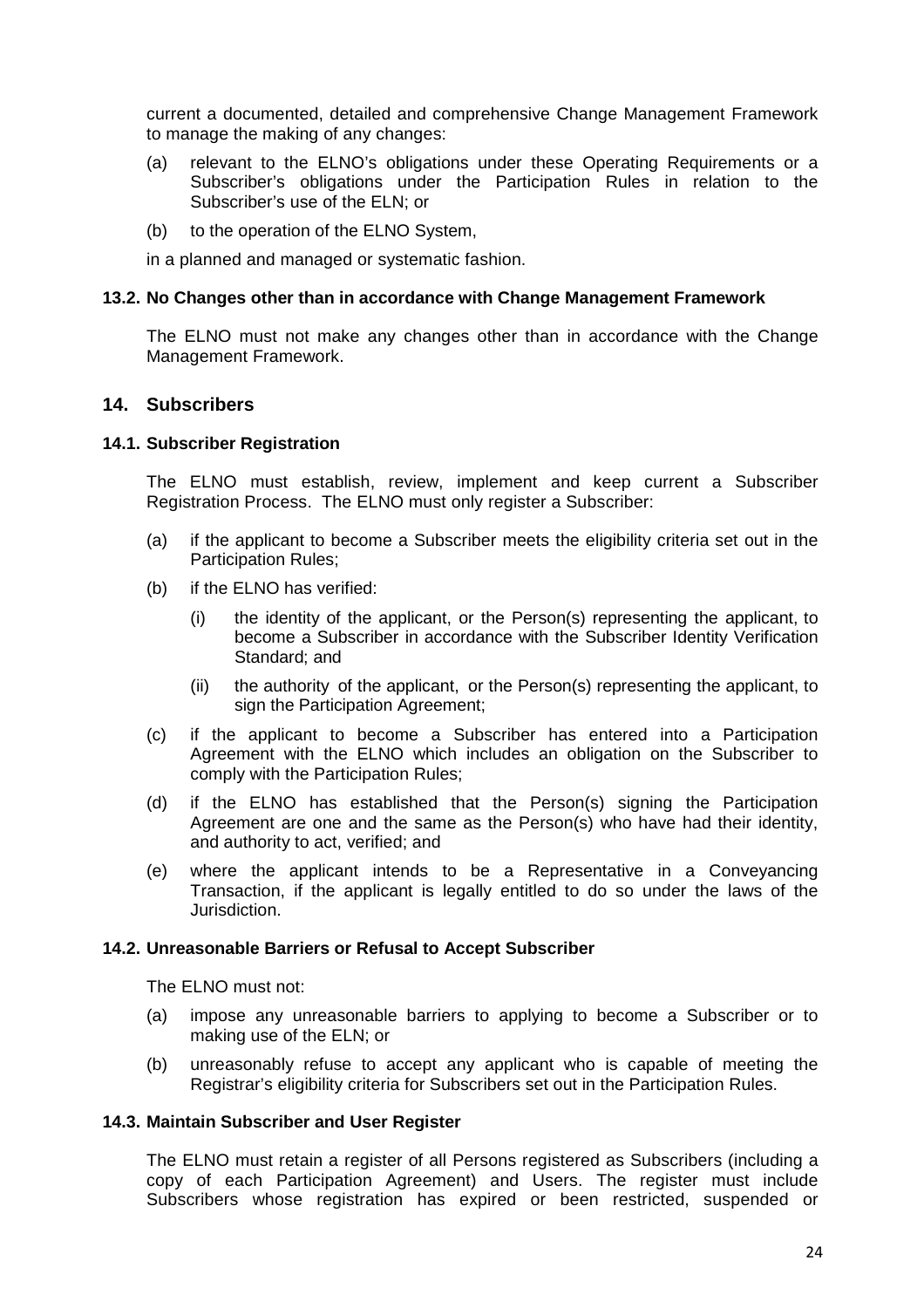terminated (and details of when their registration expired or was restricted, suspended or terminated).

# **14.4. Evidence of Subscriber Insurance and Verification of Identity**

The ELNO must obtain and retain:

- (a) evidence to confirm that each Subscriber holds the insurance they are required to hold in accordance with the Participation Rules; and
- (b) any material supporting verification of the:
	- (i) identity of the Subscriber or the Person(s) representing the Subscriber who signs the Participation Agreement; and
	- (ii) authority of the Person(s) representing the Subscriber to sign the Participation Agreement for the Subscriber.

#### **14.5. Participation Agreement and Participation Rules**

The ELNO must ensure that its Participation Agreement with each Subscriber does not contain any express or implied term that could qualify, derogate from or otherwise prejudicially affect any Subscriber obligation set out in the Participation Rules.

#### **14.6. Training**

The ELNO must make adequate training resources and information available to Subscribers and Users in relation to their use of the ELN with the intention that Subscribers and Users may readily learn and understand how to use the ELN.

#### **14.7. Monitoring of Subscribers and Suspension or Termination**

The ELNO must:

- (a) have in place appropriate arrangements to monitor the compliance of Subscribers with the Participation Rules (including, without limitation, Subscribers' continuing satisfaction of the eligibility criteria for Subscribers set out in the Participation Rules);
- (b) if the monitoring indicates a breach of the Participation Rules, actively assess and consider whether a Subscriber should be restricted, suspended or terminated or if a Subscriber's User's access to or use of the ELN should be restricted, suspended or terminated in light of the then current circumstances;
- (c) take appropriate action in relation to the breach of the Participation Rules by a Subscriber including, where the Subscriber has committed a material breach of the Participation Rules, the restriction, suspension or termination of the Subscriber's ability to act as a Subscriber in the Jurisdiction or a Subscriber's User's access to or use of the ELN;
- (d) immediately notify the Registrar in writing if the ELNO knows or has reasonable grounds to suspect that a Subscriber has committed, is committing or is about to commit a material breach of the Participation Rules or of any of the obligations imposed on the Subscriber in respect of the ELN. The notification must include:
	- (i) the name of the Subscriber;
	- (ii) the details of the material breach or impending material breach;
	- (iii) the ELNO's reason for that belief; and
	- (iv) the nature of any action the ELNO has taken or intends to take; and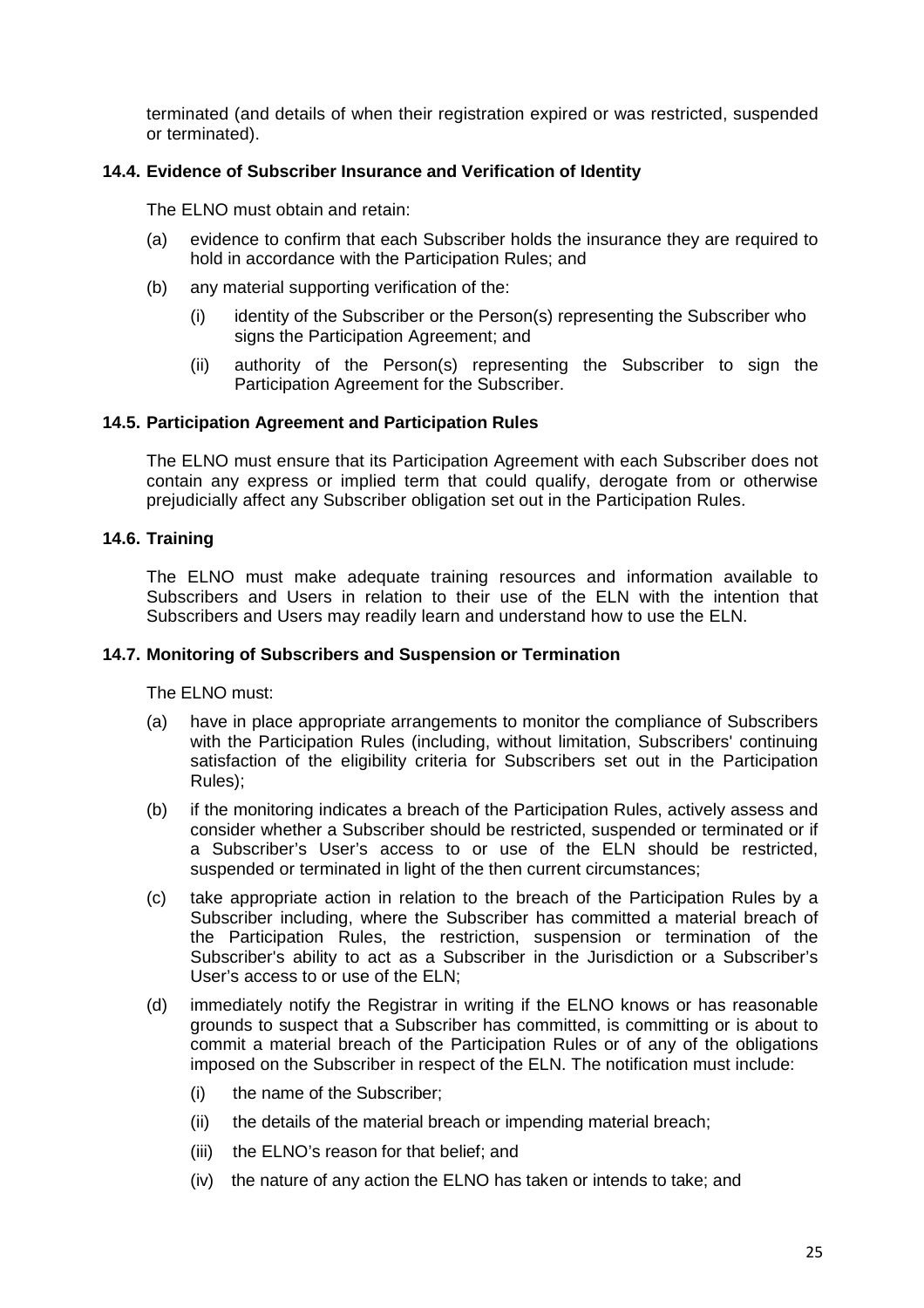(e) where it restricts, suspends or terminates a Subscriber's ability to act as a Subscriber in the Jurisdiction or a Subscriber's User's access to or use of the ELN, immediately notify the Registrar of that restriction, suspension or termination.

#### **14.8. ELNO must Restrict, Suspend or Terminate Subscriber if Directed by Registrar**

The ELNO must immediately restrict, suspend or terminate (as the case may be) the right of a Subscriber to participate as a Subscriber in a Jurisdiction if the ELNO receives a direction from the Registrar to do so.

#### **14.9. Consequences of Restriction, Suspension or Termination**

If a Subscriber's registration or access to or use of the ELN (or that of its User) expires or is restricted, suspended or terminated by the ELNO, the ELNO:

- (a) must ensure that the Subscriber (including any of its Users), from the time of the expiration, restriction, suspension or termination, cannot:
	- (i) in the case of restriction, access the ELN other than in accordance with the restriction; and
	- (ii) in the case of expiration, suspension or termination, access the ELN;
- (b) may, if the ELNO is satisfied that no Party would be disadvantaged and that the Conveyancing Transaction should proceed, allow electronic presentation of any Electronic Workspace Documents that were Digitally Signed by the Subscriber before the expiration, restriction, suspension or termination (assuming that the Subscriber does not need to do anything more in order for electronic presentation to occur); and
- (c) may allow another Subscriber authorised by the relevant Party to take over the role of the Subscriber whose registration or access to or use of the ELN has expired or been restricted, suspended or terminated in any Conveyancing Transaction in which the Subscriber is a Participating Subscriber.

## **15. Compliance Monitoring and Reporting**

## **15.1. Monitor Compliance**

The ELNO must continually monitor its compliance with these Operating Requirements.

#### **15.2. Demonstrate Compliance**

Without limiting clause 15.5, the ELNO must demonstrate to the Registrar its compliance with a clause of these Operating Requirements by:

- (a) producing to the Registrar a Specified Document;
- (b) providing to the Registrar a Self-Certification;
- (c) obtaining and providing to the Registrar an Independent Certification;
- (d) providing to the Registrar a No Change Certification; or
- (e) publishing a Monthly Report

as specified for a clause in Schedule 3.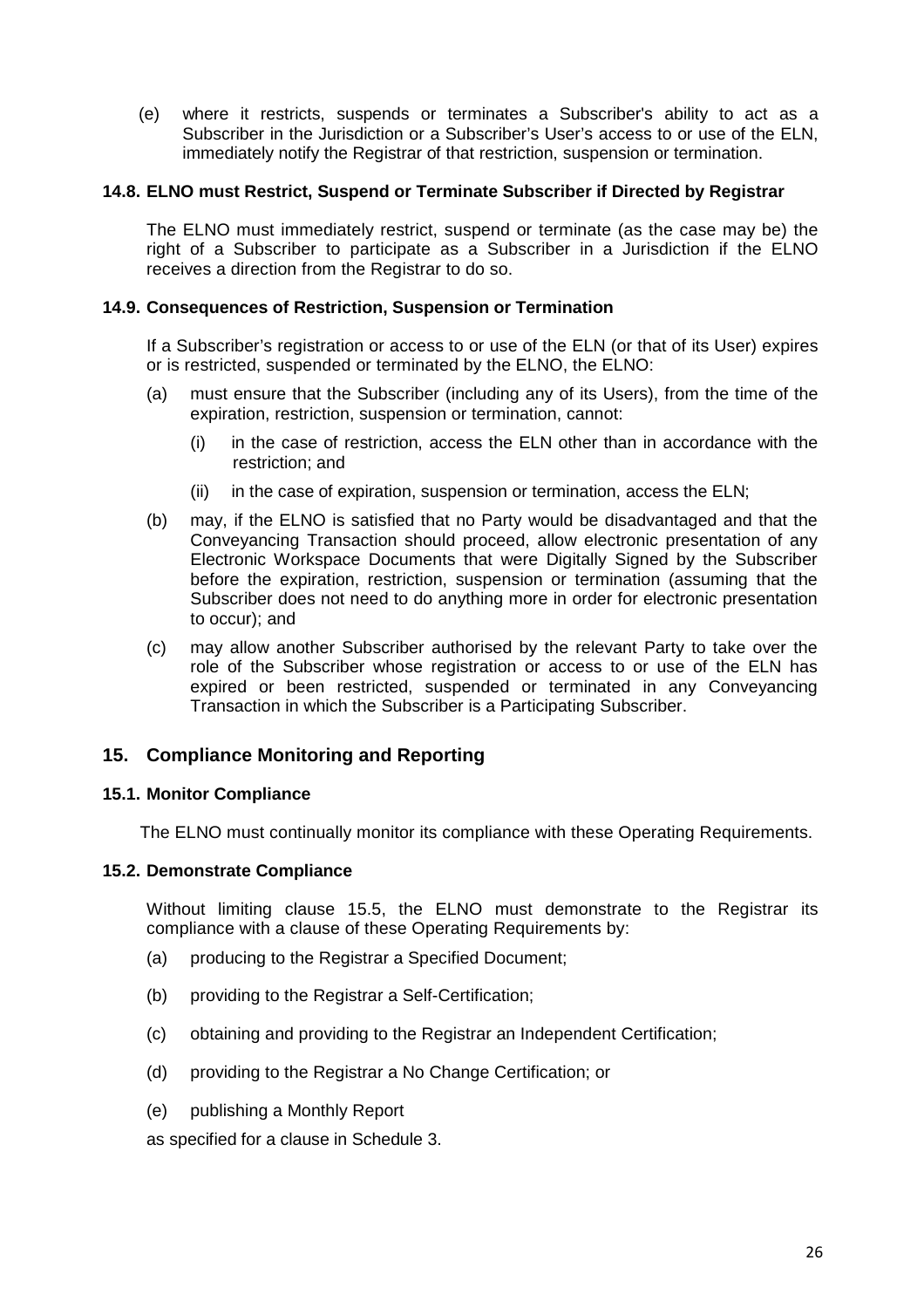# **15.3. Inability to give a No Change Certification**

If an ELNO is unable to give a No Change Certification to demonstrate to the Registrar its compliance with a clause of these Operating Requirements due to a change, occurrence or any thing that would render a Specified Document, Self- Certification or Independent Certification incorrect, incomplete, false or misleading, the ELNO must instead:

- (a) produce to the Registrar the Specified Document;
- (b) provide to the Registrar the Self-Certification; or
- (c) obtain and provide to the Registrar the Independent Certification

that would otherwise have been required to demonstrate compliance with the clause under a preceding category of Schedule 3.

#### **15.4. When to Demonstrate Compliance**

Without limiting clause 15.5, the ELNO must demonstrate to the Registrar its compliance with the clauses of these Operating Requirements:

- (a) set out in Category One, at the time the ELNO applies for Approval or a renewal of Approval;
- (b) set out in Category Two:
	- (i) at least eight weeks prior to the date notified by the ELNO to the Registrar as the date on which the ELNO intends commencing operation of the ELN; and
	- (ii) at the time the ELNO applies for renewal of Approval;
- (c) set out in Category Three, annually as part of the ELNO's Annual Report to the Registrar; and
- (d) set out in Category Four, monthly in a Monthly Report.

#### **15.5. Demonstrate Compliance at any Time**

At any time on the written request of the Registrar, the ELNO must produce to the Registrar within 10 Business Days of that request, documented substantiation of its compliance with these Operating Requirements to the satisfaction of the Registrar.

#### **15.6. Provision of Further Information**

The ELNO must, at any time on the written request of the Registrar where the Registrar considers that the information contained in a Specified Document, a Self- Certification, an Independent Certification, a No Change Certification, a Monthly Report or an Annual Report warrants further investigation,:

- (a) give to the Registrar further information; or
- (b) submit a further certification addressing the matter raised by the Registrar (the further certification being either a Self-Certification, No Change Certification or Independent Certification)

to the satisfaction of the Registrar by a reasonable date and time specified by the Registrar.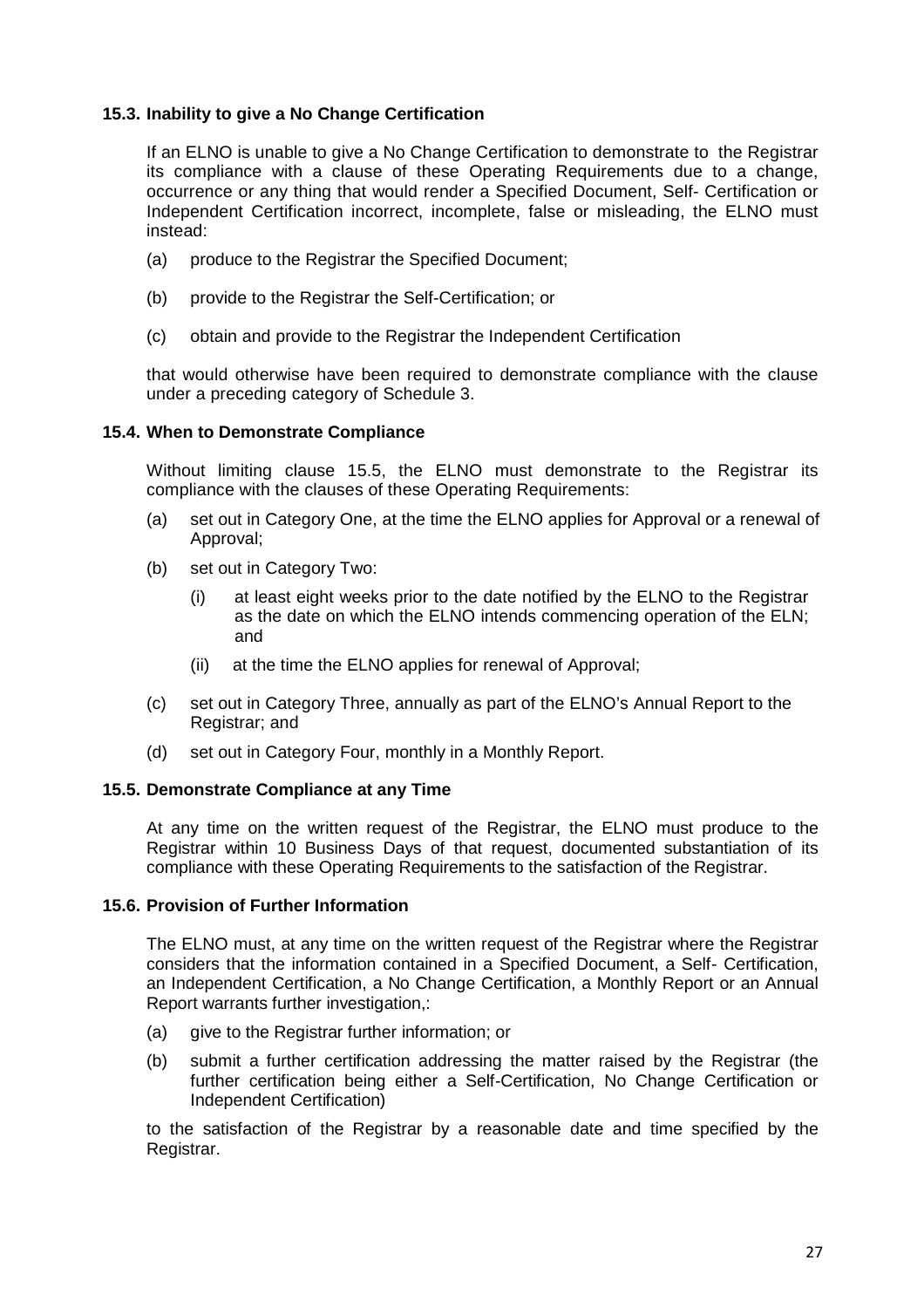# **15.7. Notice of Non-Compliance and Remedy**

The ELNO must:

- (a) give written notice to the Registrar, as soon as practicable, if it becomes aware that it has breached or may in the future be no longer able to comply with these Operating Requirements;
- (b) remedy any non-compliance with these Operating Requirements within 10 Business Days (or such other longer time determined in the absolute discretion of the Registrar having regard to the nature of the breach) from when it becomes aware that it has breached these Operating Requirements; and
- (c) take such action as is necessary in order to avoid a breach in circumstances where the ELNO becomes aware that it may in the future be no longer able to comply with these Operating Requirements.

# **15.8. Remediation of Non Compliance**

Subject to clause 15.9, the ELNO must prepare and provide to the Registrar a remediation action plan for any requirement under these Operating Requirements for which it fails to demonstrate compliance as required by clause 15.4(d) on two consecutive occasions and implement the action plan forthwith.

## **15.9. Remediation of Serious Non Compliance**

Where the Registrar gives written notice to the ELNO that the Registrar considers that non compliance by the ELNO with any requirement under these Operating Requirements is of a serious nature, the ELNO must immediately prepare and provide to the Registrar, within the time specified in the notice, a remedial action plan and implement that action plan.

# **15.10. ELNO may provide certified copies of original documents**

Where an ELNO is required to provide a document to the Registrar to evidence compliance with a clause of these Operating Requirements and is unable to provide the original of the document, the ELNO may provide a copy of the original document certified as a true copy by a principal, director or officer of the ELNO.

## **16. Independent Certification**

## **16.1. Approval of Independent Expert**

The ELNO must ensure that:

- (a) before an Independent Certification is given by an Independent Expert, the ELNO obtains the written approval of the Registrar to the proposed Independent Expert; and
- (b) sufficient information regarding the qualifications and competence and insurance coverage of the proposed Independent Expert is provided by the ELNO to the Registrar at least three months prior to the time at which the Independent Certification must be given to enable the Registrar to determine the Independent Expert's suitability or otherwise to provide the Independent Certification.

# **16.2. Assistance**

The ELNO must give all reasonable assistance required by the Independent Expert referred to in clause 16.1 to prepare the certification and must at the request of the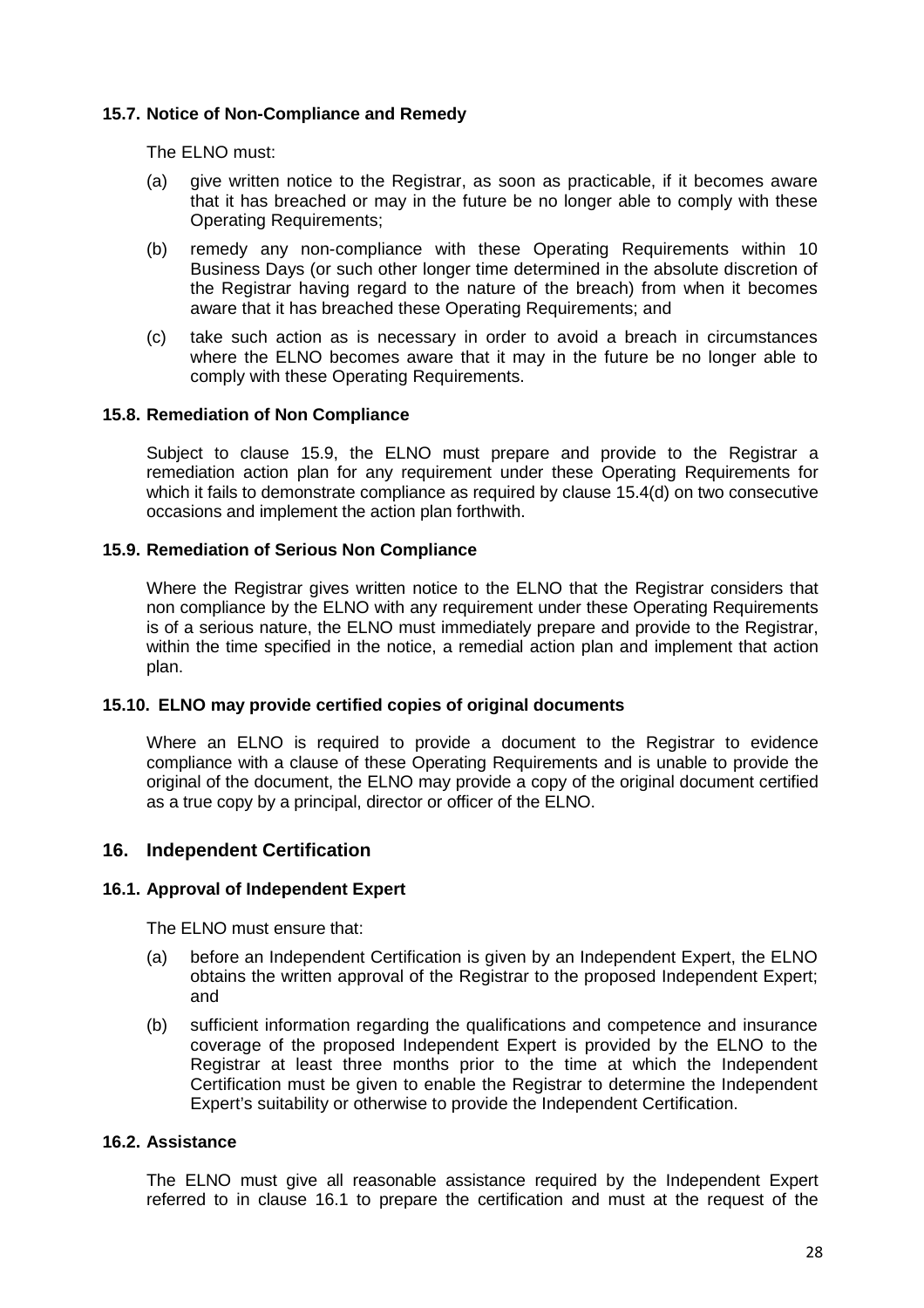Independent Expert direct third parties to make available all information the Independent Expert requires in order to prepare the certification.

## **16.3. Essential and Desirable Recommendations**

The ELNO must ensure that:

- (a) where it is required under these Operating Requirements to have something regularly reviewed by an Independent Expert; and
- (b) the Independent Expert makes recommendations in relation to that thing,

the recommendations are expressed in writing as either Essential Recommendations or Desirable Recommendations.

#### **16.4. Inclusion of Essential Recommendations in Independent Expert's Certification**

The ELNO must ensure that where it is required to obtain and provide an Independent Certification to demonstrate compliance with a clause of these Operating Requirements any Essential Recommendations are disclosed in the relevant Independent Expert's Certification.

## **17. Compliance Examination**

The ELNO must, where the Registrar conducts under the ECNL a compliance examination in relation to the ELNO, comply with section 33 of the ECNL and the Compliance Examination Procedure.

# **18. Reports**

## **18.1. Monthly Report**

The ELNO must, within 10 Business Days of the expiration of each month in which the ELNO operates the ELN, make publicly available and provide to the Registrar a report relating to the ELNO's compliance with the clauses of these Operating Requirements set out in Category Four.

#### **18.2. Annual Report to the Registrar**

- 18.2.1 Subject to clause 18.2.2, an ELNO must, within 3 months after the end of the Financial Year, give the Registrar an annual report on the extent to which the ELNO complied with its obligations as an ELNO under these Operating Requirements.
- 18.2.2 Where an ELNO commences operation of the ELN on or within 3 months before the end of a Financial Year, an ELNO must, within 3 months after the end of the next Financial Year, give the Registrar an annual report on the extent to which the ELNO complied with its obligations as an ELNO under these Operating Requirements.
- 18.2.3 The ELNO must ensure that the Annual Report to the Registrar includes:
	- (a) where clause 18.2.1 applies, a description of the activities that ELNO has undertaken in the Financial Year;
	- (b) where clause 18.2.2 applies, a description of the activities that ELNO has undertaken in the Financial Year and the period from which the ELNO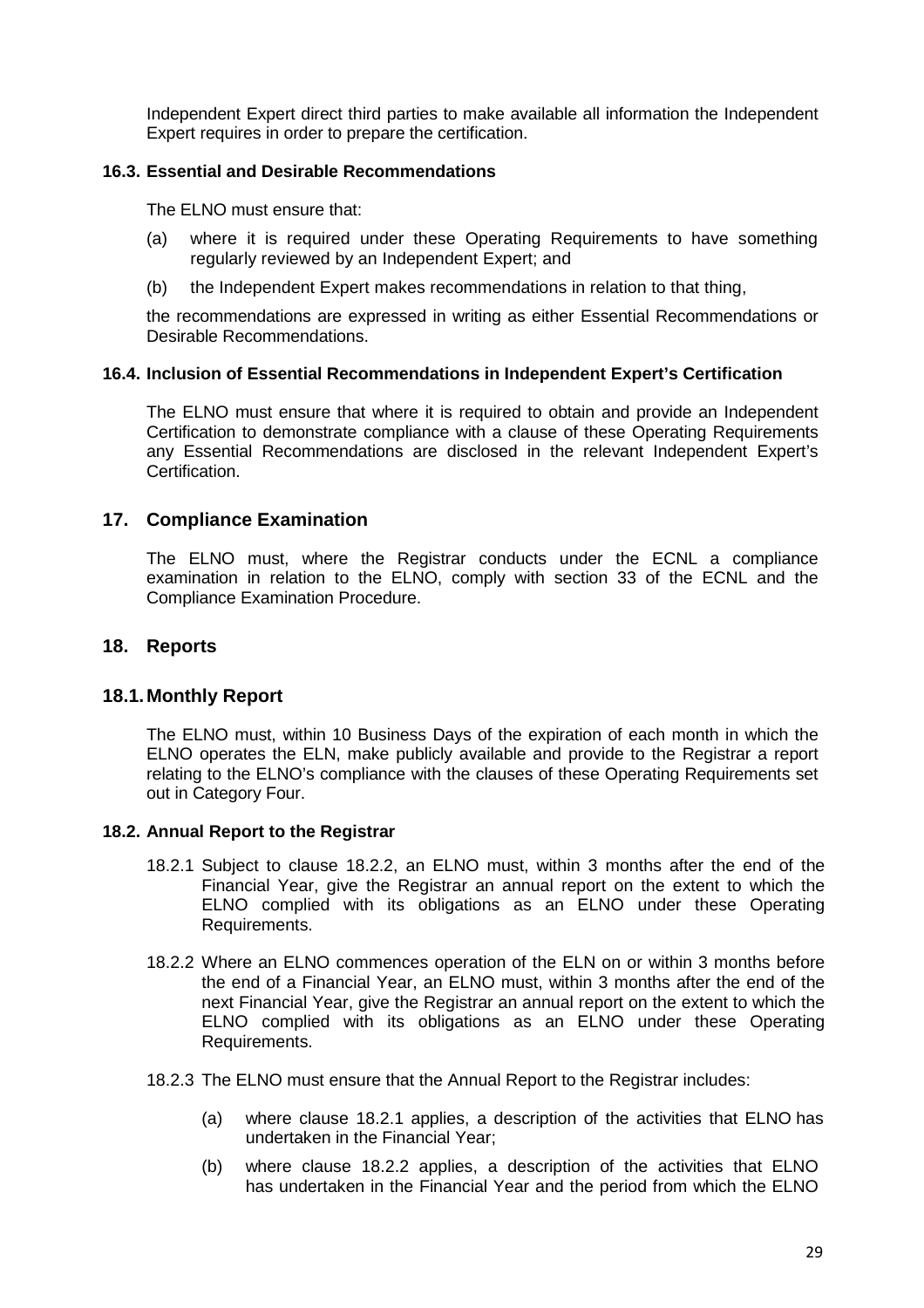commenced operation of the ELN;

- (c) the Specified Documents, Self-Certifications, No Change Certifications and Independent Certifications required to demonstrate the ELNO's compliance with the clauses of these Operating Requirements set out in Category Three;
- (d) a description of what action the ELNO has taken or intends to take and the timeframe within which the action is intended to be taken to implement the Essential Recommendations of the Independent Expert; and
- (e) an analysis of the extent to which the ELNO considers its activities have not resulted in full compliance with all its obligations under these Operating Requirements.

# **19. Data and Information Obligations**

#### **19.1. Retention**

The ELNO must indefinitely retain and retrieve and provide to the Registrar within 10 Business Days of the Registrar's request to provide:

- (a) all Workspace Data;
- (b) all Electronic Workspace Documents, whether:
	- (i) Digitally Signed or not; or
	- (ii) Lodged or not with the Registrar or the Land Registry;
- (c) all Notifications; and
- (d) for each Subscriber, each Document and Record received or created by the ELNO in connection with the Subscriber's or User's registration in the ELN.

## **19.2. Generation and Retention of Transaction Audit Records**

The ELNO must generate and indefinitely retain Transaction Audit Records and retrieve and provide Transaction Audit Records or any part of Transaction Audit Records to the Registrar within 10 Business Days of the Registrar's request to provide Transaction Audit Records.

#### **19.3. Use**

The ELNO must not, without the prior approval of the Registrar, which may not be unreasonably withheld:

- (a) store any Land Information (or any part of any Land Information) on the ELN or on any other database, except for the purpose of facilitating the presentation for Lodgment of a Registry Instrument or other electronic Document with the Land Registry or complying with clause 19.1 and 19.2;
- (b) modify or alter any Land Information for a Conveyancing Transaction;
- (c) do anything that allows or causes another Person to modify or alter any part of Land Information provided by the Land Registry;
- (d) use, reproduce or disclose (or do anything that allows or causes another Person to do any of these things) any Land Information for a Conveyancing Transaction, other than that required or requested by Subscribers to the Electronic Workspace in which the Land Information appears; or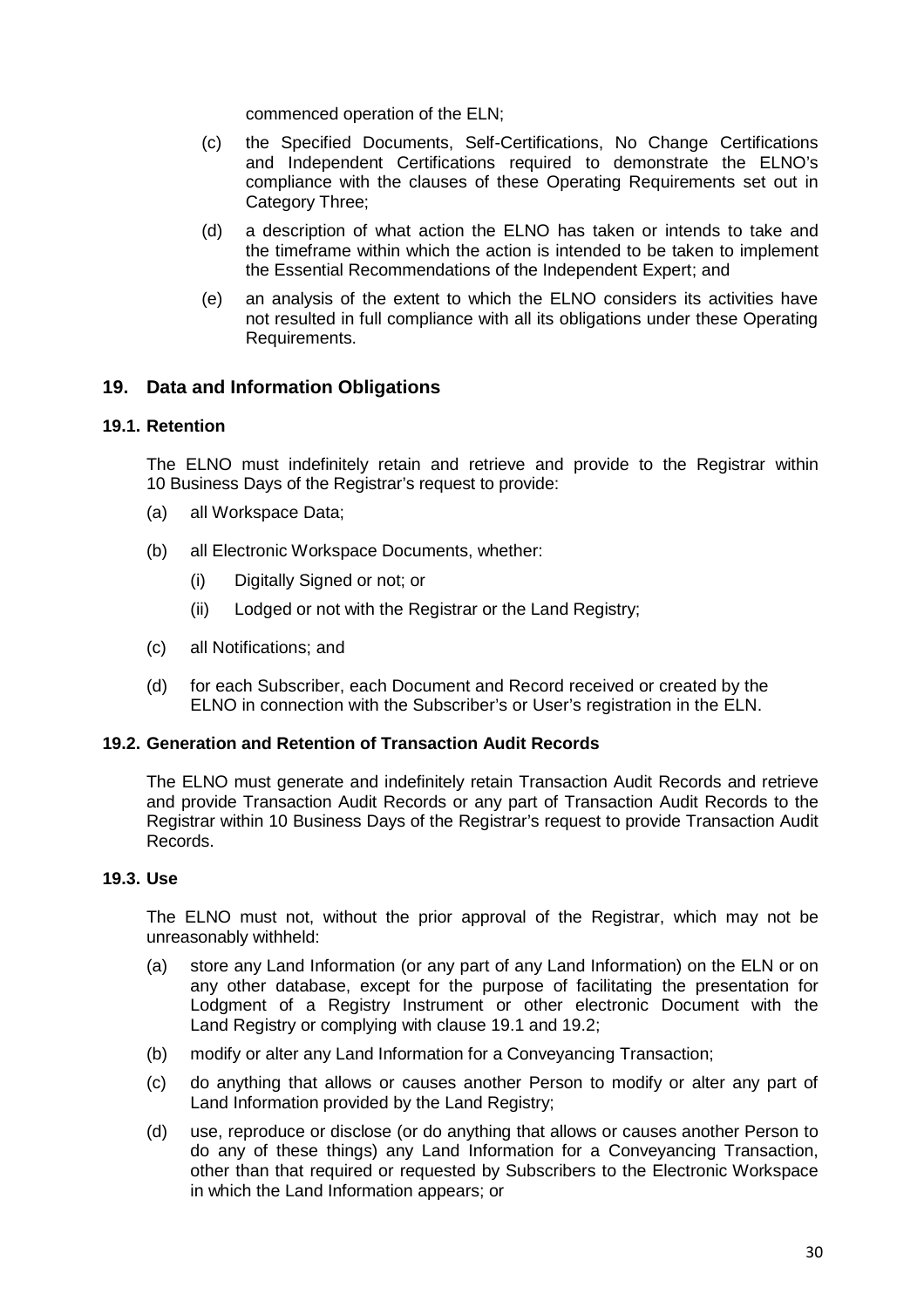(e) create data or other products which are the same as or substantially similar to the Land Information or include the Land Information, or reverse assemble, reverse compile, reverse engineer or recreate or rework the Land Information in any way or otherwise re-use the Land Information for the benefit of the ELNO, Subscribers or third parties.

# **19.4. Provide Information to Subscribers**

The ELNO must provide to Subscribers the following alerts and notices issued by a Land Registry or Registrar to the ELNO:

- (a) those relating to an amendment of the ECNL, Participation Rules or these Operating Requirements;
- (b) those given in response to an emergency situation as referred to in the ECNL or relating to the security, integrity or stability of the Titles Register;
- (c) notice of any direction given by the Registrar to the ELNO relating to the Subscriber;
- (d) those relating to the provision and operation of the ELN by the ELNO where the alerts or notices are marked by the Land Registry or the Registrar as "For Communication to Subscribers"; and
- (e) other alerts and notices as reasonably required by the Registrar and where the alerts or notices are marked by the Land Registry or the Registrar as "For Communication to Subscribers".

## **19.5. Intellectual Property Rights**

The ELNO:

- (a) acknowledges that Intellectual Property Rights in all data and information contained in the Titles Register or supplied by the Registrar is owned either by the Registrar, Land Registry or the State;
- (b) acknowledges that nothing in these Operating Requirements creates in or transfers to an ELNO any Intellectual Property Rights in the Land Information;
- (c) must not do or omit to do any thing which might invalidate or be inconsistent with the Intellectual Property Rights of the Registrar, Land Registry or the State;
- (d) must, to the extent permitted by law, promptly notify the Registrar if the ELNO knows or has reasonable grounds to suspect that there has been an infringement of the Intellectual Property Rights of the Registrar, Land Registry or the State and, where possible, take any action in relation to the ELN to prevent the infringement from reoccurring; and
- (e) must, at the expense of the Registrar, take all steps the Registrar reasonably requires to assist the Registrar in maintaining the validity and enforceability of the Intellectual Property Rights of the Registrar, Land Registry or the State.

## **20. Registrar's Powers**

## **20.1. Suspension or Revocation of ELNO's Approval**

The Registrar may suspend (for a period determined by the Registrar) or revoke an ELNO's Approval:

- (a) if the ELNO is in material breach of these Operating Requirements;
- (b) if any representation or warranty made by the ELNO relating to the operation of the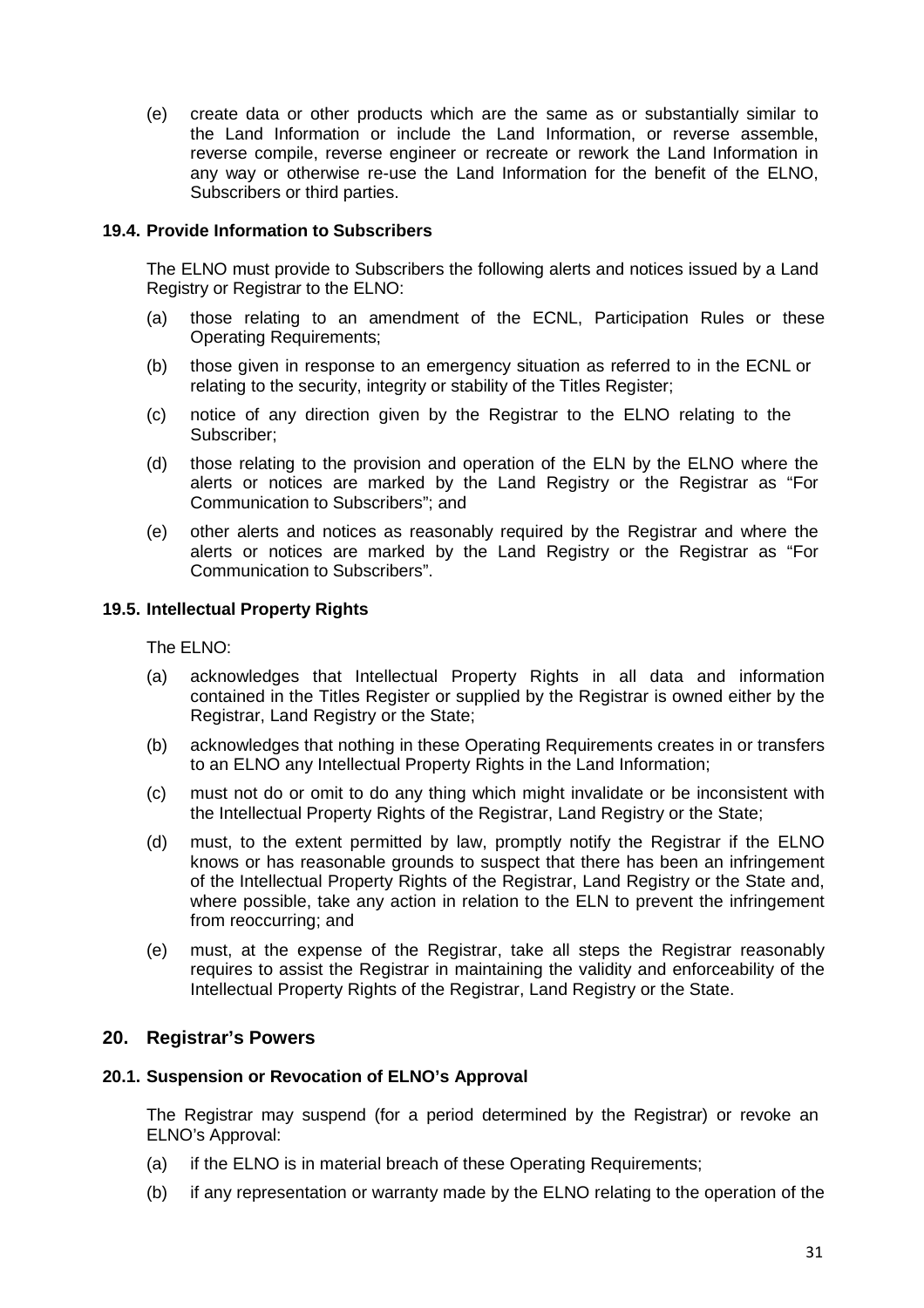ELN, compliance with these Operating Requirements or otherwise made to the Registrar is proved to be false, misleading, deceptive, incomplete or inaccurate in any material respect;

- (c) if an Insolvency Event occurs in respect of the ELNO;
- (d) if any director, secretary or officer of the ELNO involved in the operation of the ELN is convicted of a criminal offence or is disqualified under the Corporations Act 2001 (Cth) from managing a corporation and the ELNO fails to remove that Person from his or her office immediately after the conviction is made, delivered or recorded;
- (e) if the Registrar considers that there is an ongoing threat to the integrity of the Titles Register that requires the suspension or revocation of the ELNO's Approval; or
- (f) if the ELNO ceases or threatens to cease operating the ELN or a substantial part of the ELN.

# **21. Business and Services Transition**

#### **21.1. Transition Plan**

The ELNO must establish, operate, monitor, review, maintain and keep current a documented, detailed and comprehensive Transition Plan relating to the ELNO's cessation of the providing of and operation of the ELN in place at all times to ensure that the ELN can continue to operate at all times with minimal disruption to the Land Registry or Subscribers in the circumstances where the Transition Plan is implemented.

#### **21.2. Minimum Requirements of a Transition Plan**

The ELNO must ensure that its Transition Plan provides, as a minimum, for:

- (a) notice to the Registrar and all Subscribers of the timing and reason for disengagement;
- (b) the orderly winding down of the ELNO System, facilities and services;
- (c) the manner of finalising any incomplete Conveyancing Transactions;
- (d) the transfer of all retained records to the Registrar or at the direction of the Registrar; and
- (e) the transfer of all licences and intellectual property to a third party or the Registrar.

## **21.3. (Deleted)**

#### **21.4. Implementation of Transition Plan**

The ELNO must implement the Transition Plan:

- (a) 12 months prior to cessation, if the ELNO intends to cease or ceases to operate:
	- (i) the ELN for any reason; or
	- (ii) any service or services provided by the ELNO which is, in the Registrar's opinion, material to the operation of the ELN;
- (b) immediately, if the ELNO's Approval is suspended or revoked by the Registrar; or
- (c) from the date the Registrar gives written notice to the ELNO that the Registrar does not intend renewing the ELNO's Approval, if the Approval is not renewed by the Registrar.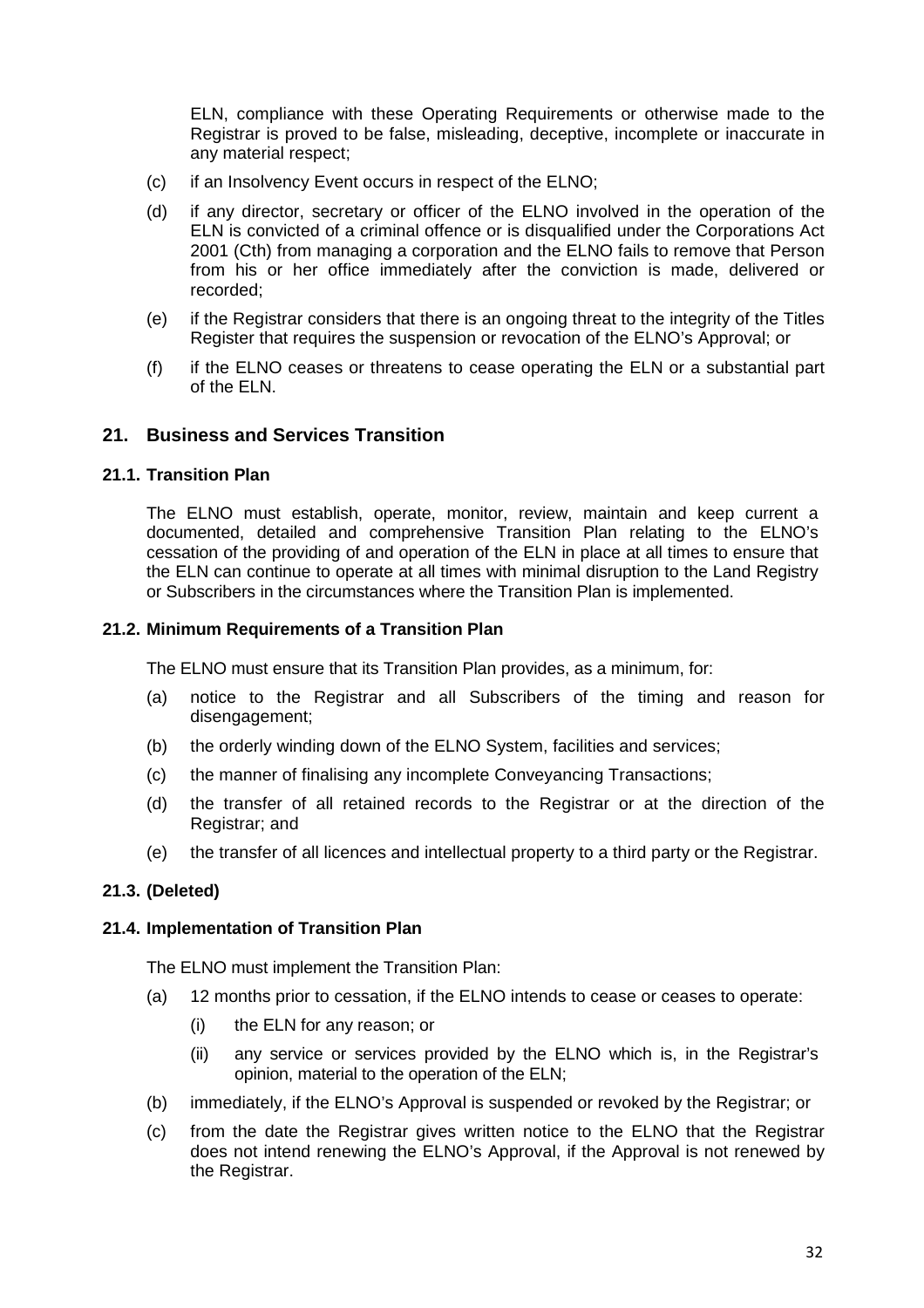# **22. Amendment of Operating Requirements**

The ELNO must comply with any amendment made to these Operating Requirements by the Registrar pursuant to the Amendment to Operating Requirements Procedure.

# **23. Additional Operating Requirements**

The ELNO must comply with the Additional Operating Requirements, if any.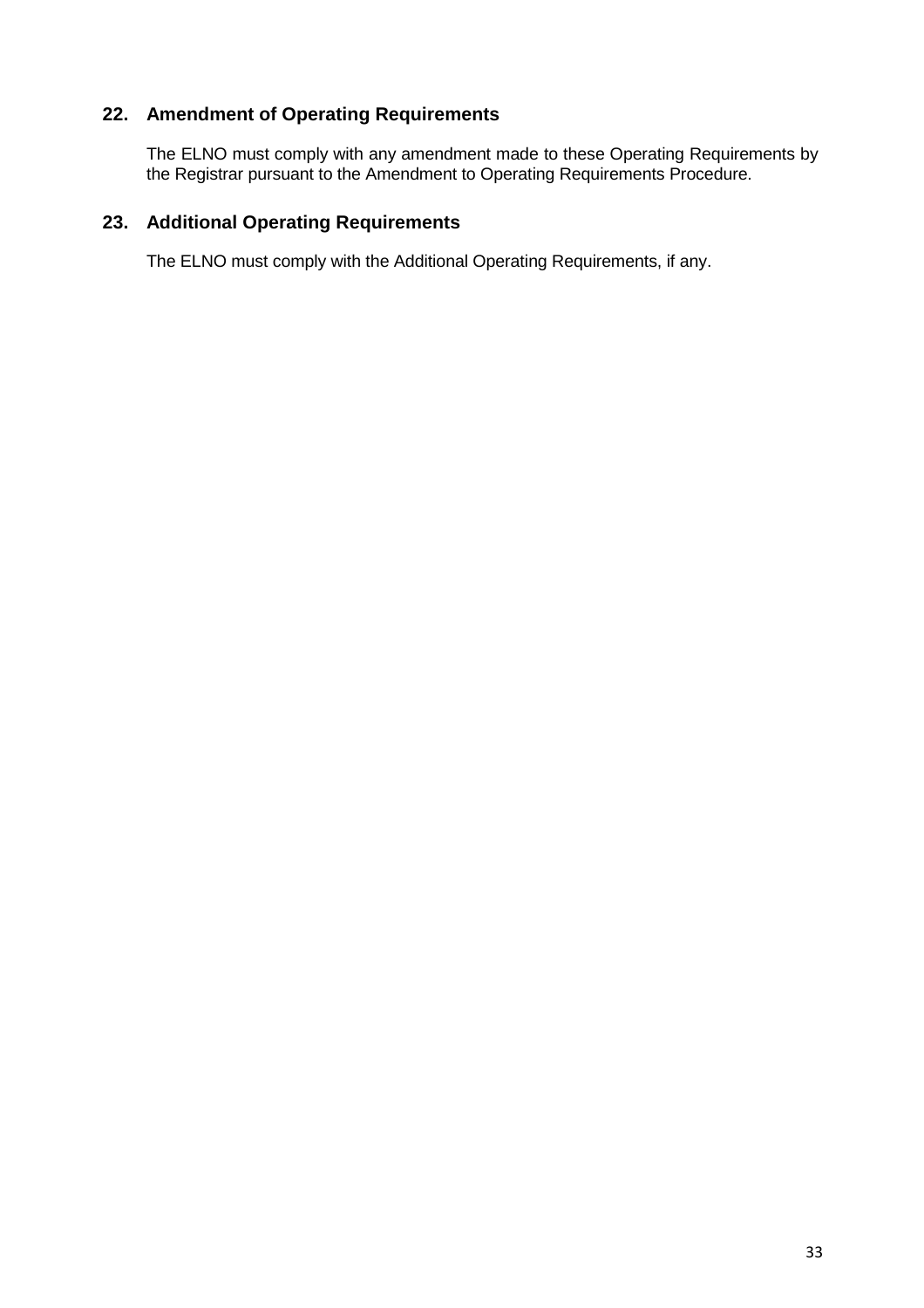# **Schedule 1 – Insurance**

| $\mathbf{1}$ . | <b>Professional Indemnity Insurance</b>       | \$20 000 000                  |
|----------------|-----------------------------------------------|-------------------------------|
| 2.             | <b>Fidelity Insurance</b>                     | \$20 000 000                  |
| 3.             | <b>Public and Product Liability Insurance</b> | \$10 000 000                  |
| 4.             | <b>Asset Insurance</b>                        | <b>Replacement Cost Value</b> |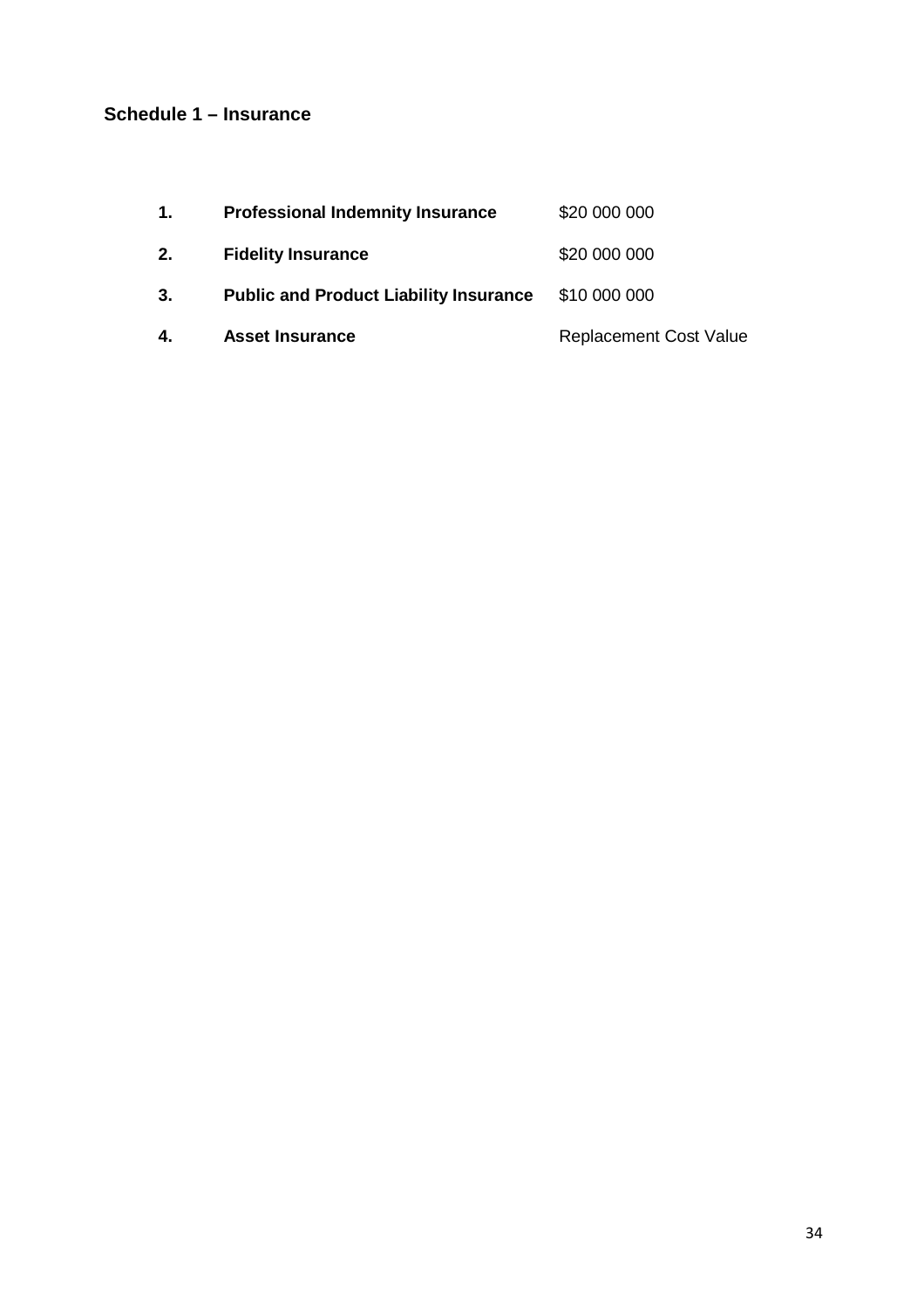# **Schedule 2 – Performance Levels**

| <b>Performance Level</b>                | <b>Performance Target</b>                                                                                                                                                                                                                                                                                                                                                 |  |  |  |  |
|-----------------------------------------|---------------------------------------------------------------------------------------------------------------------------------------------------------------------------------------------------------------------------------------------------------------------------------------------------------------------------------------------------------------------------|--|--|--|--|
| <b>Operational Performance Measures</b> |                                                                                                                                                                                                                                                                                                                                                                           |  |  |  |  |
| <b>Service Availability</b>             | The ELNO System must be available to its Subscribers (including those<br>services dependent on functionality needing external communications and<br>systems except when those external communications or systems are not<br>available) for 24 hours per day, 7 days per week and 52 weeks per year,<br>exclusive of Scheduled Maintenance ("Service Availability Period") |  |  |  |  |
|                                         | Scheduled Maintenance must occur during Non-Core Hours.                                                                                                                                                                                                                                                                                                                   |  |  |  |  |
|                                         | "Non- Core Hours" means any time outside of Core Hours. "Core Hours"<br>means the time from 6:00am to 10:00pm on each Business Day.                                                                                                                                                                                                                                       |  |  |  |  |
|                                         | "Business Day" means a day that is not:                                                                                                                                                                                                                                                                                                                                   |  |  |  |  |
|                                         | a Saturday or Sunday; or<br>(a)                                                                                                                                                                                                                                                                                                                                           |  |  |  |  |
|                                         | (b)<br>a public holiday, special holiday or bank holiday in the place in which<br>any relevant act is to be or may be done.                                                                                                                                                                                                                                               |  |  |  |  |
| <b>Service Reliability</b>              | The ELNO System must be available during Service Availability Hours for:                                                                                                                                                                                                                                                                                                  |  |  |  |  |
|                                         | not less than 99.8% during Core Hours; and<br>(a)                                                                                                                                                                                                                                                                                                                         |  |  |  |  |
|                                         | (b)<br>not less than 99% during Non-Core Hours, assessed monthly.                                                                                                                                                                                                                                                                                                         |  |  |  |  |
| <b>System Performance Measures</b>      |                                                                                                                                                                                                                                                                                                                                                                           |  |  |  |  |
| System<br>Responsiveness                | The time taken by the ELNO System to respond to a user-initiated request<br>must be less than 3 seconds on average over a month, exclusive of<br>external communications and systems, under all reasonably expected load<br>conditions.                                                                                                                                   |  |  |  |  |
| <b>System Resilience</b>                | The ELNO service must not be disrupted for the same root cause<br>(excluding service disruptions caused by external communications and<br>systems) more than twice in a six month period.                                                                                                                                                                                 |  |  |  |  |
| <b>Management Performance Measures</b>  |                                                                                                                                                                                                                                                                                                                                                                           |  |  |  |  |
| <b>Incident Resolution</b>              | In a disaster recovery situation where the ELNO's Business Continuity and<br>Disaster Recovery Plan is invoked, the ELNO System must be restored to<br>full Service Availability within 4 hours.                                                                                                                                                                          |  |  |  |  |
|                                         | Where a service disruption occurs in a non-disaster recovery situation, the<br>ELNO System must be restored to full Service Availability within<br>40 minutes.                                                                                                                                                                                                            |  |  |  |  |
| Problem<br>Identification               | The root cause of each service disruption must be identified within<br>3 Business Days.                                                                                                                                                                                                                                                                                   |  |  |  |  |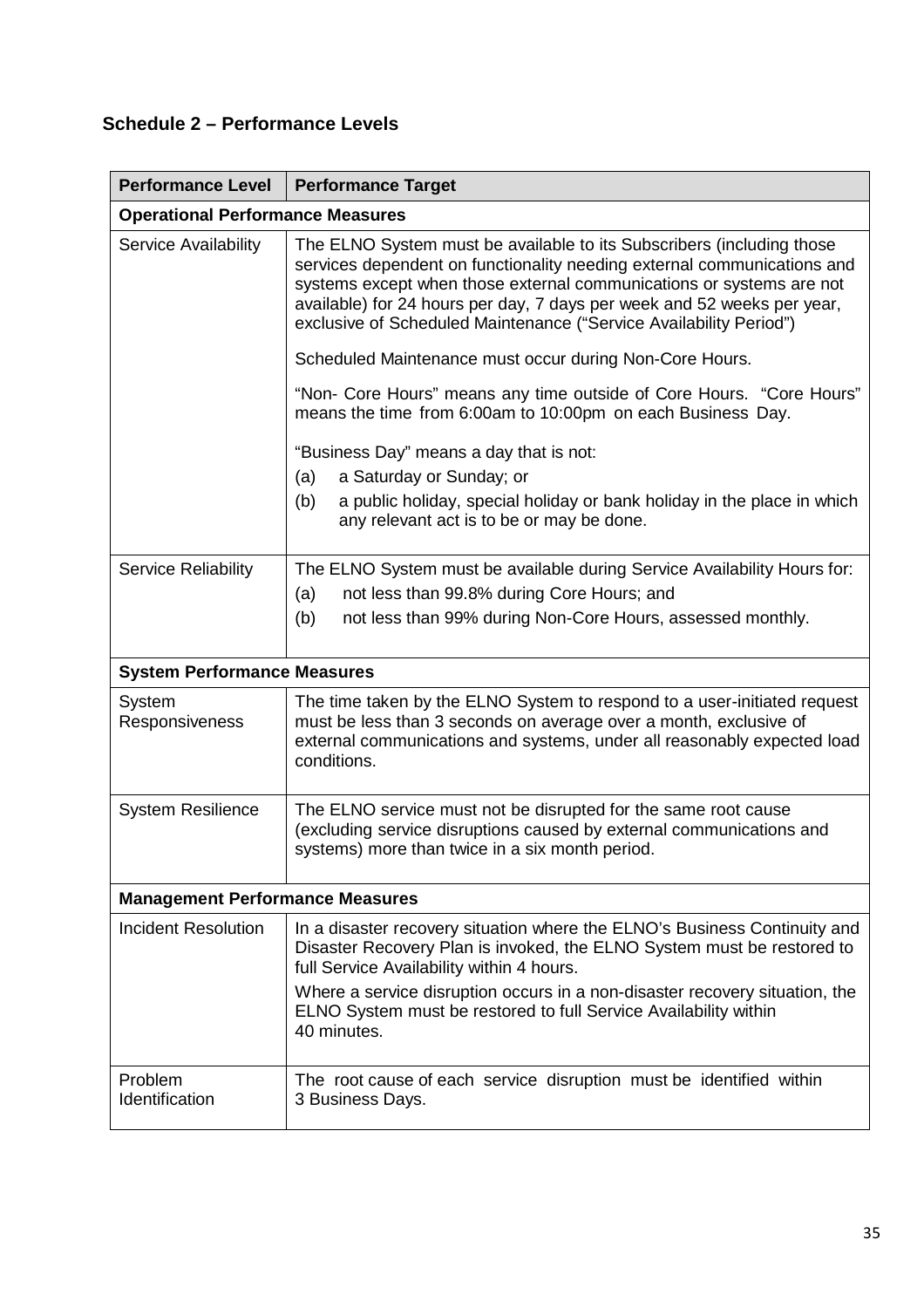# **Schedule 3 – Reporting Requirements**

# **Category One – when applying for Approval and on renewal of Approval**

| <b>MOR Clause</b> | <b>Subject</b>                                             | <b>Document to be</b><br><b>Produced</b>                                                       | <b>Self-Certification to</b><br>be Provided                                | Independent<br><b>Certification to be</b><br><b>Obtained and</b><br><b>Supplied</b> |
|-------------------|------------------------------------------------------------|------------------------------------------------------------------------------------------------|----------------------------------------------------------------------------|-------------------------------------------------------------------------------------|
| 4.1               | <b>ABN and GST</b>                                         | <b>ABN and GST</b><br>registration                                                             |                                                                            |                                                                                     |
| $4.2(a)$ or (b)   | Corporate<br>registration                                  | <b>ASIC</b> registration<br>certificate plus<br>company search not<br>more than 30 days<br>old |                                                                            |                                                                                     |
| 4.2(b)            | Foreign corporation                                        | Foreign Investment<br><b>Review Board</b><br>approval                                          |                                                                            |                                                                                     |
| 4.2(c)            | Properly<br>empowered                                      | Constitution and<br>other constituting<br>documents                                            |                                                                            |                                                                                     |
| 4.3.1             | Good corporate<br>character and<br>reputation              |                                                                                                | Good character and<br>reputation                                           |                                                                                     |
| 4.3.1(a)          | Principals, directors<br>and officers of<br>good character |                                                                                                | Principals, directors<br>and officers of good<br>character                 |                                                                                     |
| 4.3.1(b)          | Employees, agents<br>and contractors of<br>good character  |                                                                                                | Employees, agents<br>and contractors of<br>good character                  |                                                                                     |
| 4.3.2             | Governance                                                 | Corporate<br>governance model                                                                  | <b>Best practice</b><br>Governance                                         |                                                                                     |
| 4.4               | <b>Financial resources</b>                                 | Audited financial<br>statements and<br>reports for the last<br>two Financial Years             | Sufficient financial<br>resources                                          |                                                                                     |
| 4.5               | Technical<br>resources                                     | <b>Technical capability</b><br>document                                                        | Sufficient technical<br>resources                                          |                                                                                     |
| 4.6               | Organisational<br>resources                                | Organisational<br>structure                                                                    | Sufficient<br>organisational<br>resources                                  |                                                                                     |
| 5.1               | Widespread use                                             | <b>Business plan</b>                                                                           |                                                                            |                                                                                     |
| 5.3(d)            | Licences and<br>regulatory<br>approvals                    |                                                                                                | Licences and<br>regulatory approvals<br>specified, obtained<br>and current |                                                                                     |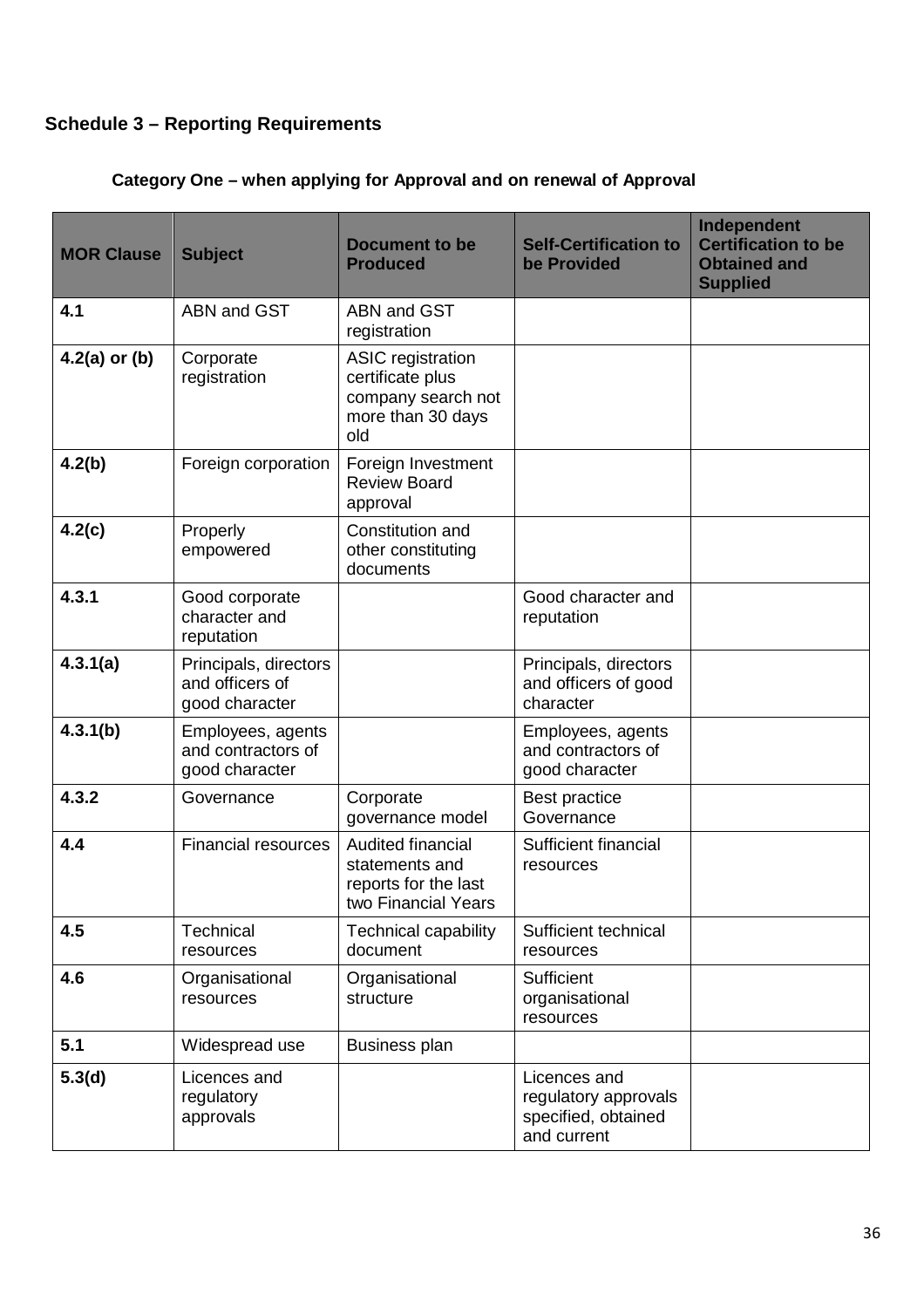# **Category Two – before commencing operation of the ELN and on renewal of Approval**

| <b>MOR Clause</b> | <b>Subject</b>                                             | <b>Document to be</b><br><b>Produced</b> | <b>Self-Certification to</b><br>be Provided                                                                             | Independent<br><b>Certification to be</b><br><b>Obtained and</b><br><b>Supplied</b> |
|-------------------|------------------------------------------------------------|------------------------------------------|-------------------------------------------------------------------------------------------------------------------------|-------------------------------------------------------------------------------------|
| 4.1               | <b>ABN and GST</b>                                         |                                          | No Change<br>Certification or<br>updated Document<br>as required under<br><b>Category One</b>                           |                                                                                     |
| $4.2(a)$ or (b)   | Corporate<br>registration                                  |                                          | No Change<br>Certification or<br>updated Document<br>as required under<br><b>Category One</b>                           |                                                                                     |
| 4.2(b)            | Foreign corporation                                        |                                          | No Change<br>Certification or<br>updated Document<br>as required under<br>Category One                                  |                                                                                     |
| 4.2(c)            | Properly<br>empowered                                      |                                          | No Change<br>Certification or<br>updated Document<br>as required under<br><b>Category One</b>                           |                                                                                     |
| 4.3.1             | Good corporate<br>character and<br>reputation              |                                          | No Change<br>Certification or<br>updated Self-<br>Certification as<br>required under<br><b>Category One</b>             |                                                                                     |
| 4.3.1(a)          | Principals, directors<br>and officers of good<br>character |                                          | No Change<br>Certification or<br>updated Self-<br>Certification as<br>required under<br><b>Category One</b>             |                                                                                     |
| 4.3.1(b)          | Employees, agents<br>and contractors of<br>good character  |                                          | No Change<br>Certification or<br>updated Self-<br>Certification as<br>required under<br><b>Category One</b>             |                                                                                     |
| 4.3.2             | Governance                                                 |                                          | No Change<br>Certification or<br>updated Document<br>and Self-Certification<br>as required under<br><b>Category One</b> |                                                                                     |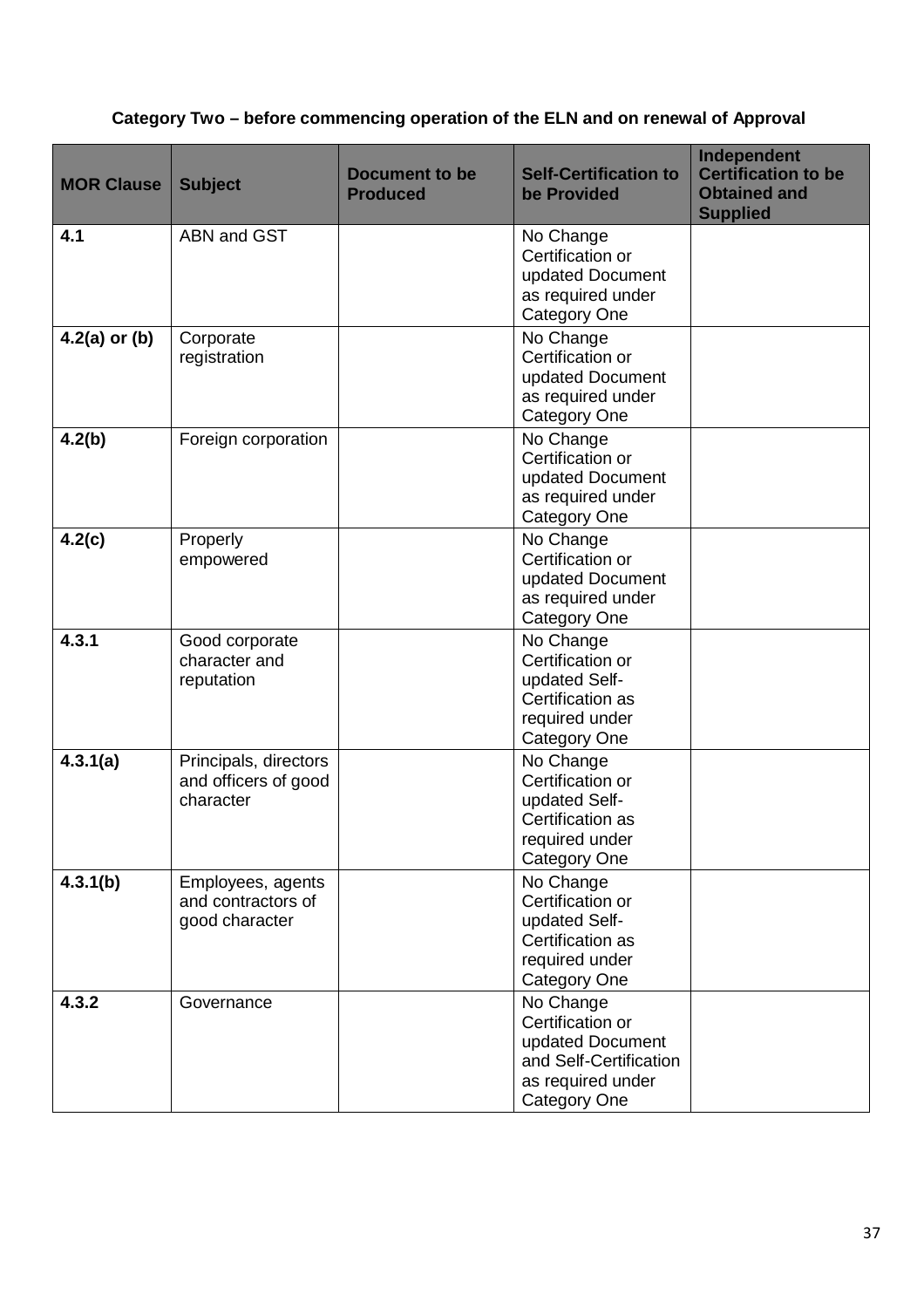| <b>MOR Clause</b>           | <b>Subject</b>                                       | <b>Document to be</b><br><b>Produced</b> | <b>Self-Certification to</b><br>be Provided                                                                             | Independent<br><b>Certification to be</b><br><b>Obtained and</b><br><b>Supplied</b>                |
|-----------------------------|------------------------------------------------------|------------------------------------------|-------------------------------------------------------------------------------------------------------------------------|----------------------------------------------------------------------------------------------------|
| 4.4                         | <b>Financial resources</b>                           |                                          | No Change<br>Certification or<br>updated Document<br>and Self-Certification<br>as required under<br><b>Category One</b> |                                                                                                    |
| 4.5                         | Technical<br>resources                               |                                          | No Change<br>Certification or<br>updated Document<br>and Self-Certification<br>as required under<br><b>Category One</b> |                                                                                                    |
| 4.6                         | Organisational<br>resources                          |                                          | No Change<br>Certification or<br>updated Document<br>and Self-Certification<br>as required under<br><b>Category One</b> |                                                                                                    |
| 4.7.1, 4.7.3<br>& 4.7.4     | Insurance<br>conditions                              | Insurance policies                       |                                                                                                                         |                                                                                                    |
| $4.7.2(a) - (d)$<br>& 4.7.5 | Insurer and<br>insurance levels                      | Certificates of<br>currency              |                                                                                                                         |                                                                                                    |
| 5.1                         | Widespread use                                       |                                          | No Change<br>Certification or<br>updated Document<br>as required under<br><b>Category One</b>                           |                                                                                                    |
| 5.3(d)                      | Licences and<br>regulatory<br>approvals              |                                          | No Change<br>Certification or<br>updated Self-<br>Certification as<br>required under<br><b>Category One</b>             |                                                                                                    |
| 5.3(e)                      | Pricing policy                                       | Pricing policy                           |                                                                                                                         |                                                                                                    |
| 6                           | Initial testing                                      | <b>Test Plan</b>                         |                                                                                                                         |                                                                                                    |
| $\overline{7}$              | System security<br>and integrity                     | <b>ISMS</b>                              |                                                                                                                         | ISMS fit for purpose                                                                               |
| 9.1                         | Mitigate risk                                        | <b>ELNO's RMF</b>                        |                                                                                                                         | <b>Risk Management</b><br>Framework fit for<br>purpose                                             |
| 10.1(b)                     | Minimum system<br>requirements:<br>Adaptability      |                                          |                                                                                                                         | Compliance with<br>requirements in<br>clause $10.1(b)$                                             |
| 12                          | <b>Business Continuity</b><br>& Disaster<br>Recovery | <b>BCDRP</b>                             |                                                                                                                         | <b>Business Continuity</b><br>and Disaster<br>Recovery<br>Management<br>Program fit for<br>purpose |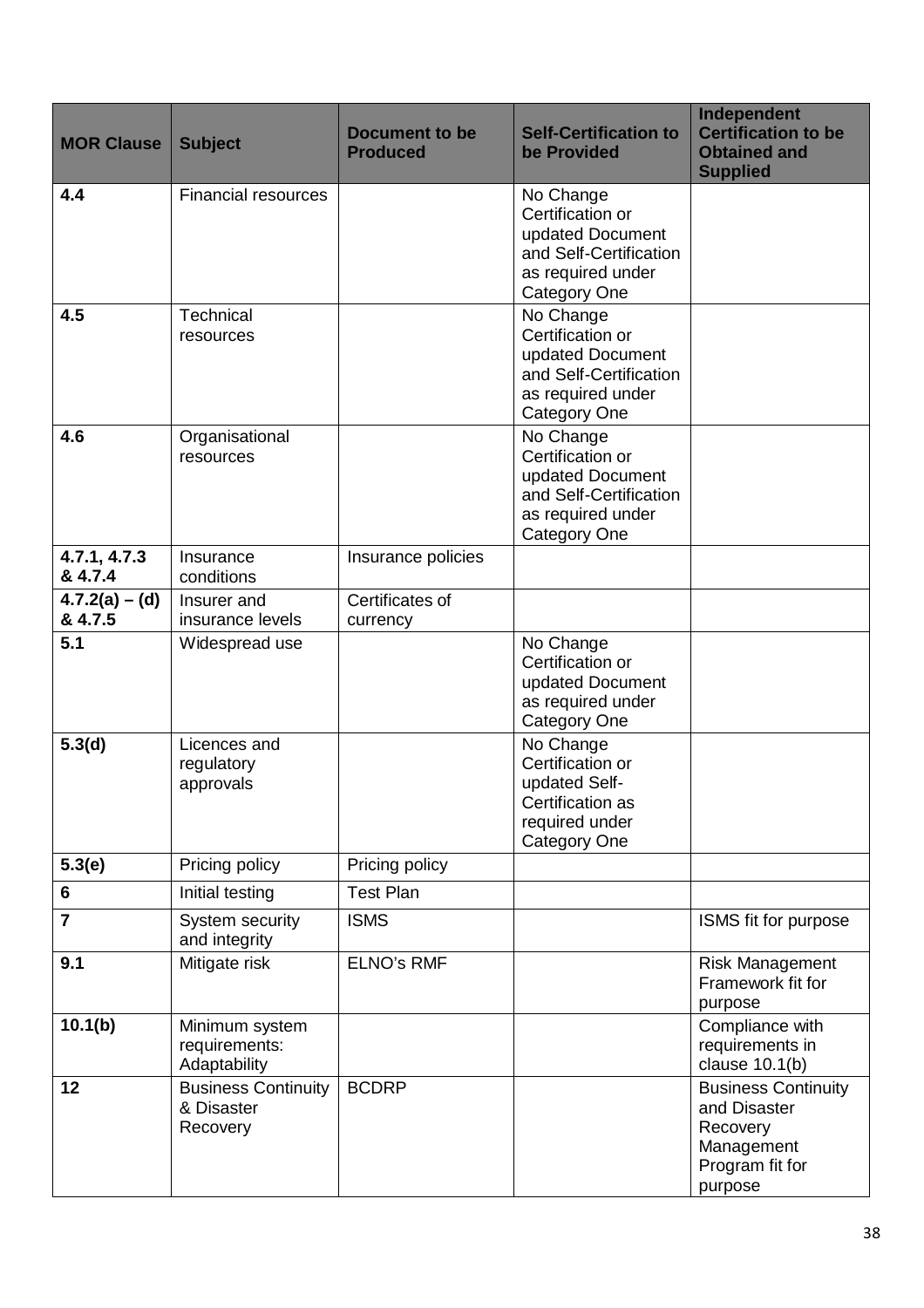| <b>MOR Clause</b> | <b>Subject</b>                                      | <b>Document to be</b><br><b>Produced</b>                                                    | <b>Self-Certification to</b><br>be Provided | Independent<br><b>Certification to be</b><br><b>Obtained and</b><br><b>Supplied</b> |
|-------------------|-----------------------------------------------------|---------------------------------------------------------------------------------------------|---------------------------------------------|-------------------------------------------------------------------------------------|
| 13                | Change<br>Management                                | <b>CMF</b>                                                                                  |                                             |                                                                                     |
| 14.1              | Subscriber<br>registration                          | Subscriber<br><b>Registration Process</b>                                                   |                                             |                                                                                     |
| 14.4              | Subscriber<br>insurance                             | Documented<br>process to ensure<br>current Subscriber<br>insurance obtained<br>and retained |                                             |                                                                                     |
| 14.5              | Participation<br>agreement                          | ELNO's participation<br>agreement                                                           |                                             |                                                                                     |
| 19.1 & 19.2       | Data and<br>information<br>retention<br>/generation | <b>ISMS</b>                                                                                 |                                             | ISMS fit for purpose                                                                |
| 21                | Transition                                          | <b>TP</b>                                                                                   |                                             |                                                                                     |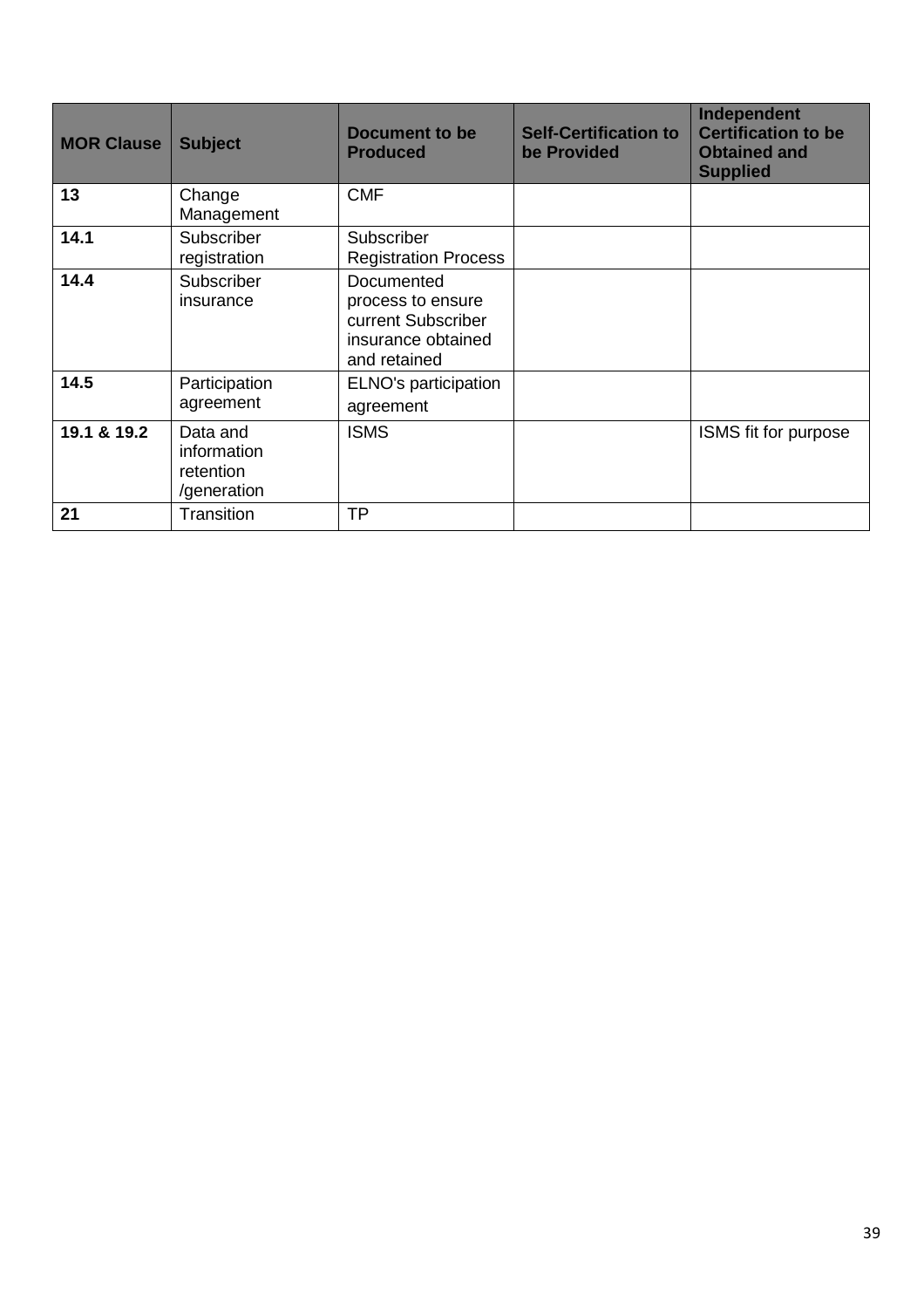# **Category Three –as part of the Annual Report to the Registrar**

| <b>MOR Clause</b> | <b>Subject</b>                                             | <b>Document to be</b><br><b>Produced</b>                                             | <b>Self-Certification to</b><br>be Provided                                                                                 | Independent<br><b>Certification to be</b><br><b>Obtained and</b><br><b>Supplied</b> |
|-------------------|------------------------------------------------------------|--------------------------------------------------------------------------------------|-----------------------------------------------------------------------------------------------------------------------------|-------------------------------------------------------------------------------------|
| 4.1               | ABN and GST                                                |                                                                                      | No Change<br>Certification or<br>updated Document<br>as required under                                                      |                                                                                     |
| $4.2(a)$ or (b)   | Corporate<br>registration                                  |                                                                                      | <b>Category One</b><br>No Change<br>Certification or<br>updated Document<br>as required under<br><b>Category One</b>        |                                                                                     |
| 4.2(b)            | Foreign corporation                                        |                                                                                      | No Change<br>Certification or<br>updated Document<br>as required under<br><b>Category One</b>                               |                                                                                     |
| 4.2(c)            | Properly<br>empowered                                      |                                                                                      | No Change<br>Certification or<br>updated Document<br>as required under<br><b>Category One</b>                               |                                                                                     |
| 4.3.1             | Good corporate<br>character and<br>reputation              |                                                                                      | No Change<br>Certification or<br>updated Self-<br>Certification as<br>required under<br><b>Category One</b>                 |                                                                                     |
| 4.3.1(a)          | Principals, directors<br>and officers of good<br>character |                                                                                      | No Change<br>Certification or<br>updated Self-<br>Certification as<br>required under<br>Category One                        |                                                                                     |
| 4.3.1(b)          | Employees, agents<br>and contractors of<br>good character  |                                                                                      | No Change<br>Certification or<br>updated Self-<br>Certification as<br>required under<br><b>Category One</b>                 |                                                                                     |
| 4.3.2             | Governance                                                 |                                                                                      | No Change<br>Certification or<br>updated Document<br>and Self-<br>Certification as<br>required under<br><b>Category One</b> |                                                                                     |
| 4.4               | <b>Financial resources</b>                                 | Audited financial<br>statements and<br>reports for the last<br><b>Financial Year</b> | Sufficient financial<br>resources                                                                                           |                                                                                     |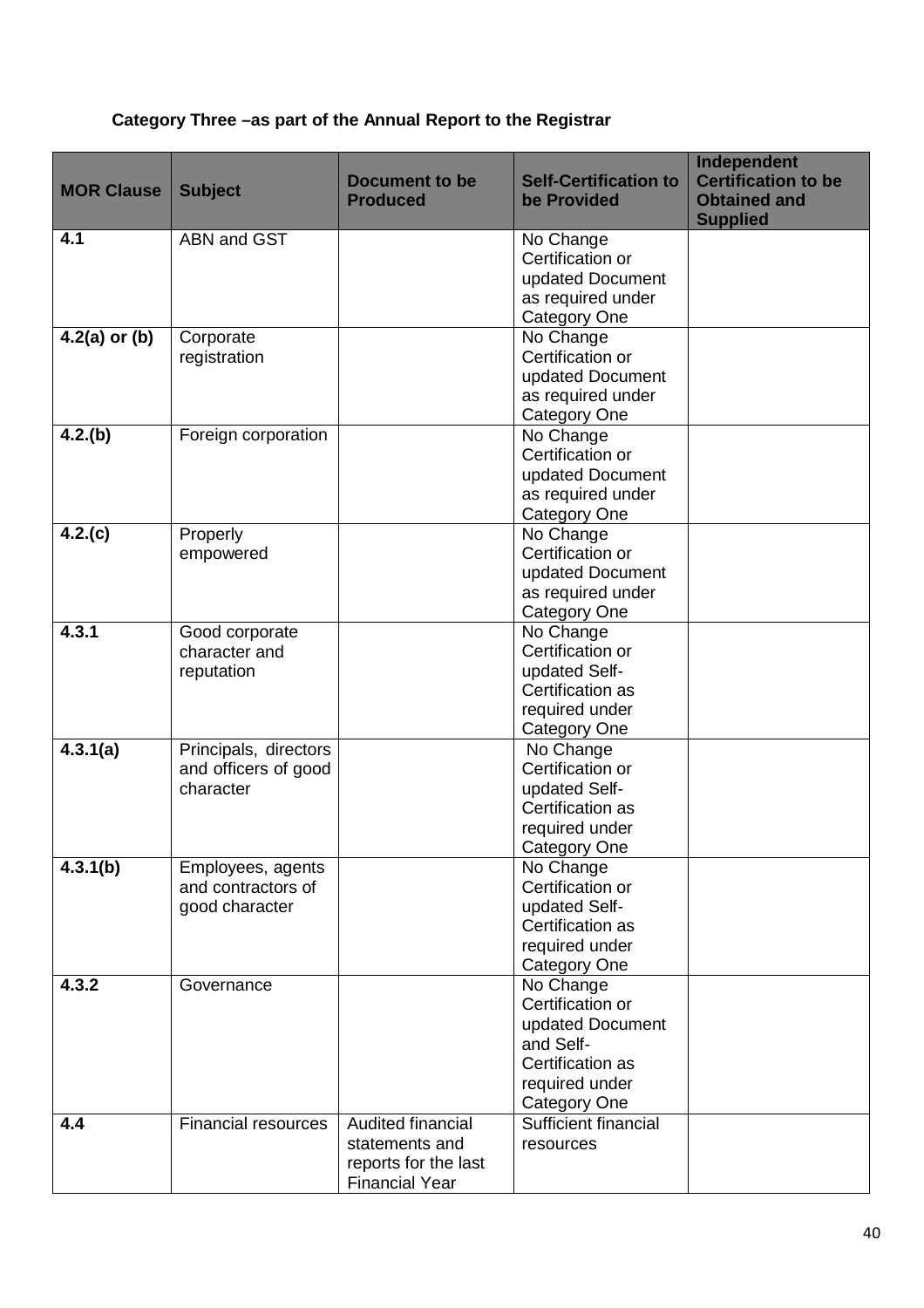| <b>MOR Clause</b>           | <b>Subject</b>                          | <b>Document to be</b><br><b>Produced</b> | <b>Self-Certification to</b><br>be Provided                                                                                 | Independent<br><b>Certification to be</b><br><b>Obtained and</b><br><b>Supplied</b> |
|-----------------------------|-----------------------------------------|------------------------------------------|-----------------------------------------------------------------------------------------------------------------------------|-------------------------------------------------------------------------------------|
| 4.5                         | Technical<br>resources                  |                                          | Sufficient technical<br>resources                                                                                           |                                                                                     |
| 4.6                         | Organisational<br>resources             |                                          | No Change<br>Certification or<br>updated Document<br>and Self-<br>Certification as<br>required under<br><b>Category One</b> |                                                                                     |
| 4.7.1, 4.7.3<br>& 4.7.4     | Insurance<br>conditions                 | Insurance policies                       | No Change<br>Certification or<br>updated Document<br>as required under<br>Category Two                                      |                                                                                     |
| $4.7.2(a) - (d)$<br>& 4.7.5 | Insurer and<br>insurance levels         | Certificates of<br>currency              |                                                                                                                             |                                                                                     |
| 4.7.6                       | Notification of<br>claims               |                                          | Claims received and<br>expected                                                                                             |                                                                                     |
| 5.1                         | Widespread use                          | Details of industry<br>usage             | No Change<br>Certification or<br>updated Document<br>as required under<br><b>Category One</b>                               |                                                                                     |
| 5.3(d)                      | Licences and<br>regulatory<br>approvals |                                          | Licences and<br>regulatory approvals<br>specified, obtained<br>and current                                                  |                                                                                     |
| 5.3(e)                      | Pricing policy                          |                                          | No Change<br>Certification or<br>updated Document<br>as required under<br>Category Two                                      |                                                                                     |
| 5.3(f)                      | Training and<br>awareness               |                                          | Training and<br>awareness programs<br>up to date and<br>adequate                                                            |                                                                                     |
| 5.3(g)                      | Law and policy<br>compliance            |                                          | Compliance with<br>laws and policies                                                                                        |                                                                                     |
| $\overline{7}$              | System security<br>and integrity        |                                          | No Change<br>Certification or<br>updated Document<br>as required under<br>Category Two                                      | <b>ISMS</b> fit for purpose                                                         |
| 8                           | Public confidence<br>in Titles Register |                                          | Nothing done to<br>diminish public<br>confidence in Titles<br>Register                                                      |                                                                                     |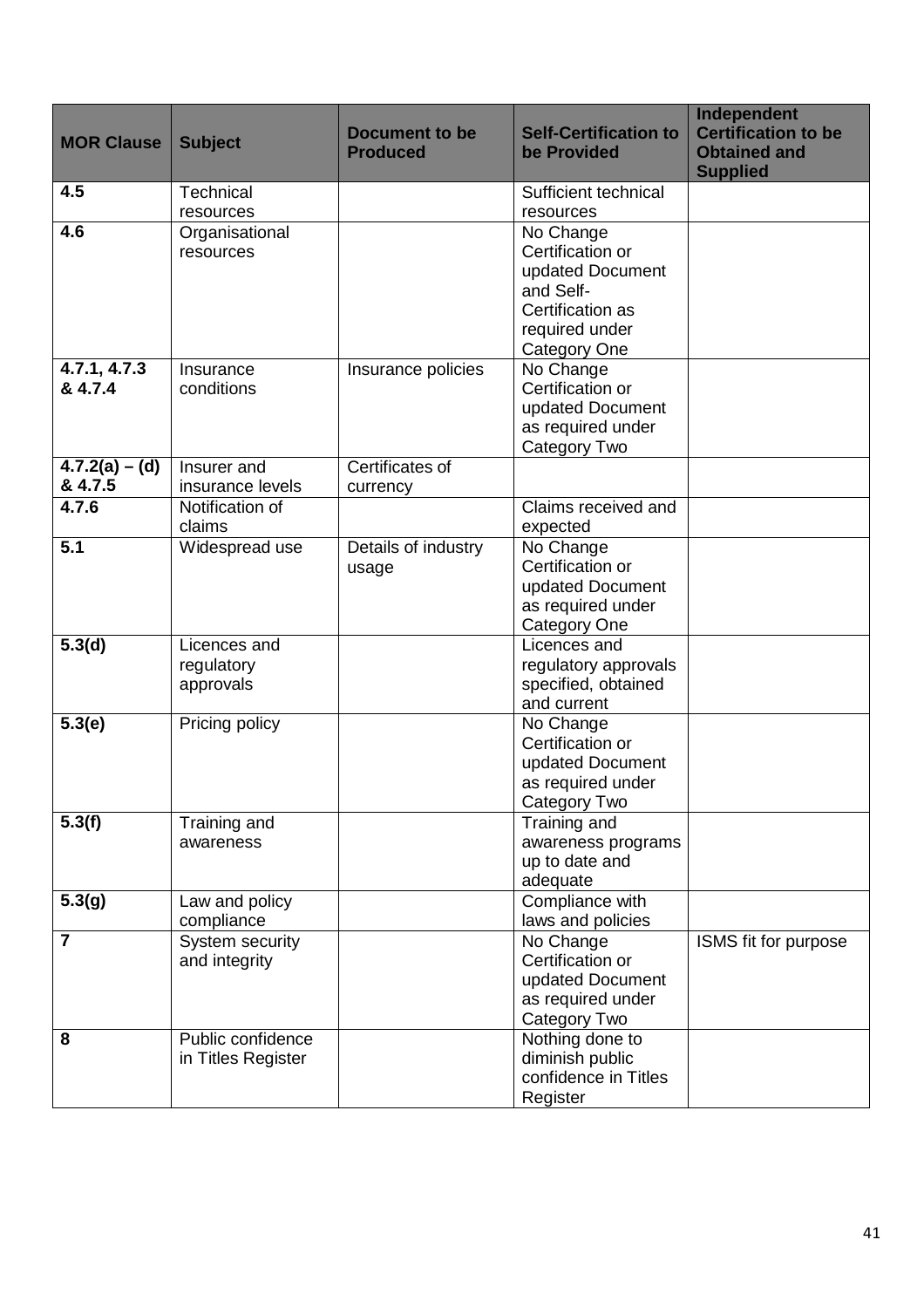| <b>MOR Clause</b> | <b>Subject</b>                                       | <b>Document to be</b><br><b>Produced</b> | <b>Self-Certification to</b><br>be Provided                                                                                           | Independent<br><b>Certification to be</b><br><b>Obtained and</b><br><b>Supplied</b>                                         |
|-------------------|------------------------------------------------------|------------------------------------------|---------------------------------------------------------------------------------------------------------------------------------------|-----------------------------------------------------------------------------------------------------------------------------|
| 9.1               | Mitigate risk                                        |                                          | <b>Risk Management</b><br>Framework: No<br><b>Change Certification</b><br>or updated<br>Document as<br>required under<br>Category Two | Risk management fit<br>for purpose                                                                                          |
| 9.2               | Risk of fraud or<br>error                            |                                          | Use of ELN does not<br>result in greater<br>fraud or error                                                                            |                                                                                                                             |
| 10.1(b)           | Minimum system<br>requirements:<br>Adaptability      |                                          | No Change<br>Certification                                                                                                            | Where a No Change<br>Certification cannot be<br>given, an Independent<br>Certification as<br>required under<br>Category Two |
| 11                | Minimum<br>performance levels                        |                                          | Performance to<br>measures in<br>Schedule 2                                                                                           |                                                                                                                             |
| 12                | <b>Business Continuity</b><br>& Disaster<br>Recovery |                                          | <b>BCDRP:</b><br>No Change<br>Certification or<br>updated Document<br>as required under<br>Category Two                               | <b>Business Continuity</b><br>and Disaster<br>Recovery<br>Management<br>Program fit for<br>purpose                          |
| 13                | Change<br>Management                                 |                                          | No Change<br>Certification or<br>updated Document<br>as required under<br>Category Two                                                |                                                                                                                             |
| 14.1              | Subscriber<br>registration                           |                                          | Subscriber<br><b>Registration Process</b><br>compliant with<br>clause 14.1                                                            |                                                                                                                             |
| 14.4              | Subscriber<br>insurance                              |                                          | No Change<br>Certification or<br>updated Document<br>as required under<br>Category Two                                                |                                                                                                                             |
| 14.5              | Participation<br>agreement                           |                                          | No Change<br>Certification or<br>updated Document<br>as required under<br>Category Two                                                |                                                                                                                             |
| 15.1              | General<br>compliance                                |                                          | Compliance with all<br>requirements                                                                                                   |                                                                                                                             |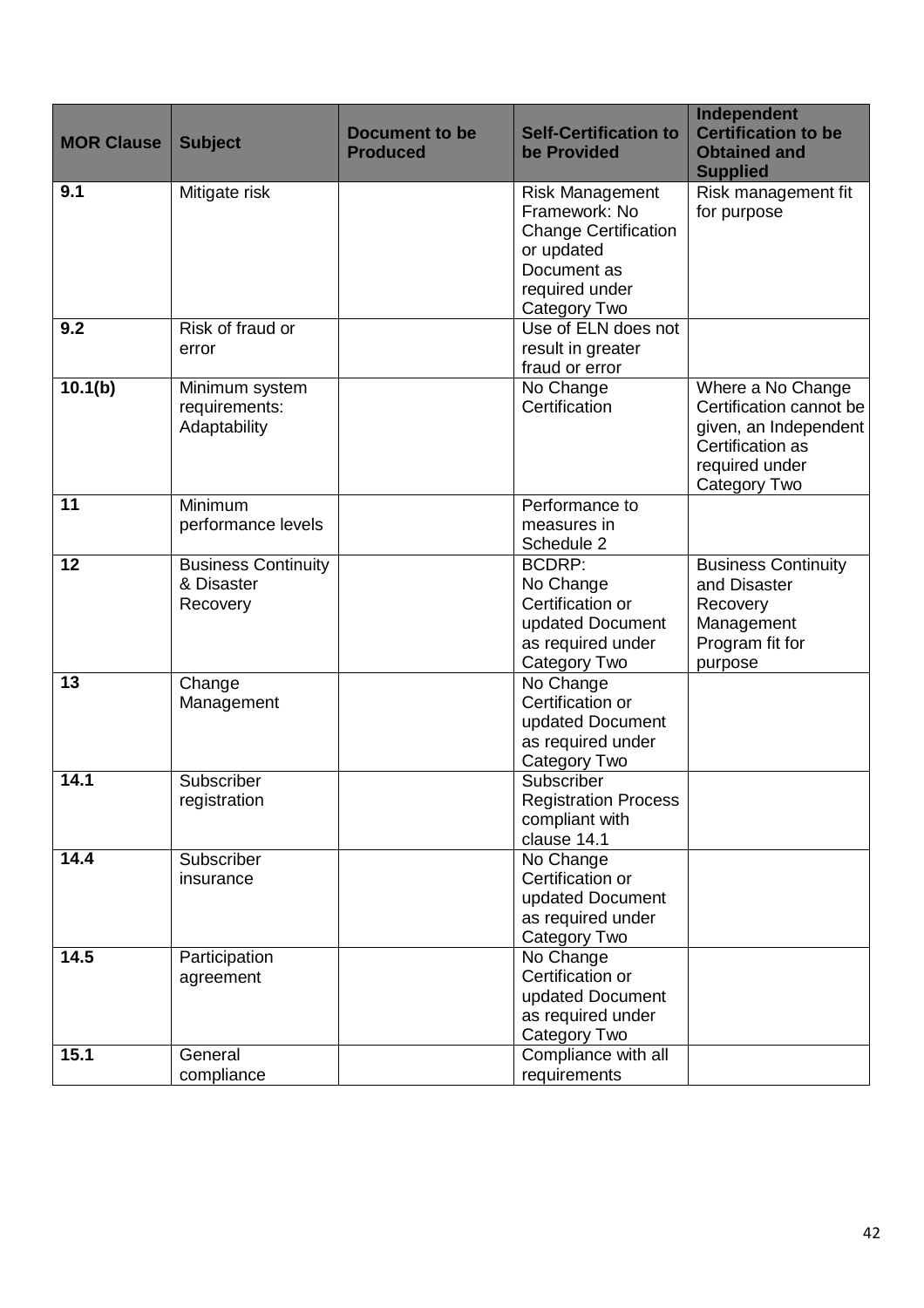| <b>MOR Clause</b> | <b>Subject</b>                                       | <b>Document to be</b><br><b>Produced</b>                                                                                                  | <b>Self-Certification to</b><br>be Provided                                          | Independent<br><b>Certification to be</b><br><b>Obtained and</b><br><b>Supplied</b> |
|-------------------|------------------------------------------------------|-------------------------------------------------------------------------------------------------------------------------------------------|--------------------------------------------------------------------------------------|-------------------------------------------------------------------------------------|
| 15.7              | Non-compliance<br>remediation                        | Consolidated and<br>categorised<br>compliance failure<br>notifications together<br>with remediation<br>action plans and<br>their outcomes |                                                                                      |                                                                                     |
| 18.2              | Annual report                                        | Annual report                                                                                                                             |                                                                                      |                                                                                     |
| 19.1 & 19.2       | Data and<br>information<br>retention /<br>generation |                                                                                                                                           |                                                                                      | ISMS fit for purpose                                                                |
| 19.3              | Information use                                      |                                                                                                                                           | Compliance with<br>restrictions                                                      |                                                                                     |
| 21.1              | Transition                                           |                                                                                                                                           | No Change<br>Certification or<br>updated Document<br>as required under<br>Category 2 |                                                                                     |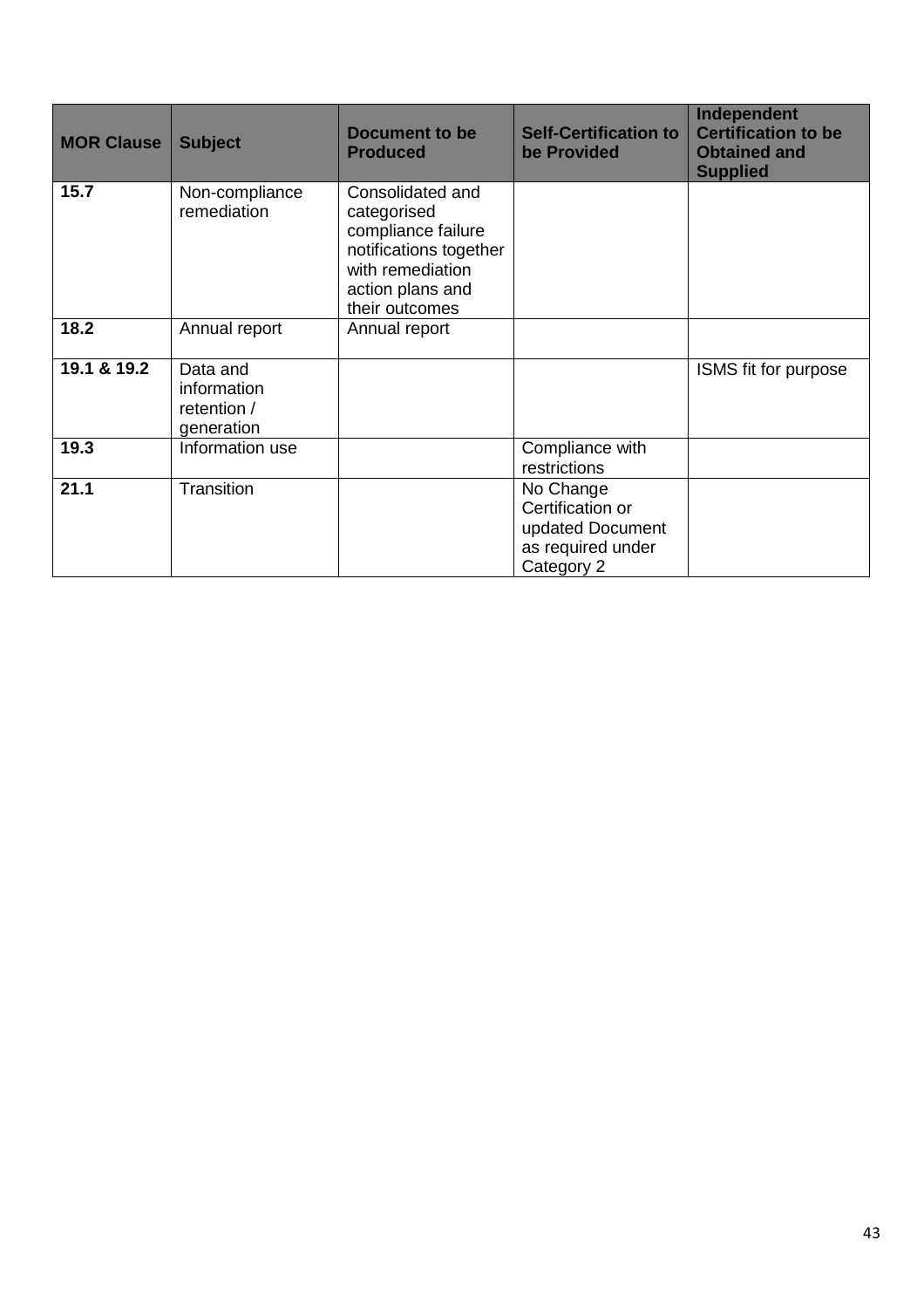# **Category Four – as the Monthly Report**

| <b>MOR Clause</b> | <b>Subject</b>                  | <b>Documents to be Published</b>                                        |
|-------------------|---------------------------------|-------------------------------------------------------------------------|
| 5.3               | General obligations             | Categorised complaints received, justified, resolved and<br>outstanding |
|                   | Minimum<br>performance levels   | Compilation of performance against targets set out in Schedule 2        |
| 14.2              | Refusal to accept<br>Subscriber | Complaints received, justified, resolved and outstanding                |
| 14.6              | Subscriber training             | Complaints received, justified, resolved and outstanding                |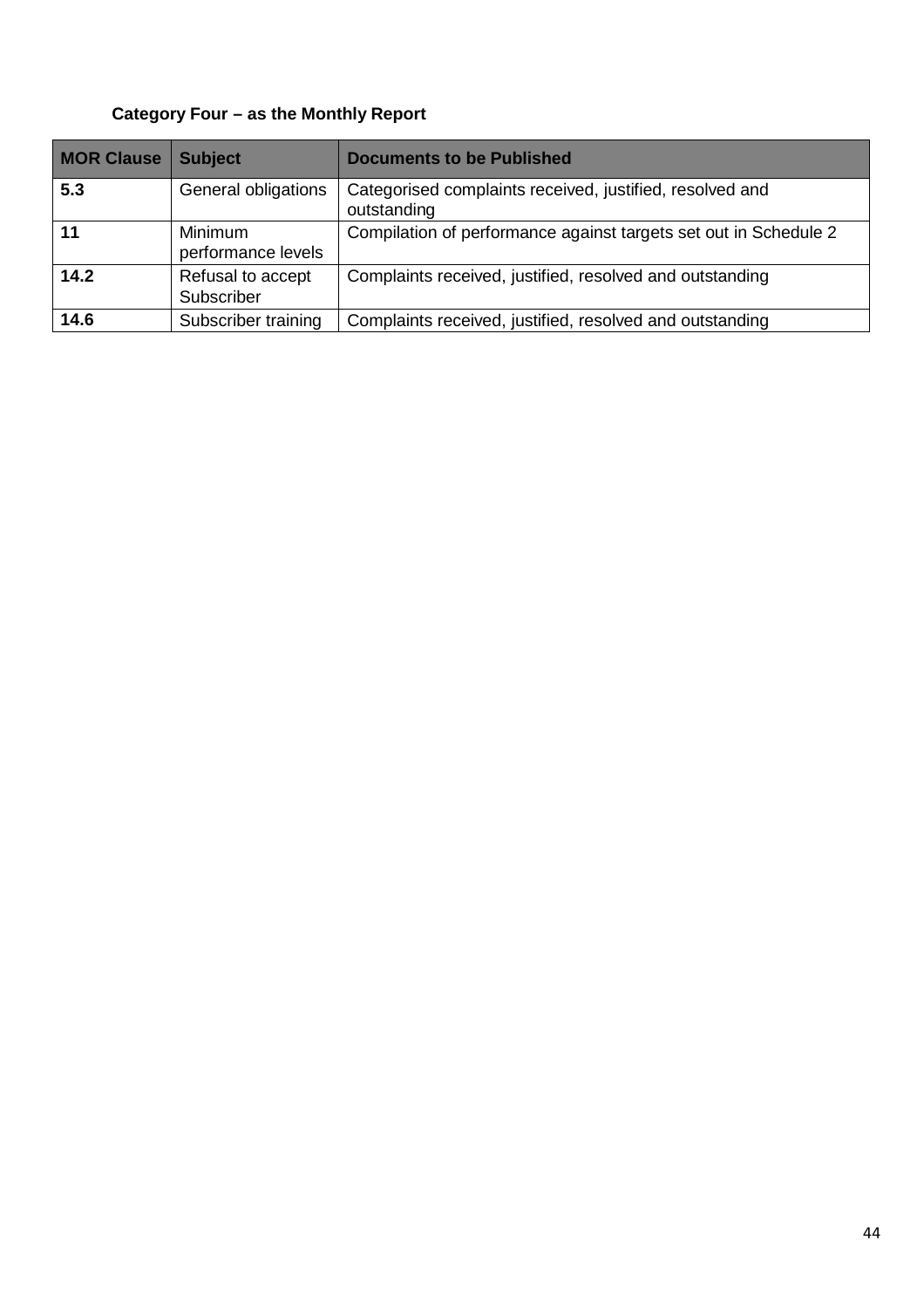# **Schedule 4 – Additional Operating Requirements**

There are no Additional Operating Requirements.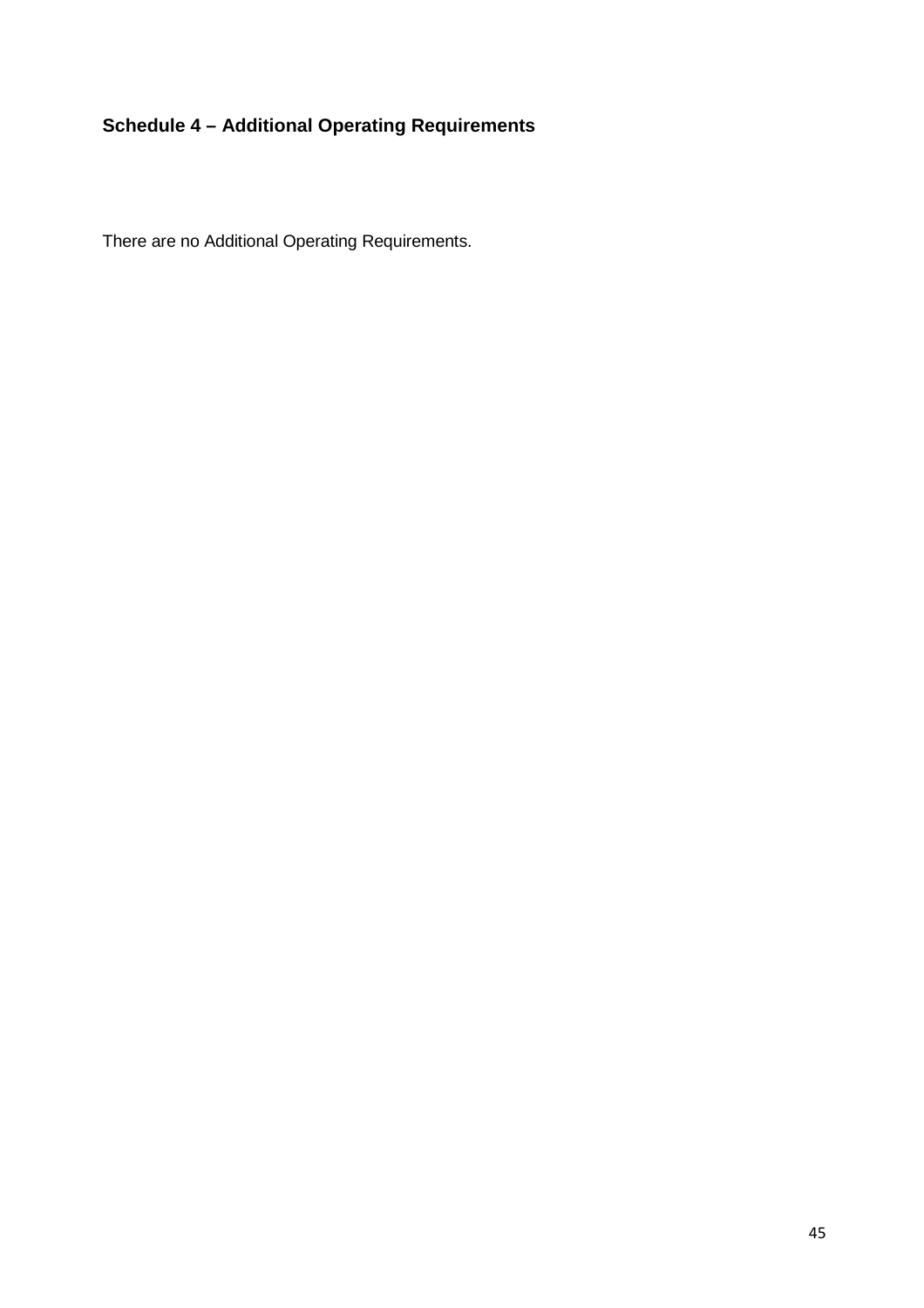# **Schedule 5 – Compliance Examination Procedure**

#### **1. Power to request information and Documents**

- 1.1 For the purposes of Section 34(2) of the ECNL, the Registrar or the Registrar's delegate must provide notice to the ELNO.
- 1.2 The notice must state:
	- (a) the time within which the information must be furnished and/or the Document must be produced (which must not be less than 10 Business Days after the giving of the notice); and
	- (b) how information is to be furnished and/or the Document is to be produced.
- 1.3 A notice under paragraph 1.2 of this Schedule may be given in writing or by any electronic means that the Registrar or the Registrar's delegate considers appropriate.
- 1.4 An ELNO to whom a notice is given under paragraph 1.2 of this Schedule must comply with the requirements set out in the notice within the period specified in the notice.
- 1.5 If an ELNO fails, without reasonable excuse, to comply with a notice given under paragraph 1.2 of this Schedule, the Registrar may do one or more of the following as the Registrar considers appropriate:
	- (a) suspend an ELNO's Approval; or
	- (b) revoke the ELNO's Approval.

#### **2. Inspection and retention of Documents**

- 2.1 If a Document is produced in accordance with a notice given under paragraph 1.2 of this Schedule, the Registrar or the Registrar's delegate may do one or more of the following:
	- (a) inspect the Document; or
	- (b) make a copy of, or take an extract from, the Document; or
	- (c) retain the Document for as long as is reasonably necessary for the purposes of the Compliance Examination to which the Document is relevant.
- 2.2 As soon as practicable after the Registrar or the Registrar's delegate retains a Document under paragraph 2.1 of this Schedule, the Registrar or the Registrar's delegate must give a receipt for it to the Person who produced it. The receipt must identify in general terms the Document retained.

# **3. Return of retained Documents**

- 3.1 The Registrar or the Registrar's delegate must as soon as reasonably practicable return the Document to the ELNO if the Registrar or the Registrar's delegate is no longer satisfied that its continued retention as evidence is necessary.
- 3.2 The Registrar or the Registrar's delegate is not bound to return a Document where the Document has been provided to any police authority or anyone else entitled to the Document pursuant to any law or court order.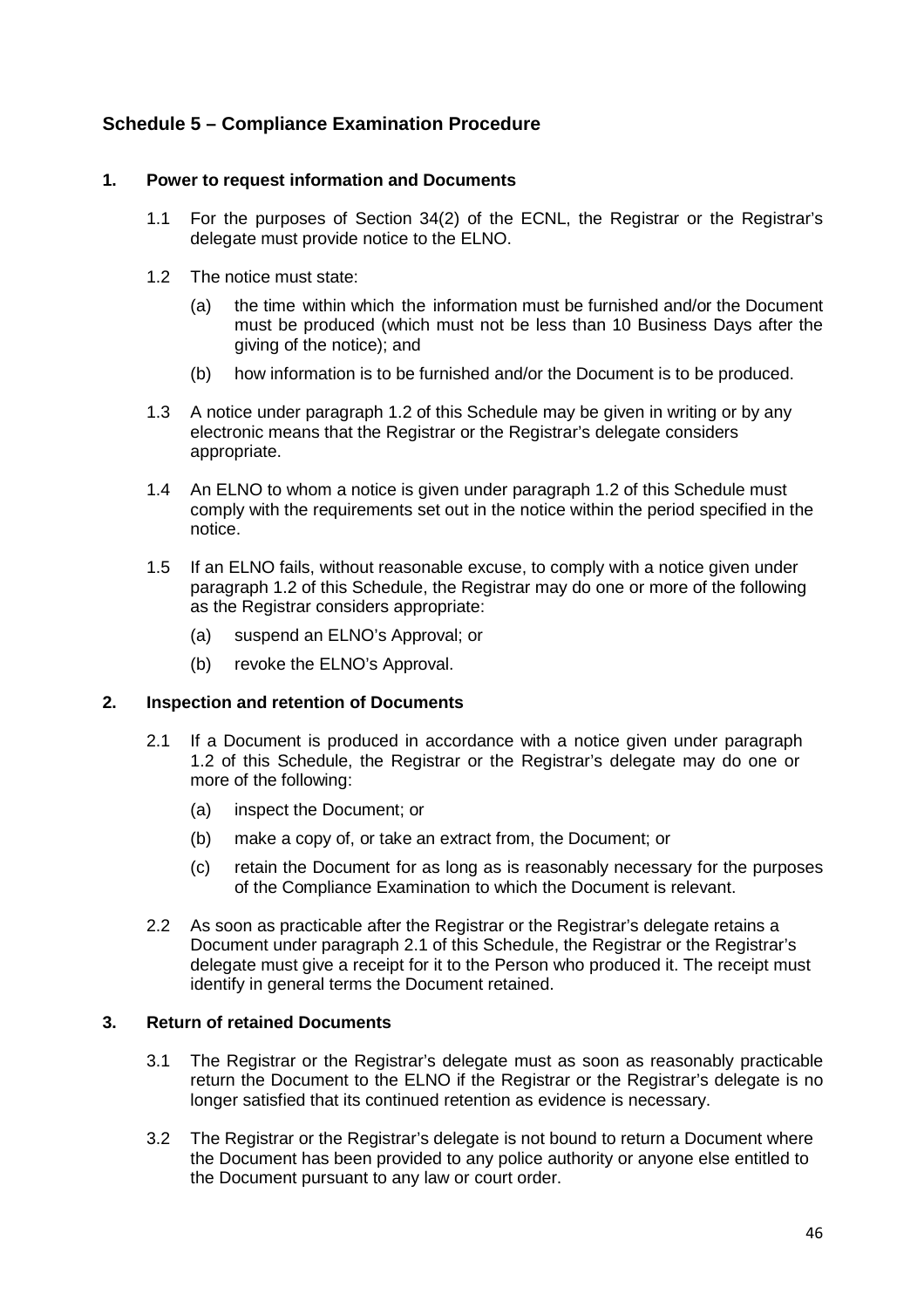## **4. Access to retained Documents**

- 4.1 Until a Document retained under paragraph 2.1 of this Schedule is returned to its owner, the Registrar or the Registrar's delegate must allow a Person otherwise entitled to possession of the Document to inspect, make a copy of, or take an extract from, the Document at a reasonable time and place decided by the Registrar or the Registrar's delegate.
- 4.2 Paragraph 4.1 of this Schedule does not apply if it is impracticable or it would be reasonable not to allow the Document to be inspected or copied or an extract from the Document to be taken.

# **5. Costs**

- 5.1 If the ELNO is found to be in material breach of the Operating Requirements, the ELNO must, if required by the Registrar, pay all reasonable fees and Costs incurred as a direct result of the Registrar or the Registrar's delegate carrying out the Compliance Examination. If the ELNO is not found to be in material breach, such fees and Costs will not be recoverable from the ELNO.
- 5.2 The Cost of all actions required to be taken by the ELNO to remedy any breach of these Operating Requirements identified by the Registrar or the Registrar's delegate is to be paid by the ELNO.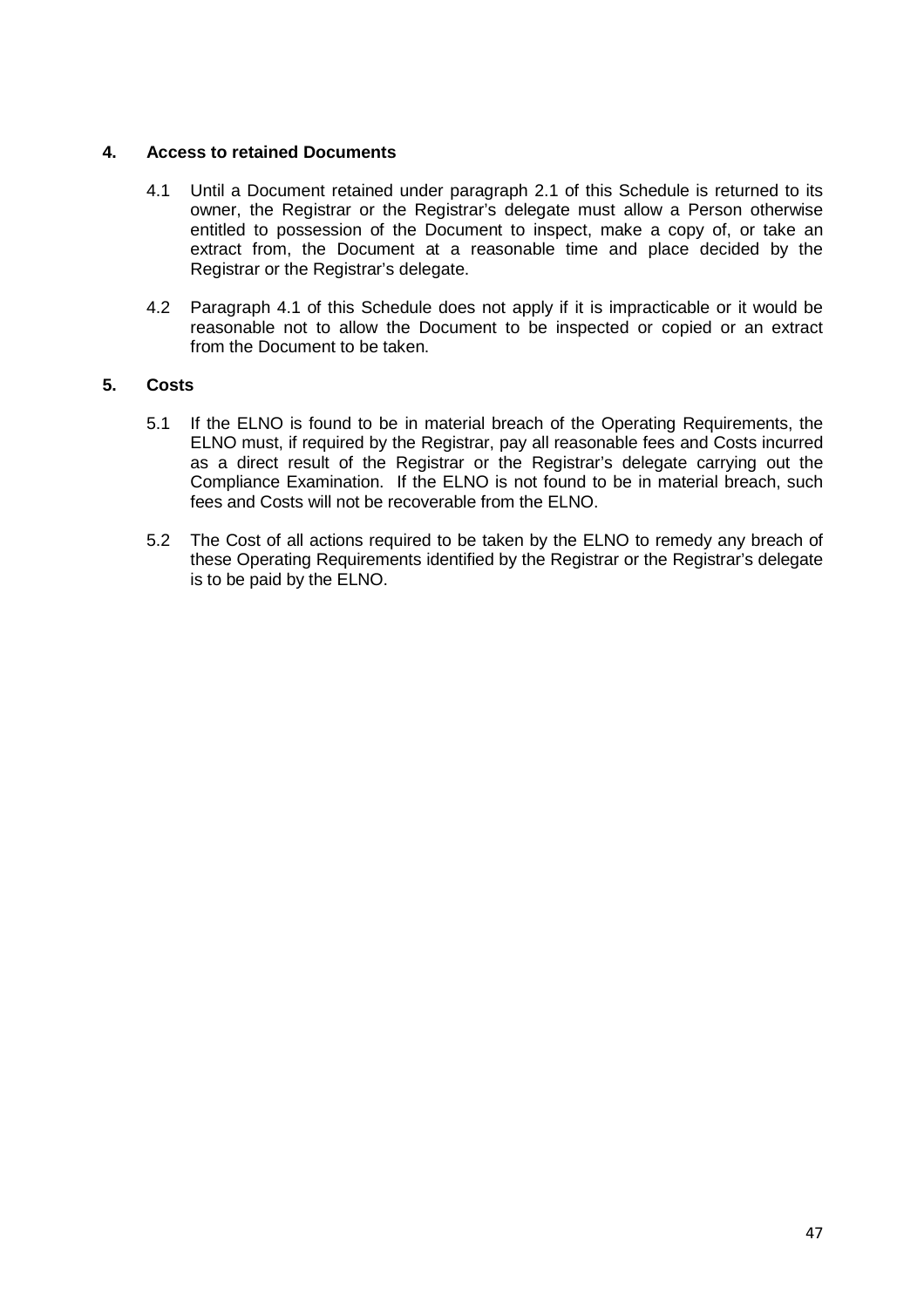# **Schedule 6 – Amendment to Operating Requirements Procedure**

## **1. Amendments with prior consultation**

- 1.1 Any amendment to these Operating Requirements must be the subject of good faith consultation by the Registrar with the ELNO before the amendment comes into effect.
- 1.2 Each amendment must be notified to the ELNO at least 20 Business Days before the amendment comes into effect. The notification must contain the date the amendment comes into effect.

#### **2. Amendments without prior consultation**

- 2.1 The Registrar may determine that an amendment to these Operating Requirements need not be the subject of prior consultation or notification in accordance with paragraph 1 before the amendment comes into effect if the Registrar determines in good faith that:
	- (a) such a course is required by law; or
	- (b) an emergency situation, as referred to in the ECNL, exists.
- 2.2 Notwithstanding paragraph 2.1, each amendment must be notified to the ELNO as soon as reasonably practicable before the amendment comes into effect. The notification must contain the date the amendment comes into effect.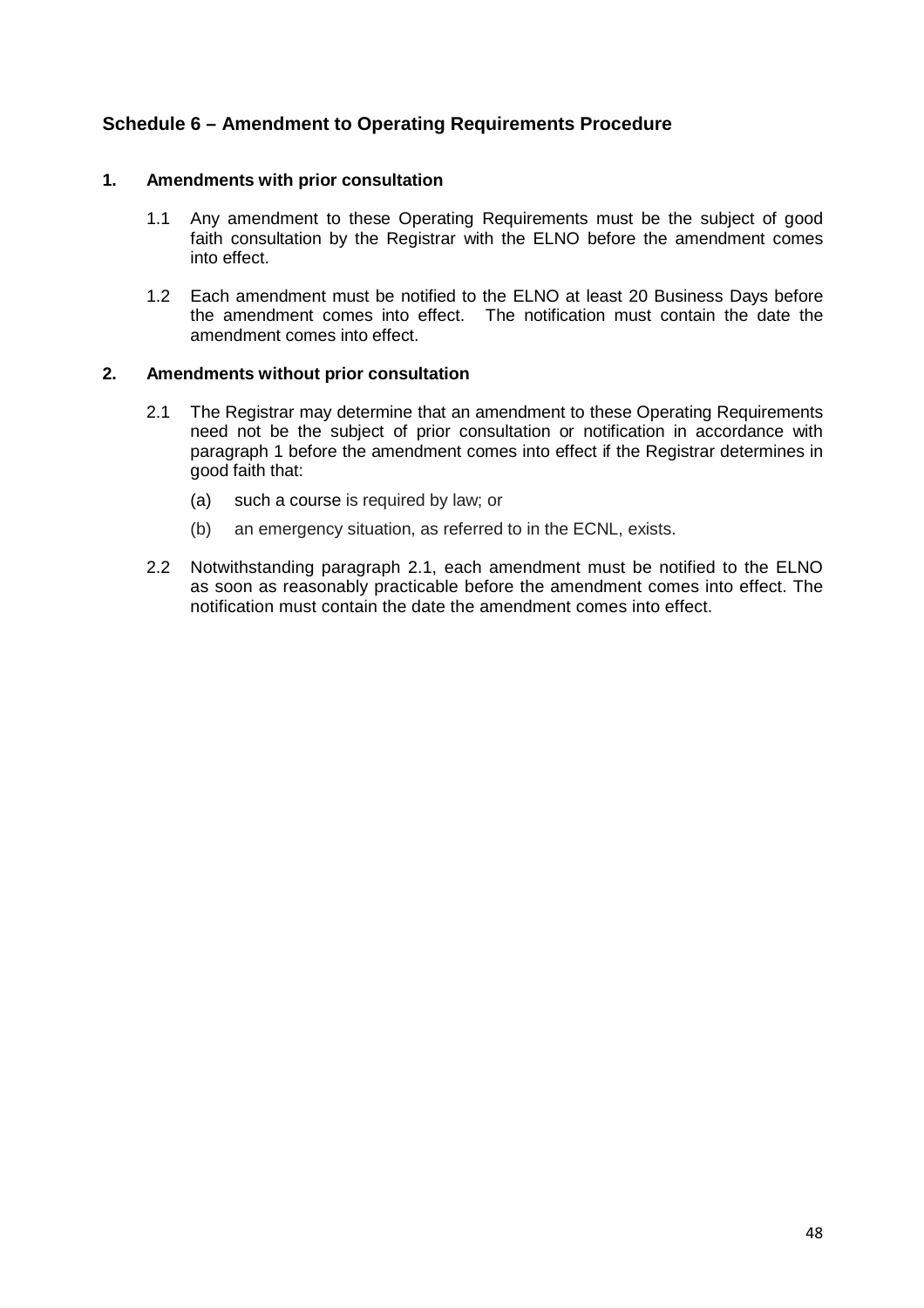# **Schedule 7 – Standard for the Verification of Identity of Potential Subscribers (Subscriber Identity Verification Standard)**

# **1. Definitions**

In this Subscriber Identity Verification Standard capitalised terms have the meanings set out in clause 2.1 of these Operating Requirements or set out below:

**Australian Passport** means a passport issued by the Australian Federal Government.

**Category** means the categories of identification Documents set out in paragraph 4 of this Subscriber Identity Verification Standard, as amended from time to time.

**ELNO Agent** means a Person authorised by an ELNO to act as the ELNO's agent.

**Person Being Identified** means any of the Persons required to be identified under this Subscriber Identity Verification Standard.

**Photo Card** is a card issued by any State or Territory showing a photograph of the holder and enabling the holder to evidence their age and/or their identity.

**Potential Subscriber** means a Person who has applied to be a Subscriber.

**Territory** has the meaning given to it in the ECNL.

#### **2. Who must be identified**

The identity of the following Persons must be verified by an ELNO in accordance with this Subscriber Identity Verification Standard:

- a) where a Potential Subscriber is an individual, that individual;
- b) without limiting paragraph 5, where the Potential Subscriber is a partnership, the Person or Persons who is or are authorised to sign the Participation Agreement on behalf of the partnership;
- c) without limiting paragraph 6, where the Potential Subscriber is a body corporate, the Person or Persons who is or are authorised to sign or witness the affixing of the seal on behalf of the body corporate;
- d) without limiting paragraphs 7 and 8, where the Potential Subscriber appoints an attorney to sign the Participation Agreement, the attorney.

## **3. Face-to-face regime**

- 3.1 The verification of identity must be conducted during a face-to-face in-person interview between the ELNO or the ELNO Agent and the Person Being Identified.
- 3.2 Where Documents containing photographs are produced by the Person Being Identified, the ELNO or the ELNO Agent must be satisfied that the Person Being Identified is a reasonable likeness (for example the shape of his or her mouth, nose, eyes and the position of his or her cheek bones) to the Person depicted in those photographs.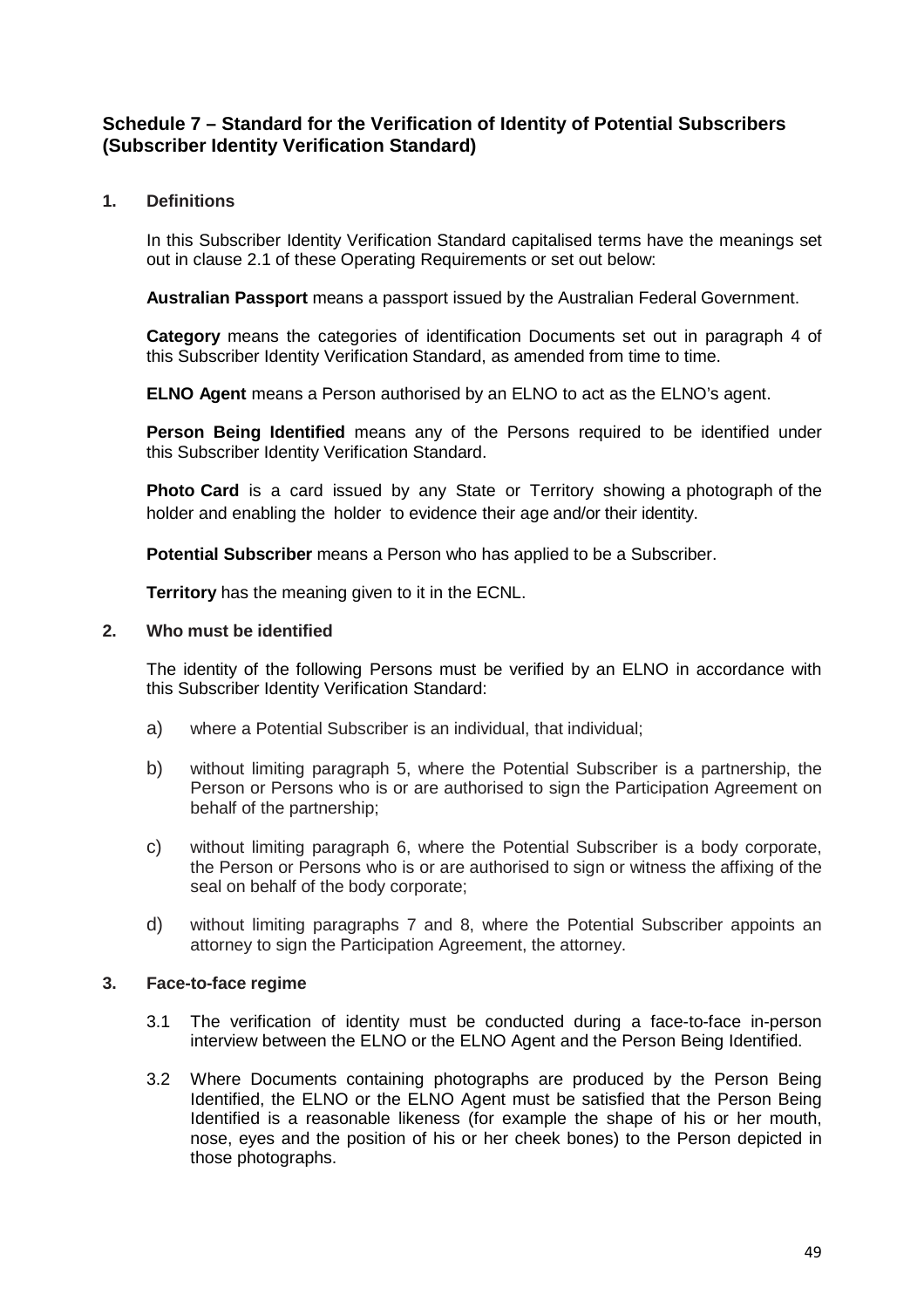## **4. Categories of identification Documents**

- 4.1 The ELNO or the ELNO Agent must ensure that the Person Being Identified produces original Documents in one of the following Categories, starting with Category 1.
- 4.2 The ELNO or the ELNO Agent must be reasonably satisfied that a prior Category cannot be met before using a subsequent Category.
- 4.3 The ELNO or the ELNO Agent must sight the originals of all Documents from Categories 1, 2 or 3 produced by the Person Being Identified.
- 4.4 The Documents produced must be current.

| Category       | <b>Minimum Document Requirements</b>                                                                                                                                                                                                                                                                                                      |  |  |  |
|----------------|-------------------------------------------------------------------------------------------------------------------------------------------------------------------------------------------------------------------------------------------------------------------------------------------------------------------------------------------|--|--|--|
| 1              | Australian Passport or foreign passport and an Australian visa grant notice<br>evidencing an Australian resident visa<br>plus Australian drivers licence or Photo Card<br>plus change of name or marriage certificate if necessary                                                                                                        |  |  |  |
| $\overline{2}$ | Australian Passport or foreign passport and an Australian visa grant notice<br>evidencing an Australian resident visa<br>plus full birth certificate or citizenship certificate or descent certificate<br>plus Medicare or Centrelink or Department of Veterans' Affairs card<br>plus change of name or marriage certificate if necessary |  |  |  |
| 3              | Australian drivers licence or Photo Card plus full birth certificate or<br>citizenship certificate or descent certificate plus Medicare or Centrelink<br>or Department of Veterans' Affairs card plus change of name or<br>marriage certificate if necessary                                                                              |  |  |  |

## **5. Execution by partnership**

Where a Participation Agreement is to be executed by a partnership, the ELNO or the ELNO Agent must take reasonable steps to establish who is authorised to sign the Participation Agreement on behalf of the partnership.

## **6. Execution by body corporate**

Where a Participation Agreement is to be executed by a body corporate, the ELNO or the ELNO Agent must:

- a) confirm the existence and identity of the body corporate by conducting a search of the Records of the Australian Securities and Investments Commission or other regulatory body with whom the body corporate is required to be registered; and
- b) take reasonable steps to establish who is authorised to sign or witness the affixing of the seal on behalf of the body corporate

## **7. Execution by an Individual as attorney**

Where a Participation Agreement is to be executed by an Individual as attorney under a power of attorney, the ELNO or the ELNO Agent must:

a) confirm from the [registered] power of attorney the details of the attorney and the